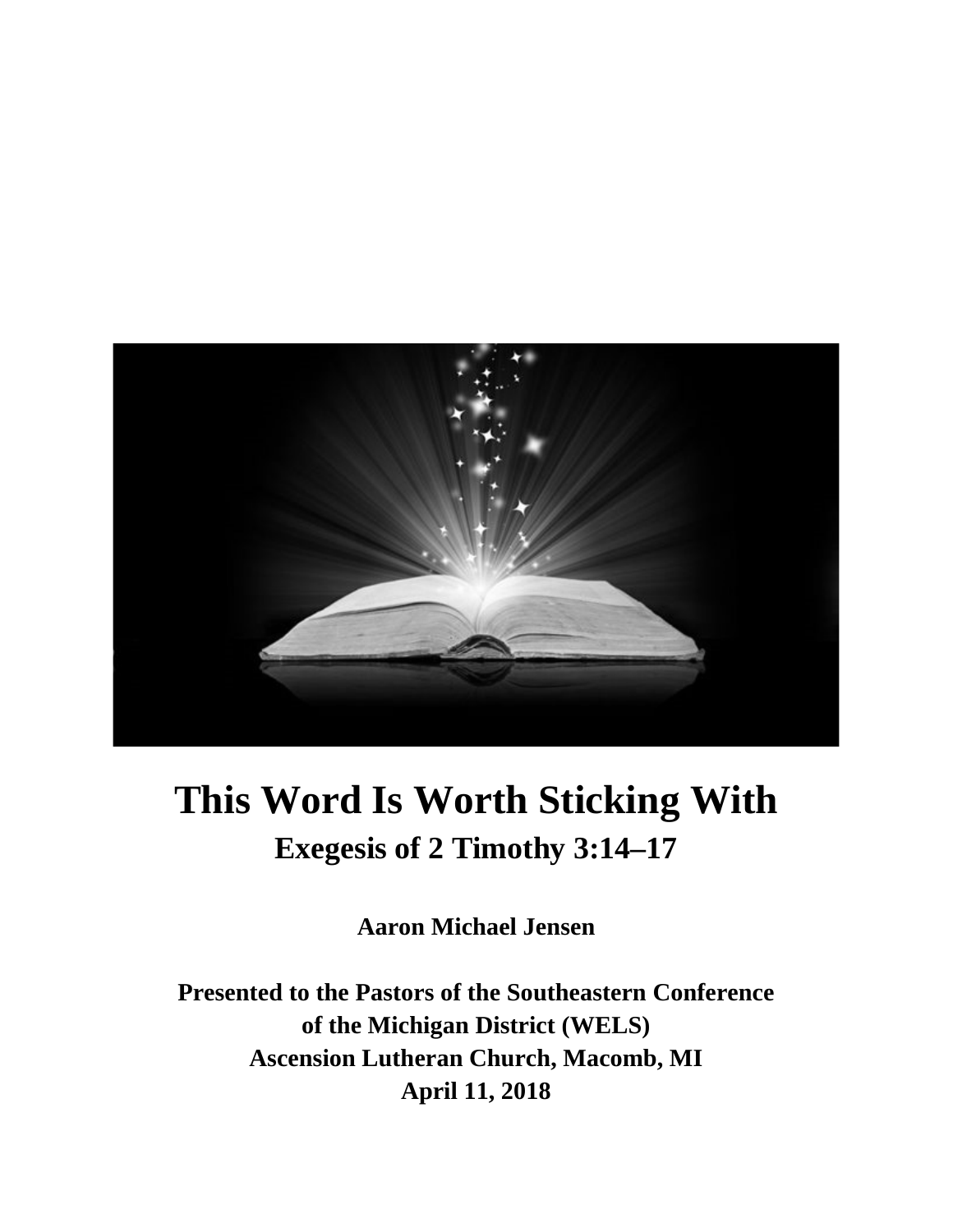If God have intended for his people to be motivated by Law and not by Gospel, the bare command to his people and to his pastors of "Preach the Word"<sup>[1](#page-1-0)</sup> would have been more than sufficient to apply the Third Commandment to the New Testament Church and tell us what we must do. There would be no need to exalt the nature and the power of that Word, no need to comfort and encourage with the promises of the Spirit's own activity with that Word. It would be as blunt a discussion as "God said, 'Use it.' So use it, under threat of punishment." And certainly a despising of such Scriptures entrusted to them by God is a violation of God's Law and a sin against the God who entrusted them. But God does not bludgeon into existence his people's obedience, including their use of his means of grace, as a product of his Law. Instead, just as with every other sanctified fruit he produces in his people, he causes his people to sprout and bloom in their use of his Word using his Gospel, in particular, by extolling the Third-Article Gospel truths of what that very Word is and does.

It is exactly this which Paul is doing in 2 Timothy 3:14–17 as he encourages his younger colleague in ministry to continue to proclaim the Word in the face of opposition and in spite of proposed alternatives.<sup>[2](#page-1-1)</sup> Paul begins by giving Timothy an imperative (μένε), but he does not leave it as a bare command.<sup>[3](#page-1-2)</sup> He elaborates on the nature and power of the Word in which Timothy is to remain, grounding the call to sanctification on the Third-Article Gospel motivation which alone can prompt it: Stick with this Word, because this Word is worth sticking with. While the exact nature of the opposition and the proposed alternatives have changed over the centuries, Paul's message resonates with us as well: Stick with this Word, because this Word is worth sticking with.

We will enumerate the qualities of this Word by which Paul here shows Timothy and us that this Word is worth sticking with.

<span id="page-1-0"></span> $1$  2 Tim 4:2.

<span id="page-1-1"></span><sup>&</sup>lt;sup>2</sup> Both the σύ and the δέ have contrastive force. Within the Pastorals, Paul uses this phrase similarly also in 1 Tim 6:11; 2 Tim 3:10; 4:5; Titus 2:1.

<span id="page-1-2"></span><sup>3</sup> See Ray Van Neste, *Cohesion and Structure in the Pastoral Epistles*, JSNTSS 280 (London; New York; T&T Clark, 2004), 180. Runge relates the role of hortatory expressions, including imperatives, as being part of the grounded thematic line in a behavioral or hortatory discourse, such as the epistles tend to be, and how the indicatives which follow then often consist of support material. Steven E. Runge, "The Contribution of Verb Forms, Connectives, and Dependency to Grounding Status in Nonnarrative Discourse," in *The Greek Verb Revisited: A Fresh Approach for Biblical Exegesis*, ed. Steven E. Runge and Christopher J. Fresch (Bellingham, WA: Lexham, 2016), 221–72, esp. 232–233. The next grounded hortatory construction is the adjurement formula found in 4:1 (διαμαρτύρομαι), structurally setting of the final verse of chapter 3 as the end of the supporting material for the command in 3:14.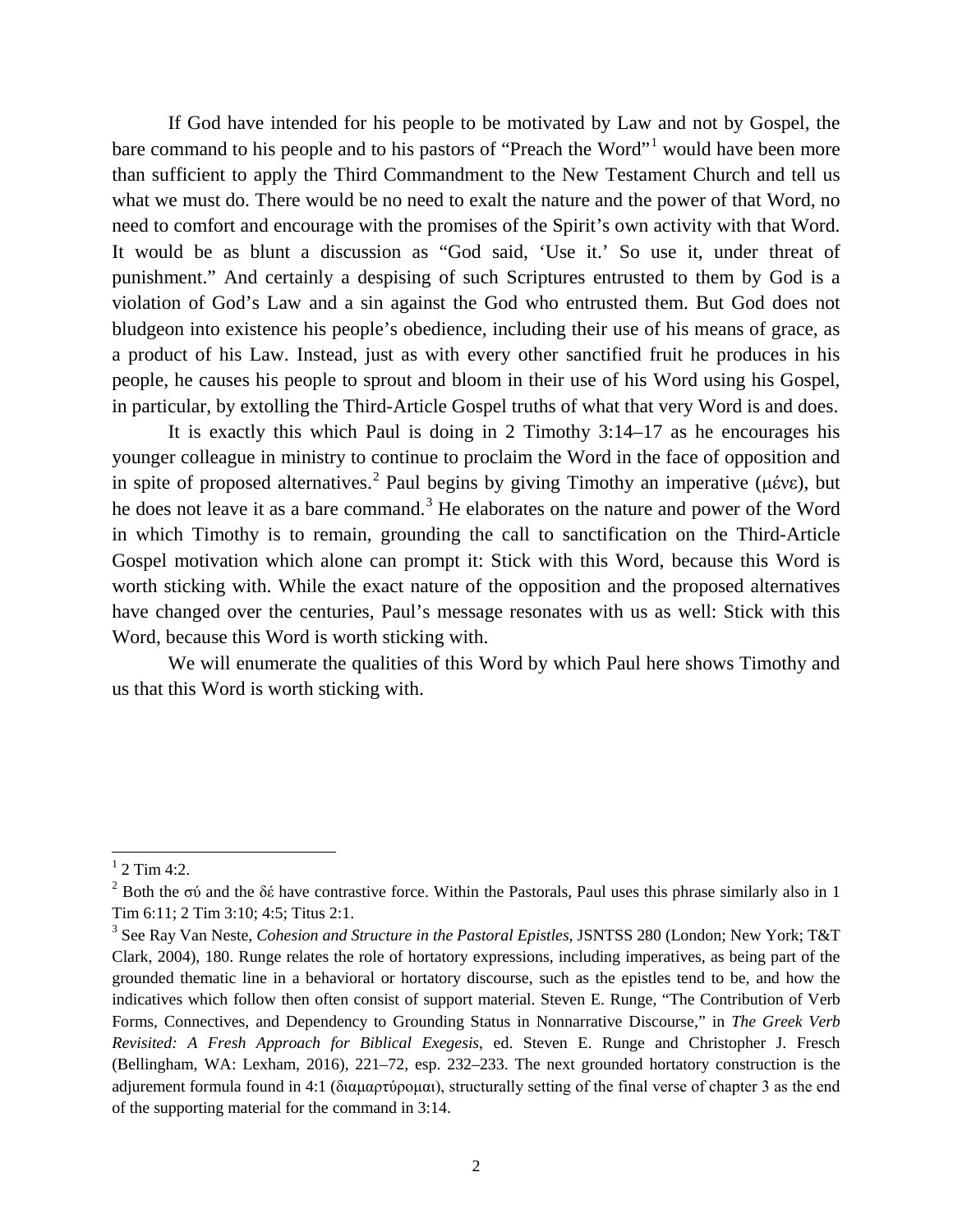#### **1. God's Word Is Socially Operating**

*σὺ δὲ μένε ἐν οἷς ἔμαθες καὶ ἐπιστώθης, εἰδὼς παρὰ τίνων ἔμαθες (14)*

In giving Timothy a reason to remain in the Word, $4$  Paul points to the individuals who instructed Timothy in the faith (παρὰ τίνων ἔμαθες). While some manuscripts here have a singular instead of a plural indefinite pronoun and the external evidence is fairly divided, the plural seems to be the stronger reading on the grounds of internal evidence.<sup>[5](#page-2-1)</sup> The reference in the next verse to Timothy's childhood suggests that the unnamed individuals referred to as Timothy's teachers here are those who instructed Timothy while he was quite young. Timothy's mother Lois and grandmother Eunice<sup> $6$ </sup> can be safely assumed to be the people Paul is speaking of here.<sup>[7](#page-2-3)</sup>

Paul points Timothy to his first teachers as a way of showing him the reliability of what he has been taught. While it is obviously possible for anyone, regardless of how wellintentioned they might be, to err and to unintentionally mislead their children, certainly Timothy's mother and grandmother would not have deliberately deceived him.<sup>[8](#page-2-4)</sup> Paul is borrowing from Timothy's trust in particular people to loan that same trust to the Word which they taught him. And in doing so, Paul is applying the fact that God's Word operates socially.

<span id="page-2-0"></span><sup>&</sup>lt;sup>4</sup> The circumstantial participle εἰδώς, modifying μένε, has causal force.

<span id="page-2-1"></span><sup>5</sup> Following the principle of *lectio difficilior potior*, it is more likely that scribes would have changed the plural to the singular than the singular to the plural, since within the New Testament  $\tau$  is far more commonly found in the singular (518 times) than in the plural (only 12 times). Additionally, Metzger, and Omanson following him, suggest that the change from plural to singular in transcription can be attributed to an assumption that Paul himself was the intended referent of the pronoun. Bruce Manning Metzger, *A Textual Commentary on the Greek New Testament, Second Addition, A Companion Volume to the United Bible Societies' Greek New Testament (4<sup>th</sup> Rev. Ed.)* (London; New York: United Bible Societies, 1994), 580; Roger L. Omanson and Bruce Manning Metzger, *A Textual Guide to the Greek New Testament: An Adaptation of Bruce M. Metzger's Textual Commentary for the Needs of Translators* (Stuttgart: Deutsche Bibelgesellschaft, 2006), 442. Such a misunderstanding is easily enough understood in light of the fact that just a few verses earlier Paul did point out that Timothy had faithfully followed Paul's teaching (v. 10).

<span id="page-2-2"></span> $<sup>6</sup>$  Cf. 2 Tim 1:15.</sup>

<span id="page-2-3"></span> $<sup>7</sup>$  Perhaps, however, Lois and Eunice are not the exclusive referents of the pronouns, and other teachers,</sup> including perhaps Paul himself, may be in view also in a secondary way.

<span id="page-2-4"></span><sup>8</sup> Habeck's caution, however, in using this passage with converts is well-heeded. Irwin J. Habeck, *2 Timothy: Be Strong* (Milwaukee: Northwestern, 1997), 75–76. We would not want to give the impression that Paul's point is *merely* to say that one should tribalistically remain in the teaching he was brought up in even when that teaching is learned to be incorrect. Other writings, even books teaching false religions, can operate socially and have such a familial appeal, so the social operation of the Word is by no means offered as a logical proof of its veracity. However, since God's Word is true in its entirely and does also operate socially, we are wise to be aware of and utilize the aspects of its social operation.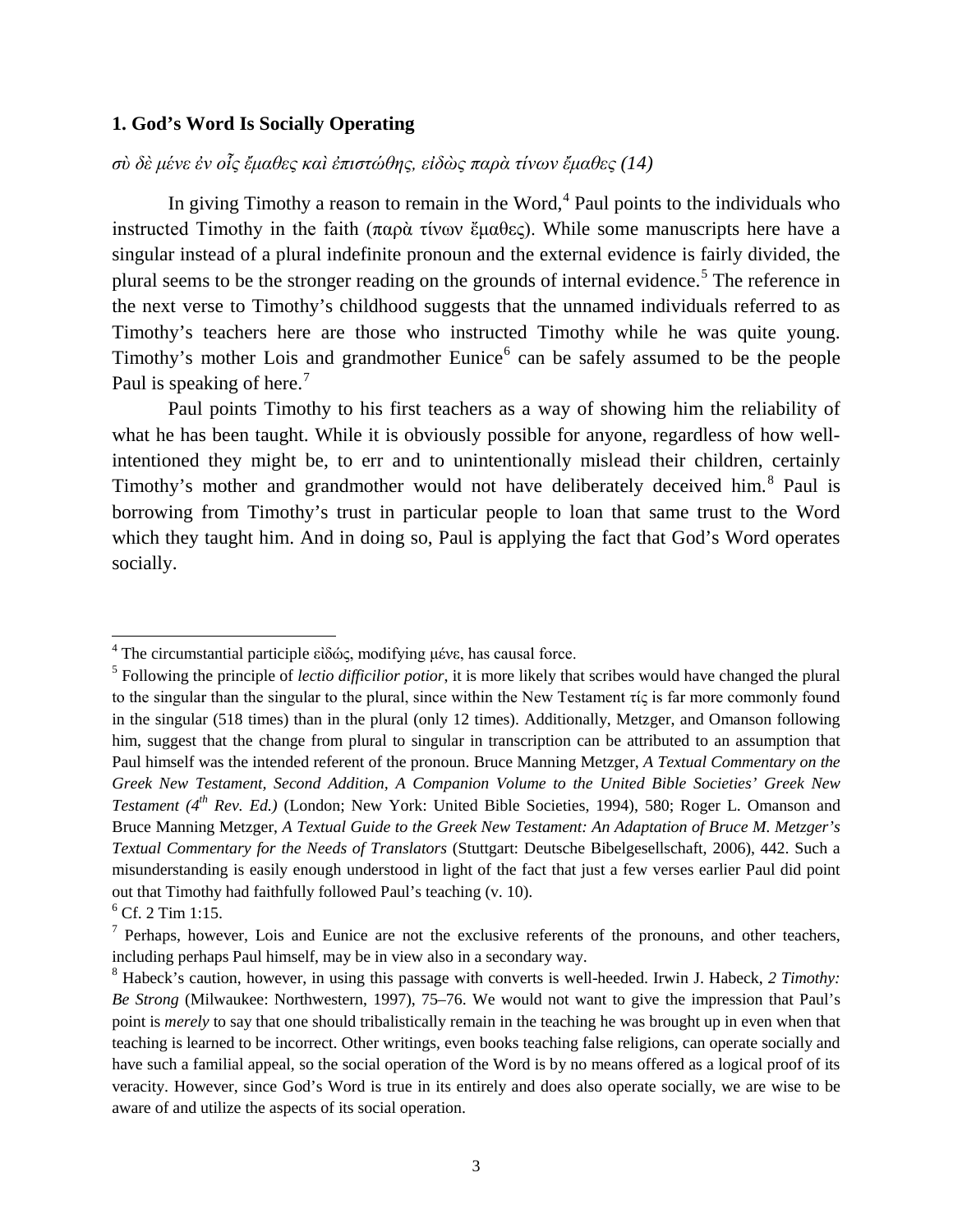In saying that God's Word operates socially, I am referring to a specific aspect of what we more commonly speak of as being the psychological operation of the Word.<sup>[9](#page-3-0)</sup> In one sense God's Word operates no differently than any other instance of human language, in that it is perceived through the cognitive and affective mechanisms of man. This is the psychological operation of the Word. One aspect of this psychological operation of the Word is it social operation, that is, that it, like all human communication, operates in the context of social relationships.

By God's design, human beings are social creatures, which are meant to exist in relationships with one another.<sup>[10](#page-3-1)</sup> And by God's design, these relationships are often the context in which God works through his Word both to convert hearts and to equip and defend them in an ongoing way. While we would never dare deny the Spirit's ability to work conversion through the Word when one reads it for oneself or when one is evangelized by a total stranger, the fact remains that in most cases before conversion there is already at least some relationship of trust between the one who shares the Word and the one with whom the Word is shared.

The primary example of this social operation of the Word is the one seen here in the case of Timothy: the family unit. God has designed the family as the building block of society, and the structure for the upbringing of children. When functioning correctly, there will be a relationship of love and trust between parents and children.<sup>[11](#page-3-2)</sup> It is within the context of this social relationship of the family that God assigns to parents the primary role of spiritual educators and upbringers.<sup>[12](#page-3-3)</sup> There is a synergy here between parents and public Gospel ministers, each with a role they are more capable for than is the other when it comes to the spiritual education of children: parents instill attitudes, pastors and teachers instill information.<sup>[13](#page-3-4)</sup> The role of parents in influencing their children's attitudes toward virtually everything is confirmed by countless studies which seek to quantify the extent of that influence as well as isolate the factors which strengthen or weaken said influence. There are also a number of studies which show, from a human perspective, that when it comes to religious attitudes, in particular ongoing church attendance, the religious attitudes and

<span id="page-3-0"></span><sup>9</sup> See Adolf Hoenecke, *Evangelical Lutheran Dogmatics, Volume IV*, trans. Joel Fredrich, Paul Prange, and Bill Tackmier (Milwaukee: Northwestern, 1999), 13–16; Jonathan R. Hein, "Treasure in Jars of Clay: The Synergy Between the Instrumental and Ministerial Causes in God's Plan of Salvation," 6–7.

<span id="page-3-1"></span><sup>&</sup>lt;sup>10</sup> Cf. Gen 2:18.

<span id="page-3-2"></span><sup>&</sup>lt;sup>11</sup> Cf. Ps 103:13; Isa 49:15; Matt 7:9–10; Luke 11:11–12.

<span id="page-3-3"></span><sup>&</sup>lt;sup>12</sup> Cf. Deut 4:9; 6:7–9; 11:19; Ps 78:5–6; Eph 6:4.

<span id="page-3-4"></span> $13$  This is not to say that parents do not instill any information or that pastors and teachers do not instill any attitudes, but that the unique relationships and competencies brought to the table by parents and Gospel ministers makes them especially suited for the one. While we all know of exceptions where pastors and teachers through their instruction and care were able to counteract the bad example set by parents, we also all know of many more cases where no amount of instruction and care seemed to overcome a child following in the negative habits of their parents when it came to the faith.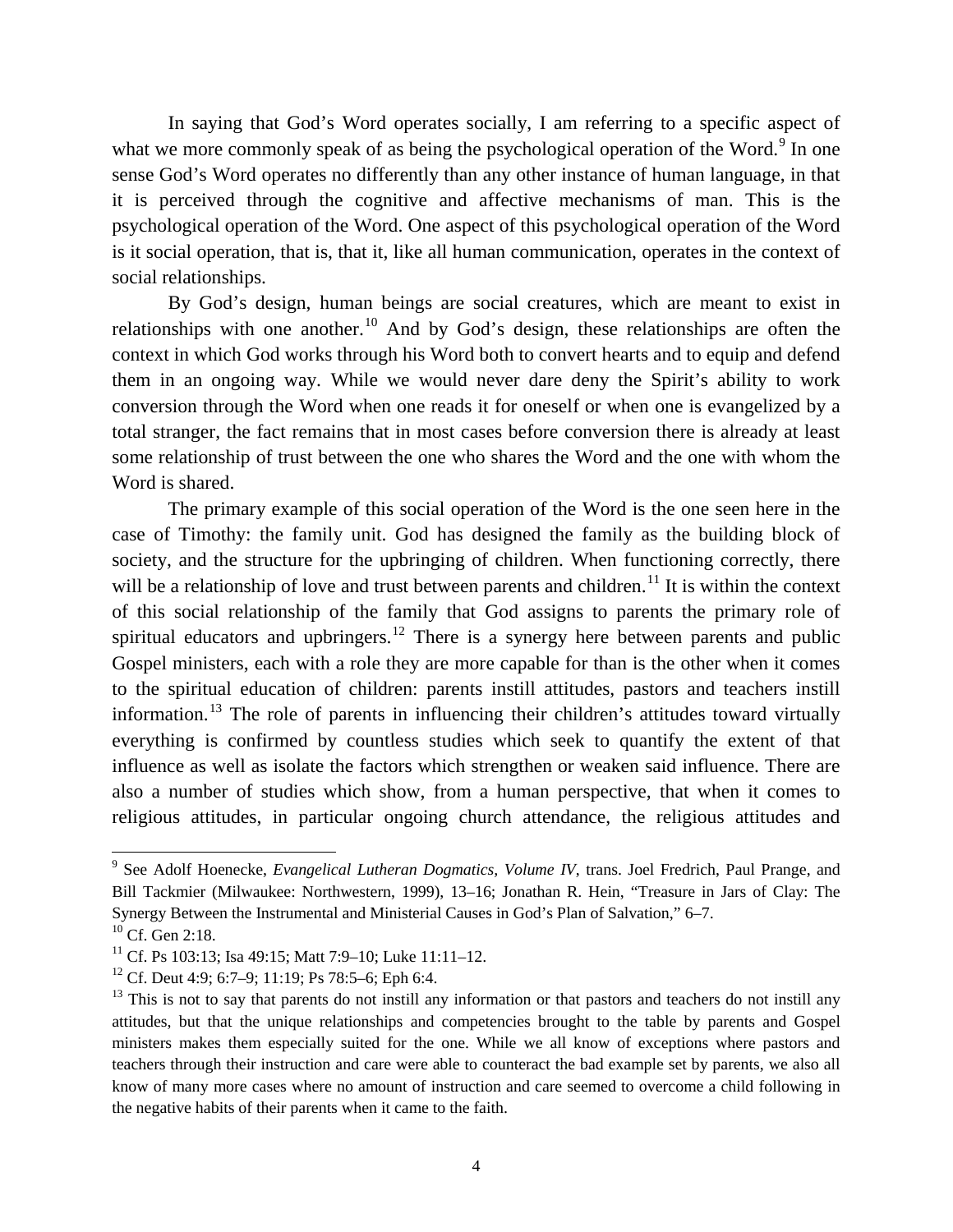church-attendance habits of parents, especially that of fathers, are the most determinative factor.<sup>[14](#page-4-0)</sup> While it is solely the power of the Holy Spirit inherent in the Word which creates and preserves faith, often it is the relationship between parent and child in which that Word is granted an attentive audience.

The implications of the social operation of the Word, both within and outside the context of the family, are many, bearing application for philosophies of education,  $15$  pastoral practice, <sup>[16](#page-4-2)</sup> and evangelism.<sup>[17](#page-4-3)</sup>

<span id="page-4-0"></span><sup>&</sup>lt;sup>14</sup> For the most recent comprehensive study, see Vern L. Bengston with Norella Putney and Susan C. Harris, *Families and Faith: How Religion Is Passed Down Across Generations* (Oxford: Oxford University Press, 2017).

<span id="page-4-1"></span><sup>&</sup>lt;sup>15</sup> Parents dare not hand off the work of being spiritual educators to pastors and teachers. While pastors and teachers do play a critical role, in that they may have an expertise to teach more advanced *content* than many parents may be able, parents, by virtue of their relationship with their children, can shape *attitude* toward the Word in a way which pastors and teachers will be less equipped to do so. In our society of professional specialization, churches must consciously fight against the idea that the spiritual education of children is the work of professionals and encourage and equip parents to be spiritual caregivers in their own home. For more on this point, see David L. Rueter, *Teaching the Faith at Home: What Does This Mean? How Is This Done?*  (St. Louis: Concordia, 2016).

<span id="page-4-2"></span> $16$  It speaks to the importance of pastors taking the time to develop relationships with their members, since it is within the context of that relationship through which their Law and Gospel messages will be heard. A proven track-record of trustworthiness and love for the people is worth the time it takes to cultivate.

<span id="page-4-3"></span> $17$  This is why there really is no better way to do evangelism than friendship evangelism. The relationship with an unchurched person already exists to provide a context to speak the Gospel or invite to church. God's people should not be afraid to borrow on their relationship with people and make appeals to their own character and relationship in efforts to encourage their friends to give the Gospel an audience. What is called "testimonial evangelism," bearing witness to the difference the Gospel has made for them in their life, belongs here as well. For more on these points, see David J. Valleskey, *We Believe—Therefore We Speak* (Milwaukee: Northwestern, 1995), 171–86.

While some corporate evangelism efforts should still be designed to as directly as possible put the Word in front of people, recognizing that the Word works and does not require a relationship between speaker and hearer for it to work, there are times when it is wise to consider the social operation of the Gospel when planning how we will seek to reach the community with the Gospel. Cultivating real connections and relationships within which the Gospel can be shared is important. This may mean it is worth considering planning events which will lead to meaningful and longer-term contact instead of events which are more likely to lead to all-at-once one-and-done turnout. When it's a one-time invitation, you tend to hope to impress people to come back by how great of an event you ran, and if your event was not church itself, even impressing them may not bring them through the church doors for a service. When it is a more ongoing relationship, the context for Gospel-sharing you are trying to develop is not so much one of impressiveness as one of love and trust. And while we may all struggle to impress, we should all be able to show love and trustworthiness.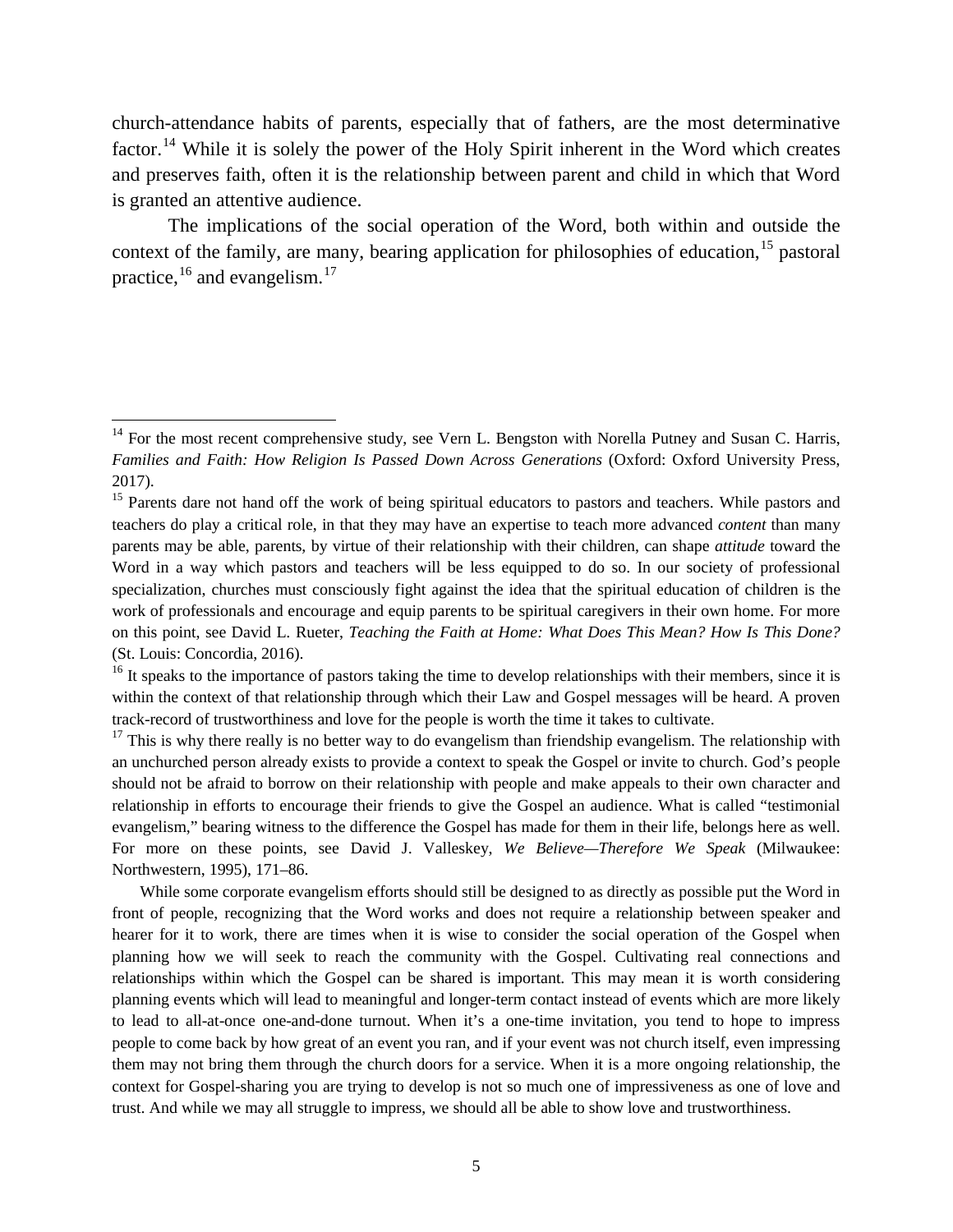#### **2. God's Word Is Self-Authenticating**

*ἐν οἷς ἔμαθες καὶ ἐπιστώθης (14a) . . . καὶ ὅτι ἀπὸ βρέφους [τὰ] ἱερὰ γράμματα οἶδας (15a)*

In 3:15a Paul adds a second reason (καὶ ὅτι)<sup>[18](#page-5-0)</sup> to stick with God's Word, adding an appeal to the length of time ( $\dot{\alpha}\pi\dot{\alpha}$  βρέφους) which Timothy has known  $(\tilde{\delta}\delta\alpha\zeta)^{19}$  $(\tilde{\delta}\delta\alpha\zeta)^{19}$  $(\tilde{\delta}\delta\alpha\zeta)^{19}$  the Scriptures ([τὰ] ἱερὰ γράμματα).

For the sake of argument, it seems fair to ask here: How strong of a reason is this to stick with God's Word? We could imagine, for example, an argument in the same form being made by a Muslim imam, a Hindu guru, or an evolutionist professor: *Stick with the Qur'an/the Vedas/the proofs of science, because they're what you've known your whole life.* So clearly longevity of familiarity does not prove an item's veracity in an objective sense. What differentiates Paul's appeal to the length of time Timothy knew the Scriptures from these other hypothetical non-Christian appeals?

The answer is found in Scripture's character itself. Paul is relying not merely on the length of Timothy's exposure to the Word but in what that Word itself will have done in Timothy over the duration of the exposure. Over these decades Scripture will have proven itself to Timothy, and in a supernatural way which cannot be said about the Qur'an, the Vedas, or the proofs of science. This is what the dogmaticians mean when they refer to Scripture as being "self-authenticating" (αὐτόπιστος) or speak of "the internal testimony of the Holy Spirit" as what convinces a person as to Scripture's divine character. The Word itself, working on an individual's heart, is what convinces that individual that this Word is itself true. $20$ 

Paul trusts that over the length of Timothy's thorough contact with the Word, the Word itself has convinced him that it is both God's Word and true. Paul even said as much directly in the previous verse when he stated that Timothy not only had learned Scripture's

<span id="page-5-0"></span><sup>&</sup>lt;sup>18</sup> The ὅτι here is causal, and itself parallel with the causal circumstantial participle εἰδώς, not a marker of indirect discourse dependent on εἰδώς.

<span id="page-5-1"></span><sup>&</sup>lt;sup>19</sup> Typically οἶδα is found only in the perfect system. While οἶδα should be seen as a true perfect from a Greek perspective, as it depicts a present state of knowledge which was brought about by past observation (οἶδα is a cognate of the Latin *video*), from an English perspective, its usage and rendering is more in line with an English present. What this means is that under normal circumstances it would not speak to knowing which began in the past and continues into the present. However, with an adverbial construction referring to past time, for both the presents of other verb stems and the perfect of οἶδα, you can end up with a sense similar to the English present perfect. A.T. Robertson, *A Grammar of the Greek New Testament in the Light of Historical Research* (Nashville: Broadman, 1934), 879–80.

<span id="page-5-2"></span><sup>20</sup> See Franz Pieper, *Christian Dogmatics I* (St. Louis: Concordia, 1950), 307–15; Adolf Hoenecke, *Evangelical Lutheran Dogmatics, Volume I*, trans. James Langebartels and Heinrich Vogel (Milwaukee: Northwestern, 2009), 452–54.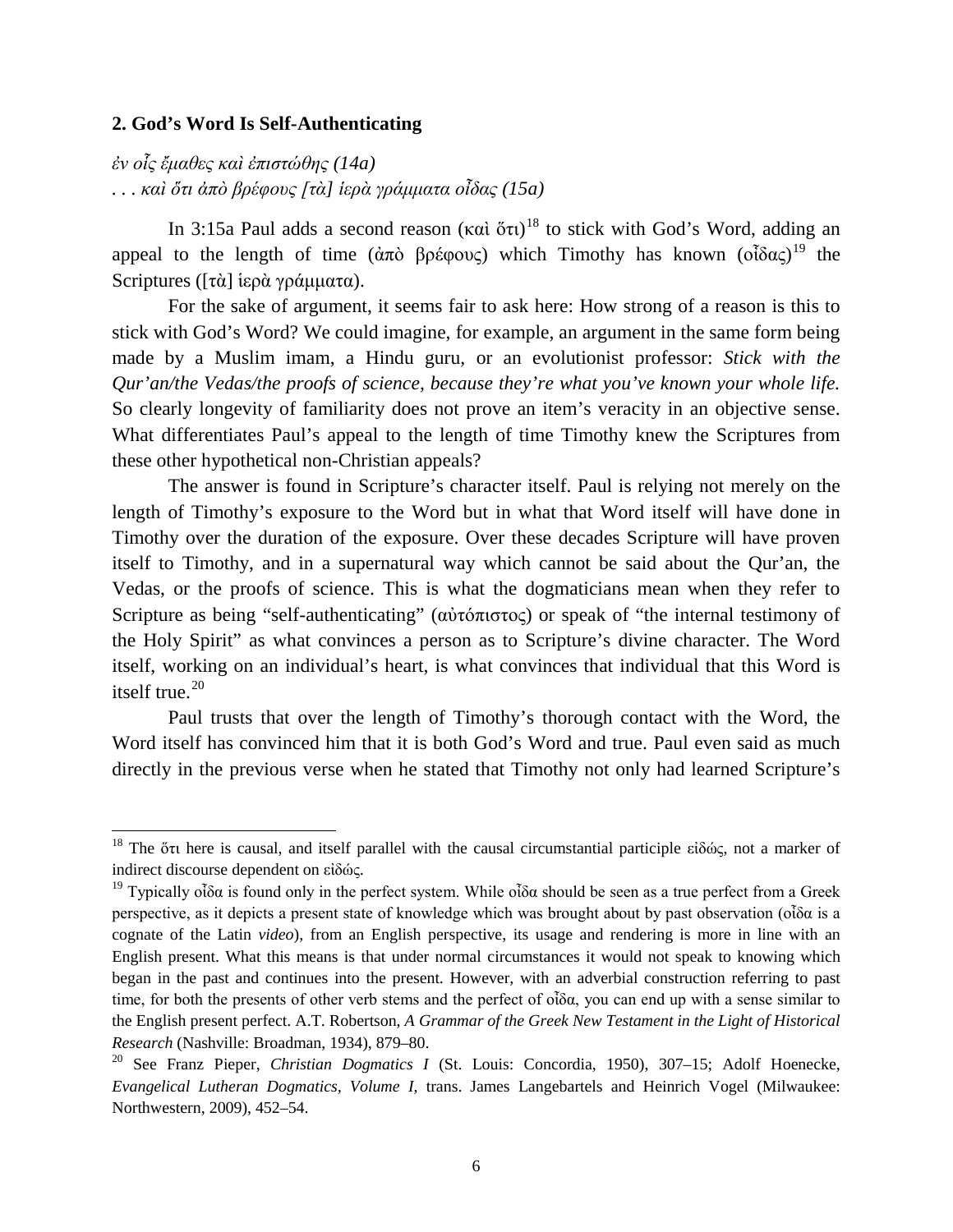truths (ἐν οἶς<sup>[21](#page-6-0)</sup> ἔμαθες) but also had become confident (καὶ ἐπιστώθης)<sup>[22](#page-6-1)</sup> in them. So in encouraging Timothy and all of us to continue to make use of God's Word, he points us back to Scripture's own self-authenticating testimony in our hearts over the course of whatever length of time we have known that Word.

#### **3. God's Word Is Distinct**

#### *[τὰ] ἱερὰ γράμματα (15a)*

In speaking earlier of the Word's psychological, and, more specifically, social operation, it was noted that there are respects in which God's Word operates the same as other manners of literature. Paul also makes clear to Timothy here, however, that this does not mean that God's Word is simply to be classified among human literature.

iερὰ γράμματα, whether the article τά is original or not,<sup>[23](#page-6-2)</sup> speaks to the canonical literature of the Old Testament. While often translated "Holy Scriptures," these are not the New Testament's regular words for "holy" or "Scripture" (ἄγιος and γραφή, respectively). ἱερός speaks of a holiness which contrasts not with impurity or immorality but with the common and profane, perhaps more in line with the English "sacred." γράμμα, in the singular, speaks of a single letter (i.e.,  $\alpha$ ,  $\beta$ ,  $\gamma$ , etc.). In the plural, it speaks of an instance of writing which would consist of a number of letters.<sup>[24](#page-6-3)</sup> It is impossible with this word, then, to

<span id="page-6-2"></span> $23$  Evidence leans in favor of its inclusion, but this is by no means certain.

<span id="page-6-0"></span><sup>&</sup>lt;sup>21</sup> έν οἶς is a contraction of έν τούτοις ἅ, where, just as in English, often a demonstrative and a relative are combined into a single expression ("Remain in what you learned"). In this passage the contraction does even more to make the clause flow more smoothly, as ἐπιστώθης could not well have taken an accusative argument like ἕμαθες could have and so would have required an additional prepositional phrase to flow grammatically. This contraction helps to smooth out the entire construction in Greek and make it more concise.

<span id="page-6-1"></span><sup>&</sup>lt;sup>22</sup> πιστόω is a factitive verb formed from the polysemous adjective πιστός, which can variously mean "trusting" or "trustworthy." For a demonstration and application of the markedly polysemous nature of πιστός, see Aaron Michael Jensen, "Πίστις and Πιστεύω in Romans 4:5: Neglected Evidence for 'Faith in Christ', and a Re-detheologizing of the Πίστις Χριστοῦ Debate," *JSPL* (forthcoming). Both meanings of πιστός are found for πιστόω in the passive: either "become trustworthy" or "become trusting." (Cf. Henry George Liddell, Robert Scott, Henry Stuart Jones, and Roderick McKenzie, *A Greek-English Lexicon* (Oxford: Clarendon, 1996) s.v.) Context selects as preferable the understanding "become trusting." Contra Philip H. Towner, *The Letters to Timothy and Titus*, NICNT (Grand Rapids: Eerdmans, 2006), 581, who finds a reference to Timothy's faithfulness as more fitting contextually since this section contrasts Timothy with the unfaithful false teachers. However, this immediate part of Paul's argument is speaking to Timothy's prior learning of Scripture, not his professional use of it. On the "passive" morphology being interpreted as "become" and not "be made [by someone]," see the refutation of  $(\theta)$ η- morphology as being exclusively a marker of the passive and a better framework for understanding a two-patterned more-complex middle voice system offered in Aaron Michael Jensen, "The Greek Middle," *WLQ* 115.2 (Spring 2018): 83–108. Despite its inaccuracies, I will use the designation "passive" throughout this paper for the sake of simplicity.

<span id="page-6-3"></span> $24$  English also contains a number of nouns which when used in a certain sense must always be plural and so they do not on their own well indicate if one or more item is meant. For a listing, see EnglishGrammar,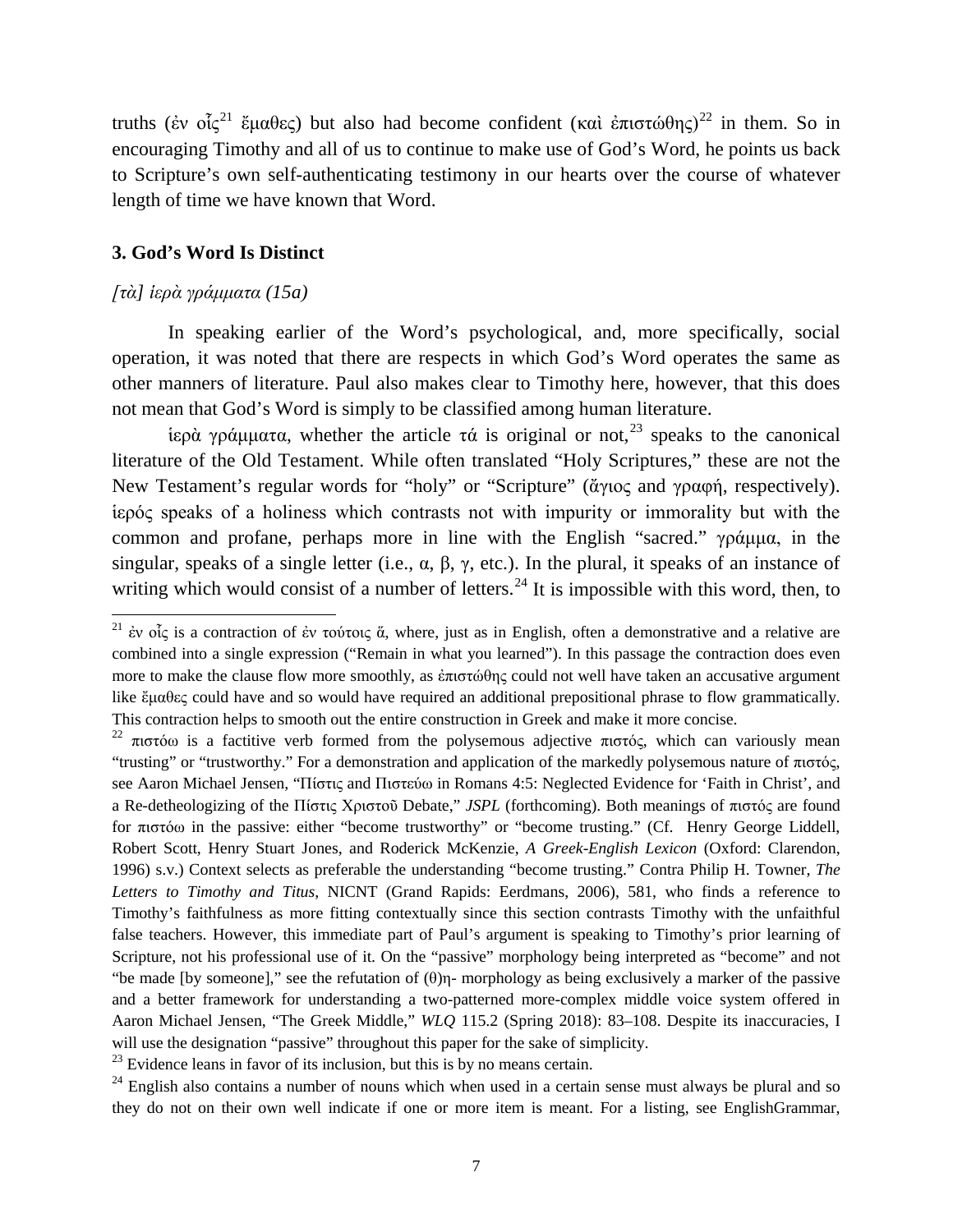determine whether Paul here is presenting God's Word as a single sacred writing or as a collection of sacred writings, as the plural would be used in either case. In English this ambiguity can be preserved using the word "literature."

God's Word is Sacred Literature. It makes up its own unique class and category of writing, distinct from all other writings.

#### **4. God's Word Is Clear**

 $\overline{a}$ 

## *καὶ ὅτι ἀπὸ βρέφους [τὰ] ἱερὰ γράμματα οἶδας (15a)*

Timothy knew the Holy Scriptures ἀπὸ βρέφους. βρέφος is the youngest designation for a human being, meant to express the absolute incipient stage of life.<sup>[25](#page-7-0)</sup> While it is unclear exactly how old someone could be while still being called a  $\beta \rho \epsilon \varphi$  where context aids in determining meaning, the term is applied to those who are clearly still babies,  $27$  and at times can even be used to refer to babies who are not yet born.<sup>[28](#page-7-3)</sup>

While this passage often finds itself cited by Lutherans in an effort to demonstrate that even infants have the passive capacity for faith as worked by the Holy Spirit in Baptism, such a demonstration, while theologically true and logically valid, is really an implicit argument from the greater to the lesser in light of the much more striking claim Paul is making here. It is not merely faith which he is ascribing to the infant Timothy—it is a knowledge of Scripture as well. We are given here an encouragement not to speak or act as if children and babies have no brains, and so Baptism is the only means of grace available to them. Not only Baptism, but also the Word itself can work on their heads and hearts, and so deliberate steps should be taken to place that Word on their heads and hearts.<sup>[29](#page-7-4)</sup>

"Nouns that Exist Only in the Singular or Plural Form," https://www.englishgrammar.org/nouns-existsingular-plural-form (2012).

<span id="page-7-0"></span><sup>25</sup> Philo (*Somn*. 1, 192) says αἱ ἐκ βρέφους ἄχρι γήρως τῶν ἡλικιῶν ἁπασῶν τροπαί "the changes of all the ages from infancy to old age," which shows that βρέφος is the earliest designation for a human being in his vocabulary.

<span id="page-7-1"></span><sup>&</sup>lt;sup>26</sup> Philo (*Spec.*, 2, 33) uses the phrase ἀπὸ βρέφους to paraphrase <del>ψτης φερειμές</del> (from the age of one month" in Lev 27:6. The age-range he is describing which begins at that age terminates at age five (εἰς πενταετίαν), suggesting that the word βρέφος would at the very least not normally be extended beyond age five. (Compare the awkwardness in English from expressions such as "From the time you were a baby until you were two months old," "From the time you were a teenager until you were 16," and "From the time you were elderly until you were 90.") This would speak against the suggestion made by some on the basis of 'Abot 5:22 that Timothy would likely have begun his study of Scripture at the age of five.

<span id="page-7-2"></span><sup>&</sup>lt;sup>27</sup> Within the New Testament: Luke 2:12, 16; Acts 7:19; 1 Pet 2:2. From other Jewish Hellenistic writers: 1 Macc 1:61; 2 Macc 6:10; Josephus, *B.J.* 6.3.4 §§205.

<span id="page-7-3"></span><sup>28</sup> Within the New Testament: Luke 1:41, 44. From other Jewish Hellenistic writers: Sir 19:11; Josephus, *A*.*J.* 20.2.1 §§18.

<span id="page-7-4"></span><sup>&</sup>lt;sup>29</sup> It is important that parents begin working with their children on memorizing Scripture and Luther's Small Catechism while they are still toddlers. While some may claim that such children are too young for something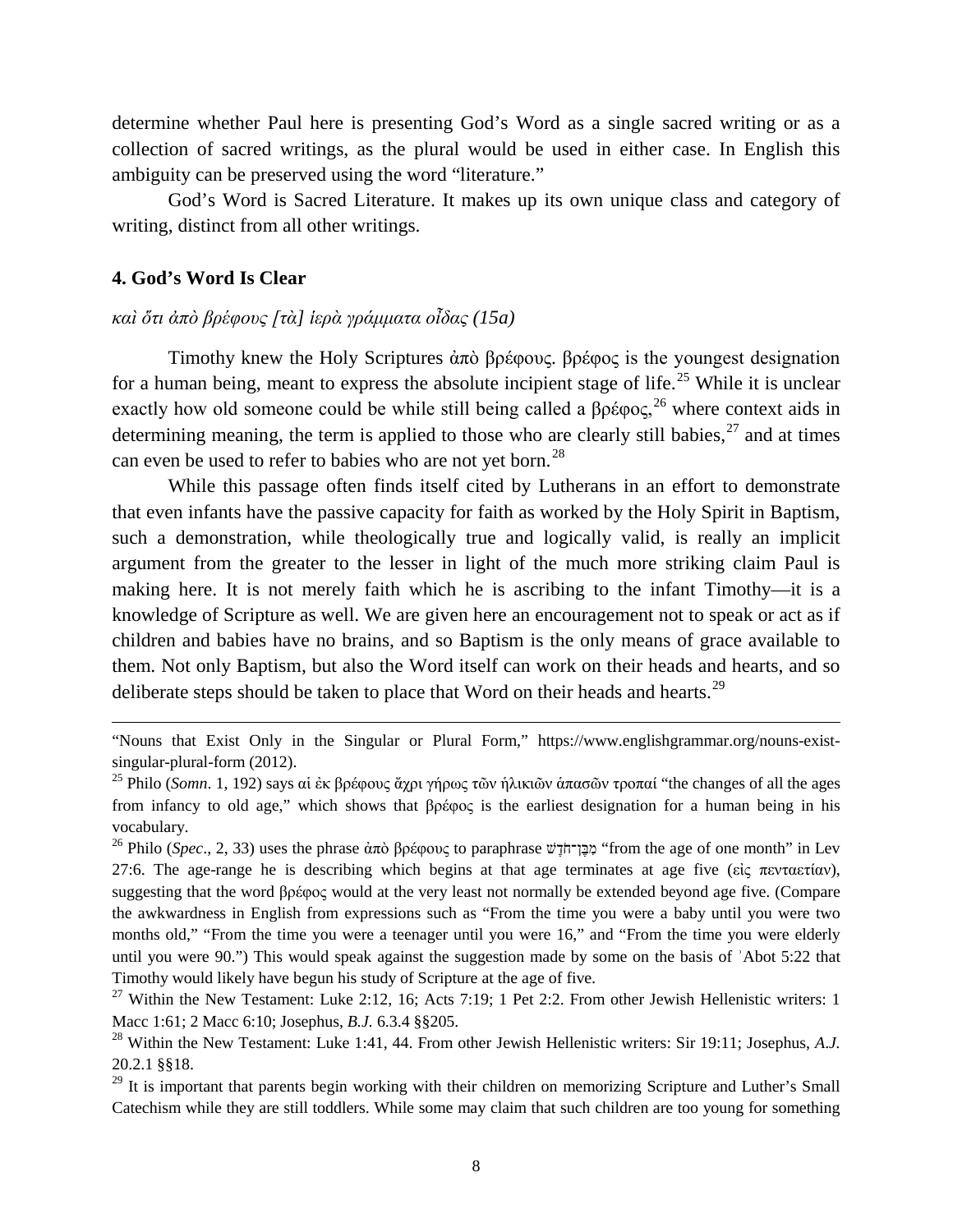Even before he himself was literate, Timothy would have known what was in the Sacred Literature,  $30$  being instructed in its truths from little on.  $31$  This need not imply some

 $\overline{\phantom{a}}$ 

so difficult, this approach ignores the fact that, while toddlers lack the critical thinking to engage in conscious memorization techniques, their minds are actually better equipped at this age for rote memorization than their minds will be later on if this skill is not cultivated. The reason for this is that young children are sponges who learn by imitating and repeating what they hear. Everything that a preliterate child learns is by hearing someone speaking it to them and then trying to repeat it. This makes the age of about  $1\frac{1}{2}$  the best age to deliberately begin working with a child to memorize passages. The best way to do this is simply to repeat the passages back and forth. Depending on the strength of the working memory which the child has developed yet, it may be best to work on a single phrase at a time. The negative effect that writing has on memory was recognized already by Plato (*Phaedr.* 275a) and the modern field of media ecology continues on that tradition today of recognizing that media are not neutral, but that they impact not only the message but also the culture and the people. Since the ability to read subconsciously communicates to a person that the information can be accessed by means other than memory, this hinders one's ability to memorize. This is all the more the case in a technological world where information is readily accessible at any moment through smartphones and the internet. The effect that these media have on children's minds as they develop underscore the importance of them engaging in rote memorization of Scripture while they are still preliterate as they are most equipped for it at that time, and also so that they do not lose that skill. While older people may believe that they will always be able to look passages up, this is not as certain an assumption as they believe it to be, and even if they can, the fact that they need to externally access the information interferes with their meditation on and use of it as compared to if the information were internalized.

It is further important that parents begin having devotions and reading Bible stories to their children from the time that the child would sit to have other books read to them. Beginning this habit is beneficial not only for the child but also especially for the lay parent. There are many parents who desire to take more active roles in their children's religious education who nevertheless do not do so because they feel poorly equipped. For example, they are afraid they themselves lack the knowledge to explain things or answer questions and so they choose to leave these things to professionals. Teaching a baby presents a much "safer" environment for a parent to cut their own teeth as a theological educator and become more comfortable in this role as the child grows.

<span id="page-8-0"></span> $30$  Lenski suggests that Paul's referring to Scripture by the less common designation "Letters" brings to mind the picture of young Timothy even being instructed in the alphabet and in reading using the Biblical text. R.C.H. Lenski, *The Interpretation of St. Paul's Epistles to the Colossians, to the Thessalonians, to Timothy, to Titus, and to Philemon* (Columbus, OH: Lutheran Book Concern, 1937), 839.

<span id="page-8-1"></span><sup>31</sup> Meier points to this reference of Paul to Timothy's early instruction in Scripture as evidence that the historical Timothy is not the original audience of the epistle and that neither is the historical Paul the epistle's author, but that the letter is by someone given the anonymous designation "The Pastor," coming from a Pauline school, and writing not deceptively but piously under the pseudonym of his school's founder to the pastors generally of his day, pseudonymously called "Timothy." This reading of these verses is all based on two assumptions: First, that an uncircumcised Timothy, even if his mother was Jewish, would have been considered a Gentile, and so there is no plausible reason to think he would have been brought up in the Jewish Scriptures, especially since typically the spiritual education of sons was primarily done by fathers. Second, that it is unlikely that Lois and Eunice would have themselves been literate and even more unlikely that they would have had access to their own copies of the Biblical text. John P. Meier, *The Inspiration of Scripture: But What Counts as Scripture (2 Tim 1:1–14; 3:14–17; cf. 1 Tim 5:18) Mid-Stream* 38 (1999): 71–78, esp. 73–74. However, these assumptions on Meier's part are far from certain.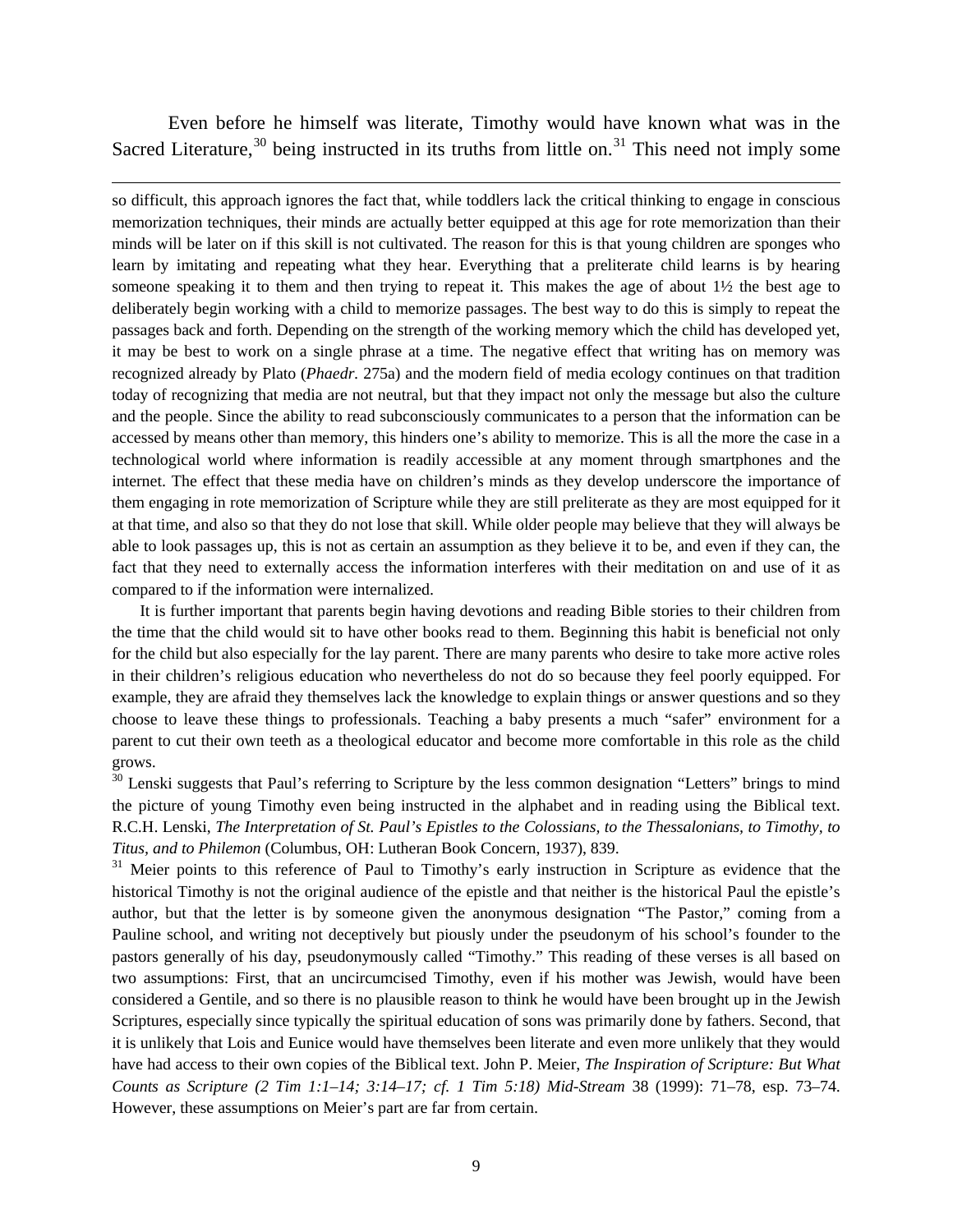special outpouring of wisdom on the infant Timothy, since we see the same thing happen with young children today. When brought up in God's Word, children can grasp the Bible's simple yet most important message, and readily confess that to the extent that their speech abilities allow.

 $\overline{\phantom{a}}$ 

As for Meier's first assumption, we know the aversion many non-Jews had to being circumcised (For a thorough treatment of the literary and archaeological evidence to confirm this point, see Frederick M. Hodges, "The Ideal Prepuce in Ancient Greece and Rome: Male Genital Aesthetics and Their Relation to Lipodermos, Circumcision, Foreskin Restoration, and the Kynodesme," *Bulletin of the History of Medicine* 75.3 (Fall 2001): 375–405). Perhaps this Gentile aversion to circumcision accounts for the sizable number of the Gentile "Godfearers" (Acts 10:2, 22; 13:16, 26, 50; 17:4, 17; cf. also "God-worshippers," 16:14; 18:7) who evidently believed in the God of Israel yet were unwilling to take the necessary steps, circumcision in particular, for full inclusion within the people of Israel. (On the status of such Gentile converts see Eckhard J. Schnabel, *Early Christian Mission, Vol. 1 & 2* (Downers Grove, IL: InterVarsity; Leicester, England: Apollos, 2004), 122–72; Atsuhiro Asano, *Community-Identity Construction in Galatians: Exegetical, Social-Anthropological, and Socio-Historical Studies*. JSNTSS 285 (London; New York: T&T Clark, 2005). 104–112). Cornelius (Acts 10:2, 22; 11:3) is the clearest example of this. Such a Gentile aversion to circumcision may also, from a human perspective, account for why female conversions to both Old Testament Judaism and early Christianity seemed to outpace male ones (Cf. Acts 13:50; 16:13–14; 17:4; 1 Pet 3:1. See also Schnabel, *Mission*, 125). So the fact that Timothy's Greek father would share this mindset and keep his son from being circumcised is not unexpected and also tells us nothing more about the environment in which Timothy grew up. While it does not seem that Timothy's father was himself a believer, we do not know what his level of outward opposition towards the Israelite faith was. One can plausibly assume it was not too overt and aggressive if he is married to a woman who was known to be both Jewish and a believer (Acts 16:1). Timothy's father may not have been against his wife instructing their son in the Jewish Scriptures, but as a Greek pagan, it makes sense culturally that he would not have allowed for his son to be circumcised. So there is no reason to conclude from Timothy's Greek father or his not originally being circumcised that he could not have been trained by his mother in God's Word from little on.

As for Meier's second assumption, ancient literacy rates, as with any other ancient demographic statistic, can be notoriously difficult to pin down. There is really no way of proving the likelihood of an individual person being able to read. However, for Paul's point to Timothy, it really does not matter if Lois and Eunice were themselves able to read. In an oral culture, such as the First Century world was, it was not uncommon for large sections of Scripture to be committed to memory. They could have memorized and recited, even if they could not have read letters themselves. And, just as today, one can teach the Scriptures to children apart from direct quotations of Scripture but by using simplified summaries of its main truths, that method was certainly available to Timothy's mother and grandmother as well. And when that main message of Scripture is grasped, even via childlike paraphrase, it can be said of a child that he knows Scripture.

For a more thorough treatment of how the early spiritual education of a child would have been carried out by Jewish women at this time, see Alfred Edersheim, *Sketches of Jewish Social Life in the Days of Christ*  (London: The Religious Tract Society), 103–38; Alfred Edersheim, *The Life and Times of Jesus the Messiah* (New York: Longmans, Green, and Co., 1896), 228–30. For an analysis of and response to the principle arguments made against Pauline authorship of the Pastorals, see Michael K. Smith, "A Brief Examination of the Authorship of the Pastoral Epistles," *LSQ* 55.4 (Dec 2015): 271–85.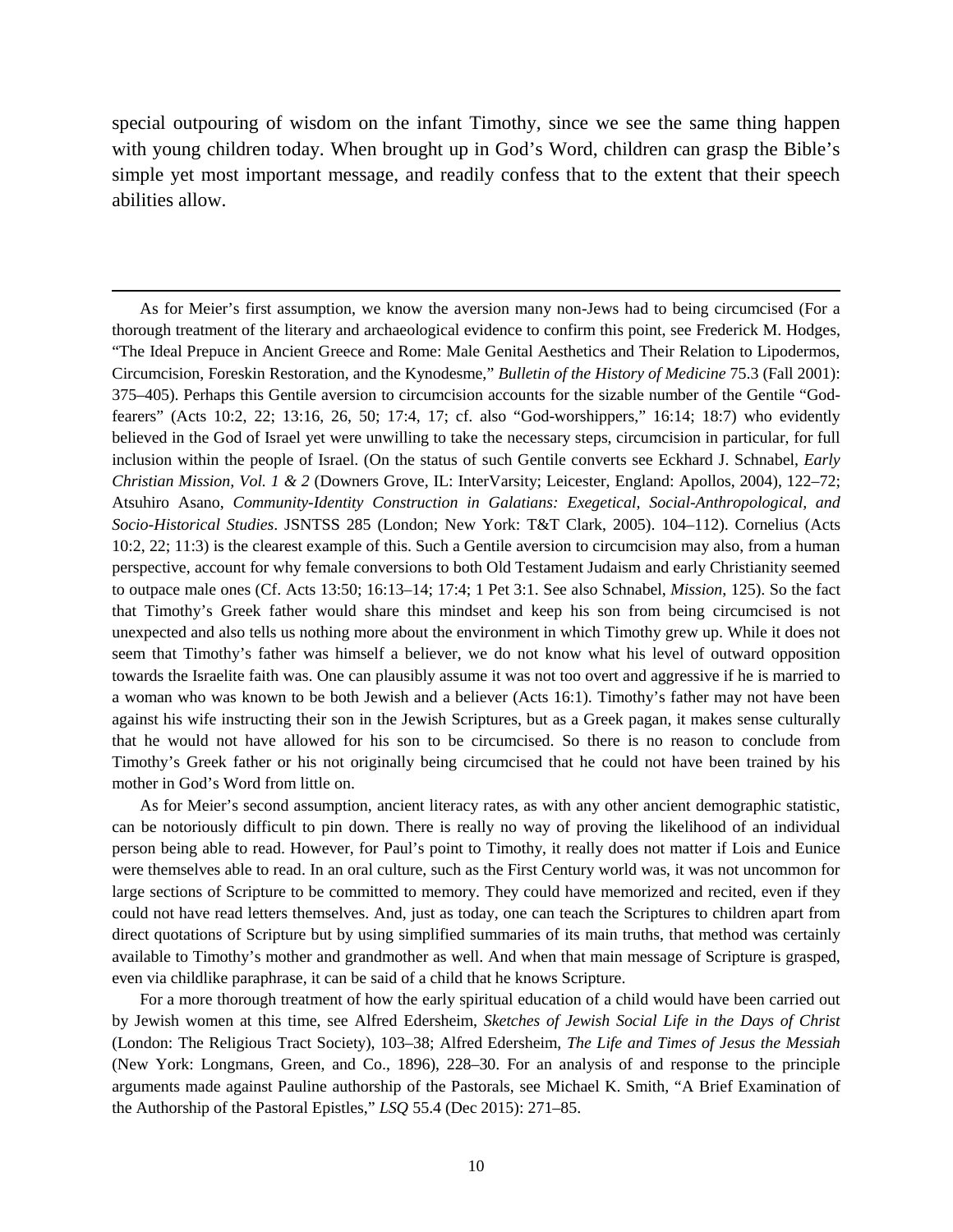Here we see what has been called the clarity, or perspicuity, of Scripture.<sup>[32](#page-10-0)</sup> While some of its truths remain enigmatic even after a lifetime of scholarly study, its main message is so profoundly clear that it can literally be grasped by an infant. From the clarity of Scripture it is also seen that Scripture is not dependent on an external interpreter (for example, a pope, a council, a reading community, a magisterial use of reason, etc.) for its correct interpretation to be recognized, and as such Scripture remains its own proper interpreter.<sup>[33](#page-10-1)</sup> Because Scripture is clear, we are right to let Scripture interpret Scripture, and to let it bring us to its single intended sense.

Additionally, since the Holy Spirit speaks clearly through Scripture, we are right to recognize that the proper understanding of Scripture does come through the Spirit's illumination of that individual; however, this illumination itself is mediated through Scripture, not merely alongside of it.<sup>[34](#page-10-2)</sup> In other words, the Holy Spirit illuminates an individual through Scripture, and uses the clearer light of one portion of Scripture to bring out more clearly for them the less clear light of another portion of Scripture. The Holy Spirit does not illuminate either Scripture or an individual reader of it through some immediate means.<sup>[35](#page-10-3)</sup>

#### **5. God's Word Is Effective And Saving**

*τὰ δυνάμενά σε σοφίσαι εἰς σωτηρίαν διὰ πίστεως τῆς ἐν Χριστῷ Ἰησοῦ (15b)*

Paul describes this Sacred Literature not only in terms of what it is but also in terms of what it can do. It has the capability (τὰ δυνάμενά)<sup>[36](#page-10-4)</sup> to bring about an effect. The capability that Scripture has is to make wise (σοφίσαι).<sup>[37](#page-10-5)</sup> We speak of this capability in

<span id="page-10-0"></span><sup>32</sup> See Pieper, *Dogmatics*, 319–29; Hoenecke, *Dogmatics I*, 477–86.

<span id="page-10-1"></span><sup>33</sup> See Hoenecke, *Dogmatics I*, 486–97.

<span id="page-10-2"></span><sup>34</sup> Hoenecke, *Dogmatics IV*, 16–29.

<span id="page-10-3"></span> $35$  This does not speak against the study of history (context) and grammar (language) so as to be able to employ the historical-grammatical method. Such study is an attempt to grapple with the human language employed by the Holy Spirit at a certain time and in a certain place. However, even as such study is done employing extrabiblical information to understand the words themselves, one must recognize that the Holy Spirit alone, speaking through those words of Scripture, is the one who illuminates the reader. This speaks to the importance of, even in a more scholarly approach to Scripture study, always placing yourself below the text that it might teach you, not above the text that you might solve it.

<span id="page-10-4"></span><sup>&</sup>lt;sup>36</sup> δύναμις and its paronyms are too often today defined in terms of raw force and radical power, and this through the illegitimate reverse etymologizing of the word "dynamite" which is denounced as a "semantic anachronism" in D.A. Carson, *Exegetical Fallacies,* 2nd ed. (Grand Rapids: Baker Academic, 1996), 33–34. Instead, the noun δύναμις and the verb δύναμαι usually speak not of raw destructive might but of capability. Not, for example, "I have the power to" but "I am able." On the use of δύναμαι in the middle, see Jensen, "Middle," 106.

<span id="page-10-5"></span><sup>&</sup>lt;sup>37</sup> σοφίζω, employing the suffix –ίζω, is a factitive verb, meaning that its object takes on the quality of the root adjective. Furthermore, the choice to morphologize this infinitive using an aorist tense-form denotes perfective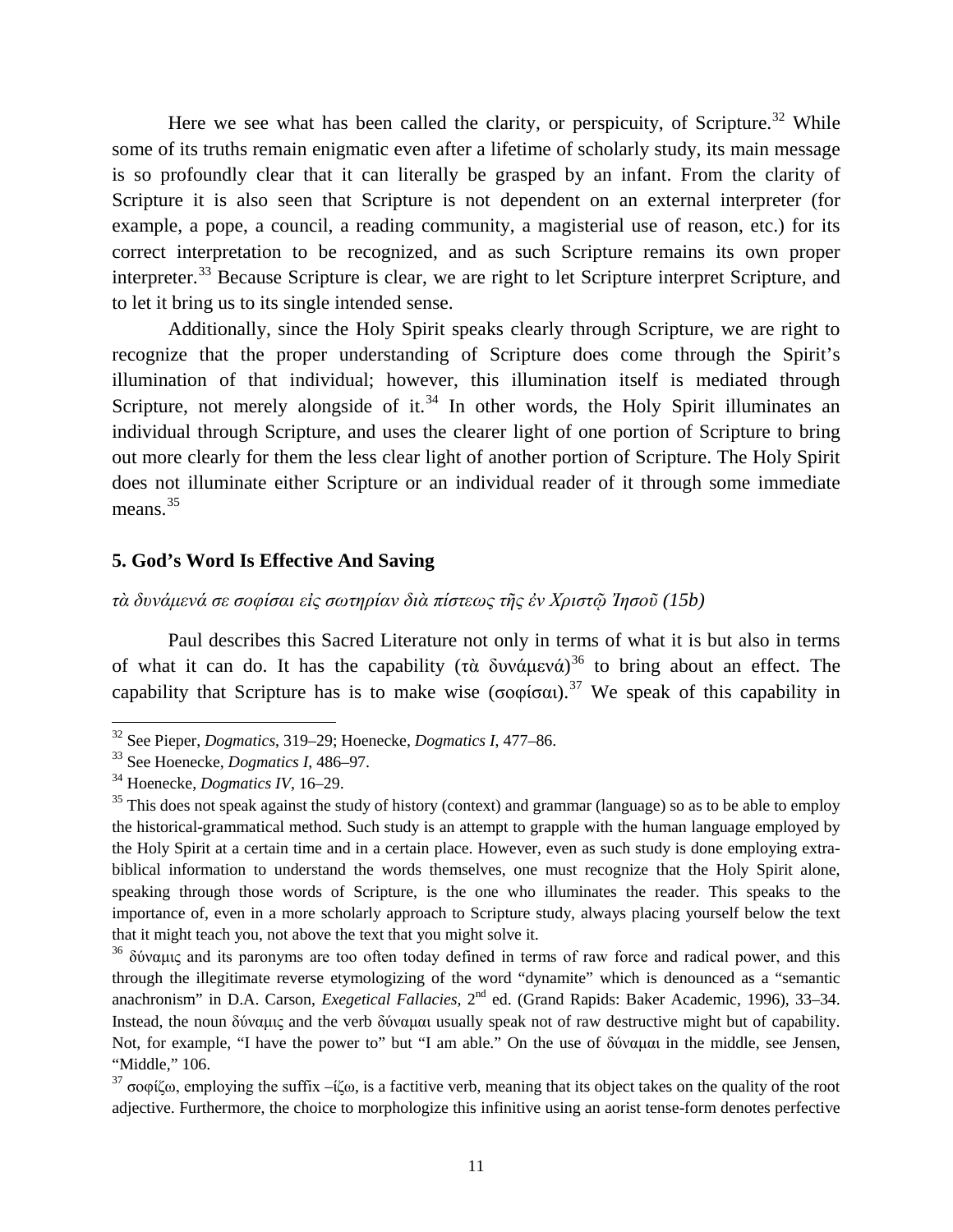dogmatic terms when we say that Scripture is efficacious, that is, always inherently possessing the ability to have such an effect.<sup>[38](#page-11-0)</sup> The capability, the efficaciousness, the ability to have such an effect, is always present whether or not such an effect occurs, because it is an attribute here predicated of Scripture itself,  $39$  not merely of God acting occasionally alongside of it<sup>[40](#page-11-2)</sup> or of man bringing in an active capacity of his own to activate it.<sup>[41](#page-11-3)</sup>

While any form of literature, to the extent that it teaches and conveys true content, can be said to "make wise" in a sense, there is a significant difference between the efficaciousness of Scripture and what could, in a sense, be called the efficaciousness of other literature. That difference resides in the nature of the content they convey.<sup>[42](#page-11-4)</sup> The Gospel message which itself bears that capability and efficacy is found within it,  $43$  and the effect which the Gospel is capable of is of a kind entirely distinct from that of any non-Gospel communication in that it accomplishes a wisening which consists of faith (διὰ πίστεως τῆς ἐν Χριστῷ Ἰησοῦ) and results in salvation (εἰς σωτηρίαν). The capability to effect such things is found in no communication other than the Gospel, and the Gospel, with respect to origin,<sup>[44](#page-11-6)</sup> is communicated only through the prophetic and apostolic proclamation written in Scripture.<sup>[45](#page-11-7)</sup>

 $\overline{a}$ 

aspect, meaning, in this case that the verb embraces the endpoint of the action, here, namely, the accomplishment of the event itself. What this means is that here Scripture is capable not only of being engaged in the act of wisening someone up but also of actually bringing about that result.

<span id="page-11-0"></span><sup>38</sup> See Pieper, *Dogmatics*, 315–17; Hoenecke, *Dogmatics IV*, 7–29.

<span id="page-11-1"></span> $^{39}$  τὰ δυνάμενα follows [τὰ] ἱερὰ γράμματα as an attributive adjective.

<span id="page-11-2"></span> $40$  This view is typical of Calvinism.

<span id="page-11-3"></span> $41$  This view is typical of Arminianism.

<span id="page-11-4"></span> $^{42}$  It is true that there is also a significant distinction between the respective authorships of Scripture and non-Scriptural writings, as well as between their respective claims on absolute truth. However, the efficaciousness of Scripture relative to other writings does not lie in the fact of its divine authorship in and of itself or in the fact of its absolute truthfulness in and of itself. For there are many statements in the Bible which on their own are all authored by God and all true but on their own would not be efficacious for making one wise for salvation. I am thinking here both of a number of bare, unapplied historical details as well as the dictates of the Law. Similarly, a secular book could be one hundred percent without error and yet would not make one wise for salvation. Likewise, someone could author a book which never quotes a single Scripture passage and yet, by presenting a correctly paraphrased Gospel, produce a writing which is able to make one wise for salvation. So for these reasons Scripture's unique efficaciousness should not be seen purely as a product of its divine author or of its status of being absolutely true but as a product of the unique Gospel message the divine author in absolute truth has communicated via this written word. However, here we are separating for precision things which cannot be separated in actuality, for the divine authorship and absolute truthfulness is what supports the veracity of Scripture's unique evangelical proclamation.

<span id="page-11-5"></span><sup>43</sup> Cf. Rom 1:17; 10:17.

<span id="page-11-6"></span><sup>&</sup>lt;sup>44</sup> As in, someone can read the Bible and then speak the Gospel or write the Gospel, and that is still the Gospel and retains the power of the Gospel even in paraphrased form.

<span id="page-11-7"></span><sup>45</sup> Cf. 1 Cor 1:21; 2:9–12; Eph 2:13, 19–20.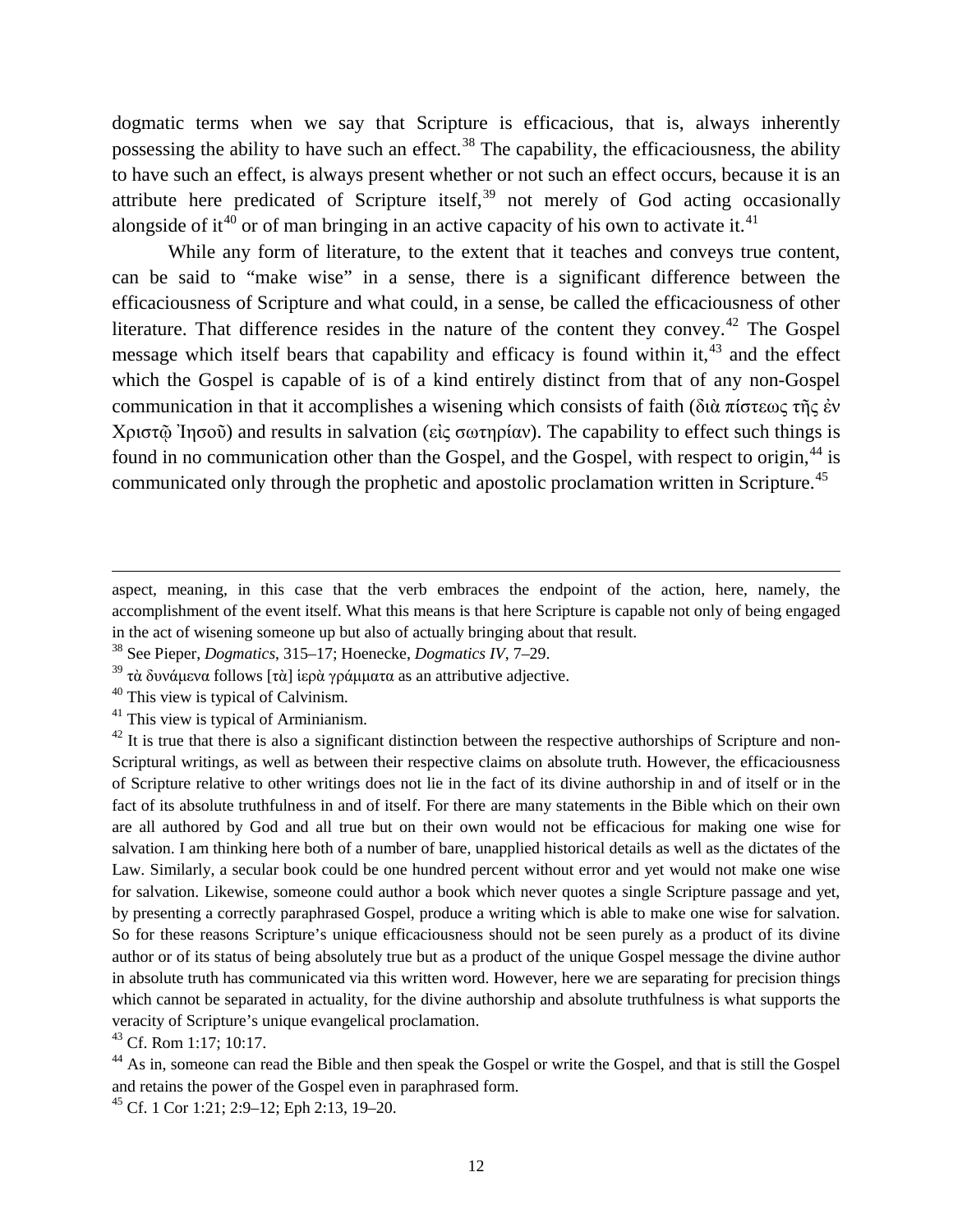To repeat what was just said before, the result of Scripture's act of making wise is salvation (εἰς σωτηρίαν).<sup>[46](#page-12-0)</sup> For this reason, the means of grace are dogmatically classified as the instrumental cause of salvation.[47](#page-12-1) The fact that the Scriptures are said to be able to *make* Timothy wise for salvation through faith, when he already *was* wise for salvation through faith, suggests a conceptualizing of the work of the Scripture which is not limited to the initial creation of faith but also embraces its continued work of sustaining, preserving, protecting, and strengthening that same faith until the time when final salvation is received. This saving work of Scripture, from beginning to end, is Scripture's primary purpose.<sup>[48](#page-12-2)</sup>

While the Word of God which the minister is called on to use is saving for others, Timothy is pointed to the Word's salvific effect here first and foremost for himself (σε).<sup>[49](#page-12-3)</sup> The Word as a cause of one's personal salvation serves as an encouragement to employ it professionally as well. It is simply unthinkable that a pastor who has discovered and experienced the benefits of the Word for himself would think that something else should ever supplant the Word as the means for his ministry to others.

#### **6. God's Word Is All Centered On Christ**

## *διὰ πίστεως τῆς ἐν Χριστῷ Ἰησοῦ (15b)*

As was also said before, the wisening which Scripture accomplishes takes place through faith (διὰ πίστεως). Paul clarifies the nature of this faith with the attributive prepositional phrase ἐν Χριστῷ Ἰησοῦ. While the phrase could potentially be used to denote Christ as the object of faith,<sup>[50](#page-12-4)</sup> as Paul does elsewhere using a genitival construction in the

<span id="page-12-0"></span><sup>46</sup> Whether one wants to classify the εἰς as denoting purpose, result, or reference vis-à-vis the Hebrew **ְל**, the understanding here remains unaffected: the one who is made wise by Scripture will be saved thereby.

<span id="page-12-1"></span> $47$  Hein, "Synergy," 3–11.

<span id="page-12-2"></span><sup>&</sup>lt;sup>48</sup> Cf. also John 20:30–31. From the fact that this is Scripture's primary purpose and importance, it is seen that there are some passages and doctrines of Scripture, namely, those which more directly contribute to that purpose, which are of a more fundamental nature than other passages and doctrines of Scripture, namely, those which less directly contribute to that purpose. While we will see below that all Scripture passages are equally inspired, that does not necessarily mean that all Scripture passages are inspired as equals. Keeping in mind the larger context and purpose of all of Scripture, as well as paying attention to the way that authors mark discourse prominence, will help a reader to place greater focus on what Scripture itself places greater focus on. When Scripture is taken as a whole, that greater focus is on the salvation found through faith in Christ.

<span id="page-12-3"></span><sup>&</sup>lt;sup>49</sup> This is obscured somewhat by English translation, since in English we frequently use the second person as a sort of indefinite or generic pronoun. This, however, is not standard practice in Greek, which tends to retain the third person for such constructions, and so young Pastor Timothy specifically should be understood as the antecedent of the pronoun and not people generally.

<span id="page-12-4"></span><sup>&</sup>lt;sup>50</sup> Beyond such well-known passages at the center of the Πίστις Χριστοῦ Debate (discussed in the following note) many additional passages throughout Scripture do present Christ Jesus as the object of faith: Isa 28:16; 42:4; Matt 12:21; 18:6; 27:42; Mark 9:42; John 1:12; 2:11, 23; 3:16, 18, 36; 4:39; 6:29, 35, 40, 47; 7:5, 31, 38, 39, 48; 8:30; 9:35–38; 10:42; 11:25, 26, 45, 48; 12:37, 42, 44, 46; 14:1, 12; 16:9; 17:20; Acts 3:16; 9:42;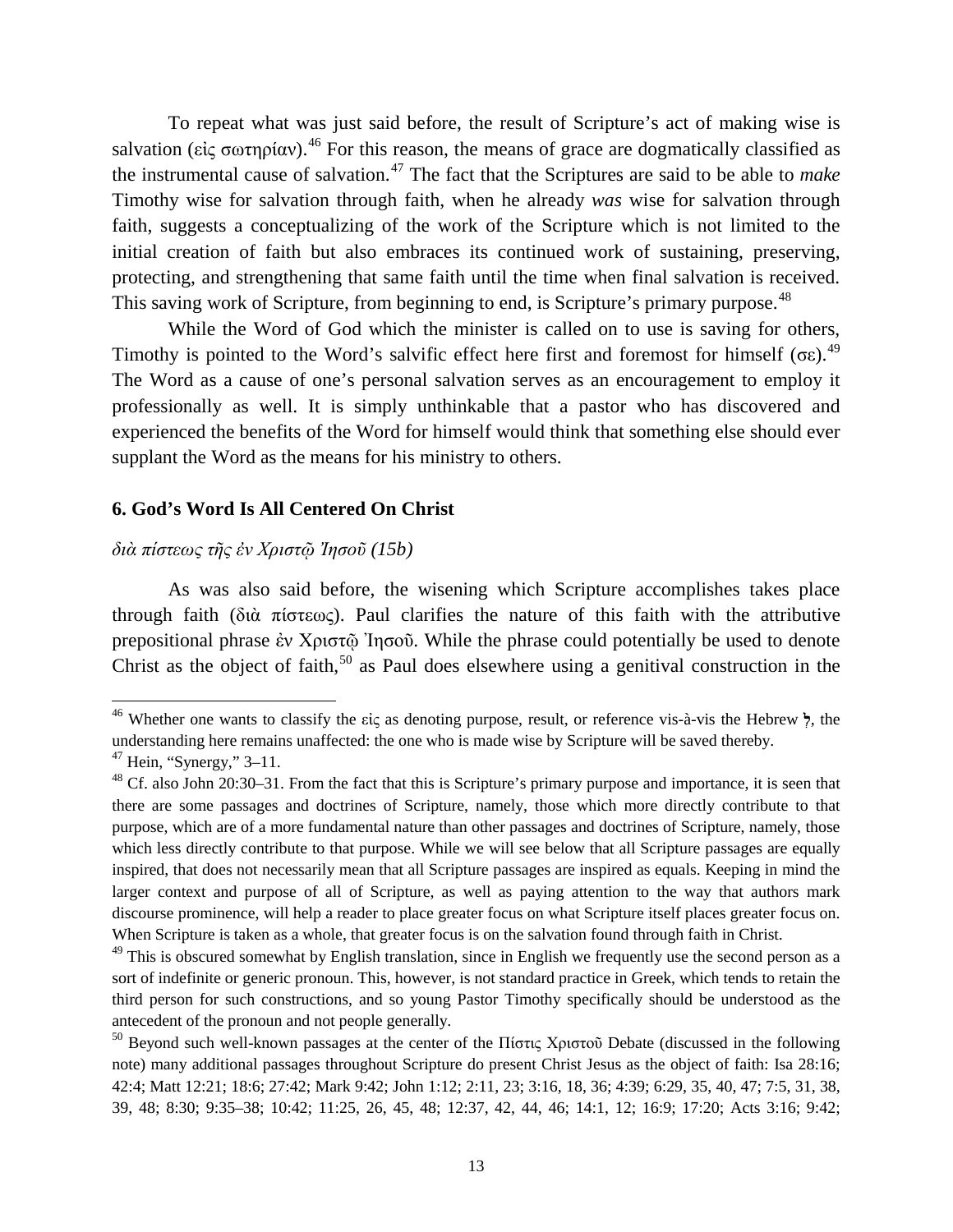famously debated πίστις Χριστοῦ formulations,<sup>[51](#page-13-0)</sup> on the strength of the parallel constructions, especially those found in the Pastorals,<sup>[52](#page-13-1)</sup> it seems preferable to understand έν

l

<span id="page-13-0"></span><sup>51</sup> The Πίστις Χριστοῦ Debate revolves around whether such phrases as found in Rom 3:22, 26, Gal 2:16, 20, 3:22, Eph 3:12, and Phil 3:9 are better understood according to the traditional interpretation "faith in Christ" or according to the more novel interpretation "the faithfulness of Christ." For the leading proponents of this "the faithfulness of Christ" interpretation," see Richard B. Hayes, *The Faith of Jesus Christ: The Narrative Substructure of Galatians 3:1–4:11*, 2nd ed. (Grand Rapids: Eerdmans, 2002); Douglas A. Campbell, *The Deliverance of God* (Grand Rapids: Eerdmans, 2009). For a semantic, grammatical, and exegetical explanation as to why the traditional interpretation of "faith in Christ" should be retained and the novel interpretation of "the faithfulness of Christ" should be rejected, see Aaron Michael Jensen, "Faith in Christ: An Answer to the Πίστις Χριστοῦ Debate," Senior Thesis, Wisconsin Lutheran Seminary (2015). Since this passage in 2 Timothy grammaticizes "Christ Jesus" as the object of the preposition ἐν instead of as a bare genitive (and also because not all participants in the Debate hold to Pauline authorship of the Pastorals), 2 Tim 3:15 is not typically included as part of the Πίστις Χριστοῦ Debate. Luke Timothy Johnson, however, has claimed that διὰ πίστεως τῆς ἐν Χριστῷ Ἰησοῦ refers to Christ's own faithfulness because the preposition used is ἐν and not εἰς (Luke Timothy Johnson, *The First and Second Letters to Timothy: A New Translation with Introduction and Commentary*, Anchor Bible (New York: Doubleday, 2001), 420, 424). This argument on the basis of Paul's choice of prepositions is well refuted by David J. Downs, "Faith(fulness) in Christ Jesus in 2 Timothy 3:15," *JBL* 131.1 (2012): 143–60, esp. 149–51. Downs, however, himself takes the phrase to describe both Christ's act of faithfulness and believers' believing/faithful participation in that act, following Morna Hooker's "concentric" view of the πίστις Χριστοῦ formulation that it "begins, always, from the faith of Christ himself, but which includes, necessarily, the answering faith of believers, who claim that faith as their own" (Morna D. Hooker, "Πίστις Χριστοῦ," *NTS* 35 (1989): 321–42, esp. 341.) This is basically the fallacious linguistic approach of Wallace's "plenary genitive" (Daniel B. Wallace, *Greek Grammar Beyond the Basics: An Exegetical Syntax of the New Testament* (Grand Rapids: Zondervan, 1996), 119–21. This incorrect understanding of this phrase is rightly rejected by Moisés Silva, who argues, "It has become increasingly popular to argue that genitives could be *both* subjective and objective. We are even told that this approach avoids false dichotomies and that it does more justice to the richness of Paul's thought. Unfortunately, this solution confuses concept with grammar, and perhaps even theologizing with exegesis. . . . It is important to appreciate that, if we do [understand the phrase in this way], we are not really saying that the apostle, because of his rich thought, had both grammatical ideas in mind. Rather, we would be suggesting that he did *not* have any specific syntactical connection in view; that is, imprecision, rather than fullness, characterizes the expression." Moisés Silva, *Explorations in Exegetical Method: Galatians as a Test Case* (Grand Rapids: Baker Books, 1996), 67–68.

<span id="page-13-1"></span><sup>52</sup> The closest apparent parallels from Paul's Ecclesial Epistles would be πίστιν ἐν τῶ κυρίω Ἰησοῦ (Eph 1:15) and τὴν πίστιν ὑμῶν ἐν Χριστῷ Ἰησοῦ (Col 1:4). In both cases a parallel phrase denoting love towards the saints helps to clarify that Christ Jesus is meant as the object of the faith. The contribution provided here by  $\delta \dot{\alpha}$ [τῆς] πίστεως ἐν τῷ αὐτοῦ αἵματι (Rom 3:25) and διὰ τῆς πίστεως ἐν Χριστῷ Ἰησοῦ (Gal 3:26) is unclear, since it is at the very least uncertain whether the έν-phrase is meant to modify  $\pi$ ίστις in the first place. Likewise, τοῖς ἁγίοις τοῖς οὖσιν [ἐν Ἐφέσῳ] καὶ πιστοῖς ἐν Χριστῷ Ἰησοῦ (Eph 1:1) could denote Christ as the object of faith, but it is uncertain here if the active or passive sense of πιστός is meant, and on the parallel phrasing of τοῖς ἁγίοις ἐν Χριστῷ Ἰησοῦ τοῖς οὖσιν ἐν Φιλίπποις (Phil 1:1) which like the address in Ephesians

<sup>10:43; 11:17; 14:23; 16:31; 18:8; 19:4; 20:21; 22:19; 24:24; 26:18;</sup> Rom 9:33; 10:11; Gal 2:15–16; Phil 1:29; Phlm 5; 1 Pet 1:8; 2:6; 1 John 3:23; 5:10, 13.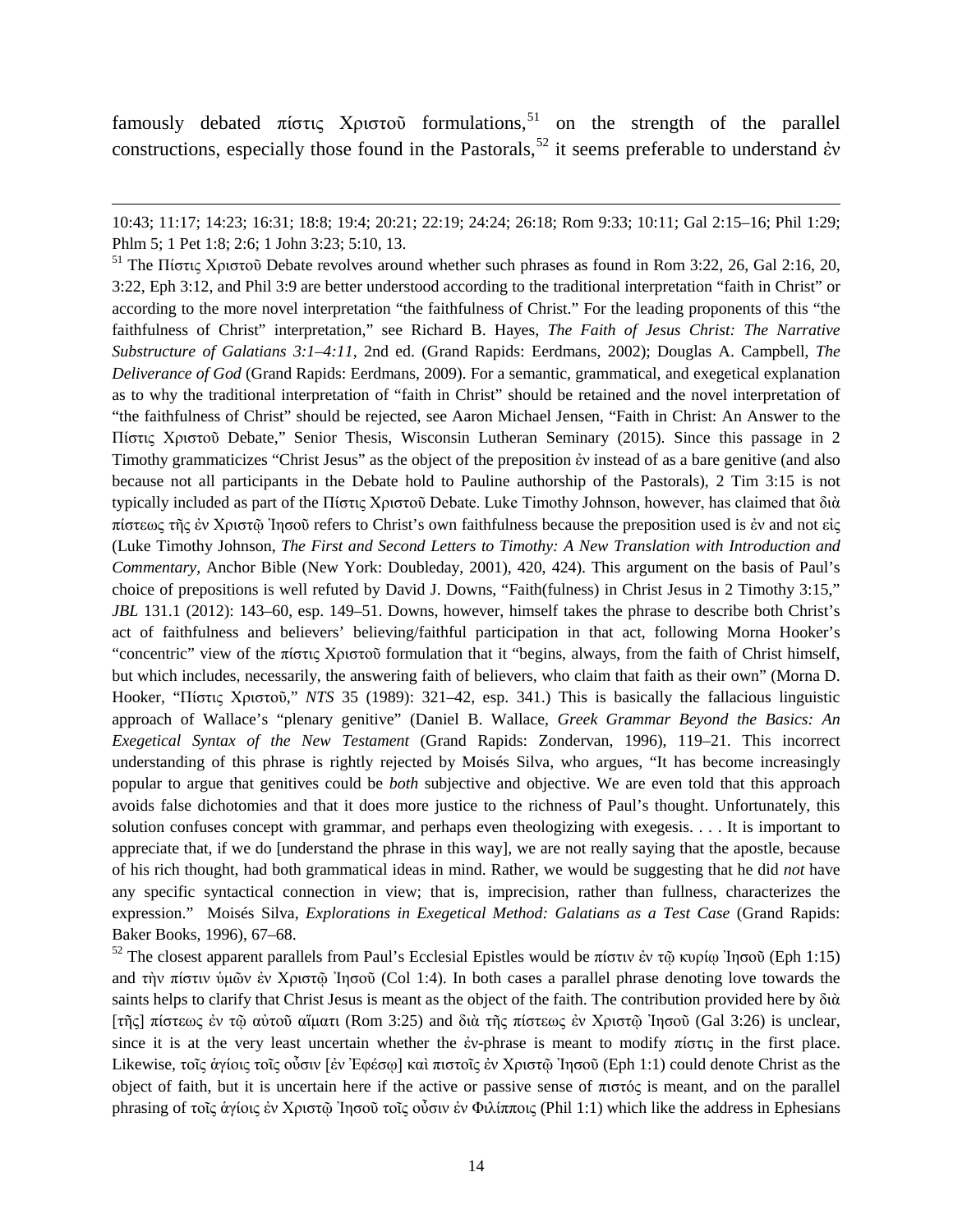Χριστῷ Ἰησοῦ as denoting not the object of faith but the sphere in which faith exists.[53](#page-14-0) A saving trust in God is located in the person and work of Christ Jesus.<sup>[54](#page-14-1)</sup>

For Scripture to wisen by effecting such a trust which is located in the person and work of Christ Jesus, this, of course, implies that it communicates a trust-evoking message about the person and work of Christ Jesus. That Scripture would center on this Gospel message of Jesus is for us no surprising claim, but in light of Paul's historical context it is worth noting. Paul is speaking here of the Old Testament Scriptures, the only Scriptures which would have yet been available from Timothy's infancy. The Old Testament Scriptures,

references saints but here omits the characterizing of them as being πιστός, it seems probable that here ἐν Χριστῷ Ἰησοῦ denotes the sphere of πίστις and not faith's object.

 $\overline{\phantom{a}}$ 

The evidence, however, from the Pastorals is much stronger and more relevant. Outside of our present passage, the expression ἐν Χριστῷ Ἰησοῦ is used 8 times: μετὰ πίστεως καὶ ἀγάπης τῆς ἐν Χριστῷ Ἰησοῦ (1 Tim 1:14); ἐν πίστει τῇ ἐν Χριστῷ Ἰησοῦ (1 Tim 3:13); κατ' ἐπαγγελίαν ζωῆς τῆς ἐν Χριστῷ Ἰησοῦ (2 Tim 1:1); κατὰ ἰδίαν πρόθεσιν καὶ χάριν, τὴν δοθεῖσαν ἡμῖν ἐν Χριστῷ Ἰησοῦ (2 Tim 1:9); ἐν πίστει καὶ ἀγάπῃ τῇ ἐν Χριστῷ Ἰησοῦ (2 Tim 1:13); ἐν τῇ χάριτι τῇ ἐν Χριστῷ Ἰησοῦ (2 Tim 2:1); σωτηρίας τύχωσιν τῆς ἐν Χριστῷ Ἰησοῦ (2 Tim 2:10); εὐσεβῶς ζῆν ἐν Χριστῷ Ἰησοῦ (2 Tim 3:12). Outside of the cases where the phrase is used with πίστις it is already self-evident that Christ is never by this phrase meant to be the object of a verbal noun. Additionally, while 1 Timothy 3:13 and our present passage could hypothetically use the phrase to denote the object of faith, since πίστις appears there by itself, in cases where πίστις is the co-object of a preposition with ἀγάπη (1 Tim 1:14; 2 Tim 1:13) it must mark the sphere in which that faith and love operate and not the object of faith or love. On the basis of these verses, it would seem to be a stronger interpretation to say that within the Pastorals ἐν Χριστῷ Ἰησοῦ is not used to mark the object of πίστις but instead the sphere in which it operates.

This preferring of the linguistic evidence within the Pastorals over the linguistic evidence within Paul's Ecclesial Epistles is not because they have different authors. Rather, it is due to the shifting nature of idiolect over time. A person's speech patterns change over time, and so letters written more closely together can be significantly more telling as to what a given construction might mean. One clear evidence that Paul's speech patterns have shifted in the years between writing his Ecclesial and Pastoral Epistles is that he has evidently developed a catchphrase of sorts with the "Faithful Saying" formula (1 Tim 1:15; 3:1; 4:9; 2 Tim 2:11; Titus 3:8).

<span id="page-14-0"></span><sup>53</sup> Contra George W. Knight, *The Pastoral Epistles: A Commentary on the Greek Text*, NIGTC (Grand Rapids; Carlisle, England: Eerdmans; Paternoster, 1992), 444. See instead Harris, who argues for the same understanding in this and related verses on the grounds that in other places Paul uses εἰς to explicitly mark Christ as the object of faith and that in Paul ἐν seldom encroaches on the semantic range of εἰς. Murray J. Harris, *Prepositions and Theology in the Greek New Testament: An Essential Reference Resource for Exegesis*  (Grand Rapids: Zondervan, 2012), 234–35. The ἐν Χριστῷ and other related motifs do not have a single formulaic meaning which uniformly applies in every case. Instead, the context must determine the sense of the prepositional phrase. For a survey and analysis of the different way that ἐν Χριστῷ can function, see Constantine R. Campbell, *Paul and Union with Christ: An Exegetical and Theological Study* (Grand Rapids: Zondervan, 2012), 67–199. Towner (*Timothy*, 584) here similarly describes Christ as being the "place" and "locus" where faith is found.

<span id="page-14-1"></span><sup>54</sup> Several other passages which present specifically faith in God the Father as being something which is brought about in connection with God the Son are John 1:7; Acts 3:16; 1 Pet 1:21. Not only is a believer's faith *in* Jesus, but it is also only *through* Jesus that one can have trust in God for either the present or the future.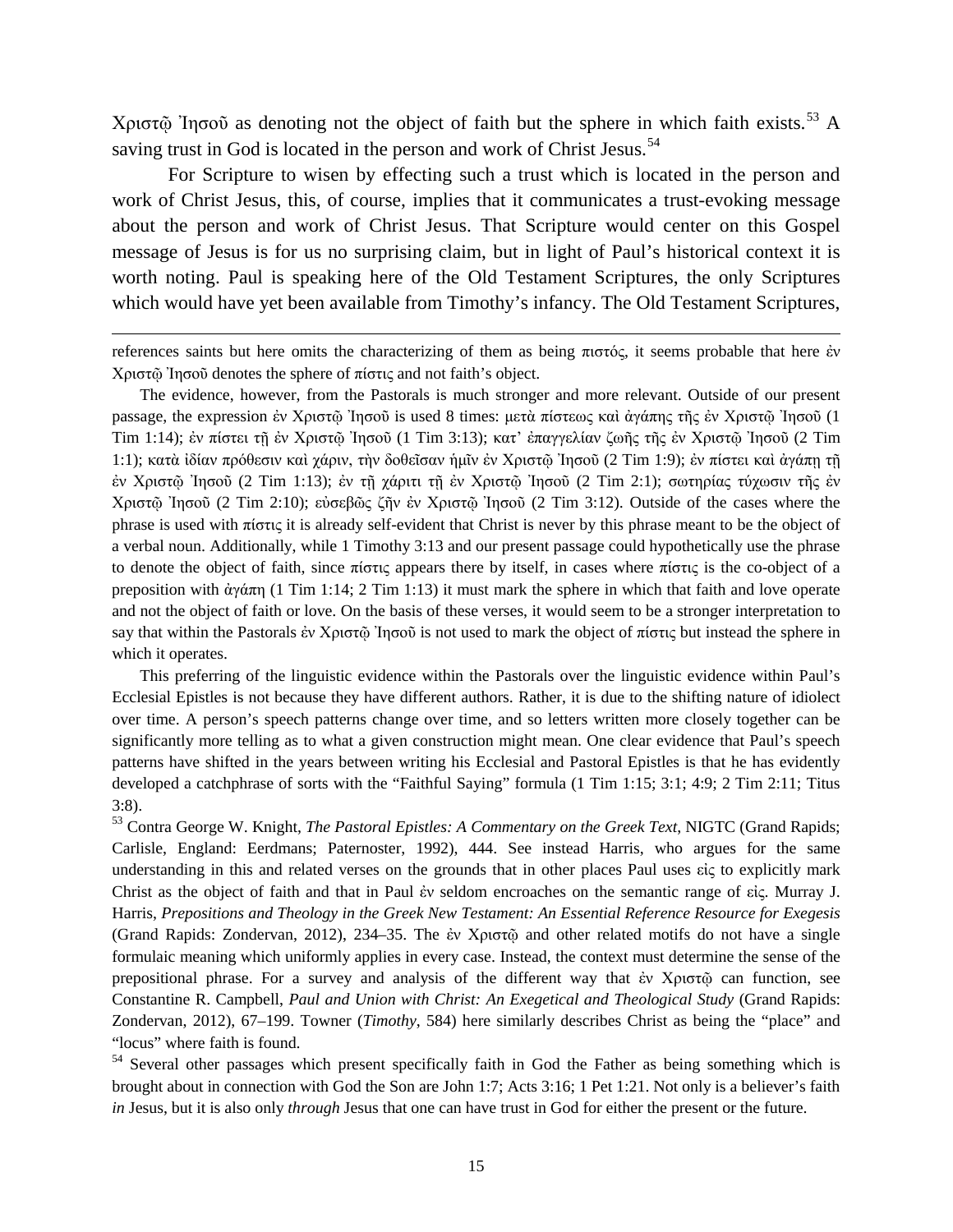and also Old Testament faith, were located in the sphere of  $Christ<sub>55</sub>$  $Christ<sub>55</sub>$  $Christ<sub>55</sub>$  something which Jesus himself as well as the New Testament writers routinely draw attention to.<sup>[56](#page-15-1)</sup> From this truth is drawn our homiletic practice of providing God's people a Christ-centered proclamation on the basis of any passage in Scripture.<sup>[57](#page-15-2)</sup>

The converse of all this is the implication that any hermeneutic which divorces either the Old or the New Testament from Christ and faith prevents the individual who employs it from benefitting from Scripture's inherent capability to make wise and save. Studied without

This also means that Law and Gospel preaching is to be drawn from the text, both using God's Law to shine a light on a particular sin in the hearts of the hearer (specific Law) and also displaying the particular facet of the Gospel gem put on display for the hearer's appropriation (specific Gospel). Stereotyped and canned Gospel presentations should not simply be dropped within the sermon in an attempt to meet the bare requirement of having Gospel present. One gets the impression in such cases that Jesus shows up more to save the sermon (from the charge of omitting the Gospel) than to save the hearers (from their sin). Goldsworthy discourages the predictability of such a "Jesus bit" in Graeme Goldsworthy, *Preaching the Whole Bible as Christian Scripture: The Application of Biblical Theology to Expository Preaching* (Grand Rapids; Cambridge: Eerdmans, 2000), xi-xii.

On the other hand, recognizing that every pericope makes a unique contribution to Scripture's overall proclamation of Law and Gospel advises us not to reduce every pericope into a basic two-part Law-Gospel template but to instead let the structure and flow of the sermon reflect that contribution, while at the same time respecting the proper distinction of Law and Gospel and the spiritual and psychological effect such Law-Gospel preaching is likely to have on the hearer. For more discussion in walking this narrow Lutheran middle road between what he calls "Law/Gospel Negligence" and "Law/Gospel Obsession," see David R. Schmitt, "Law and Gospel in Sermon and Service," in *Liturgical Preaching: Contemporary Essays*, ed. Paul J. Grime and Dean W. Nadasdy (St. Louis: Concordia, 2001), 25–49. When our task in preaching is understood and approached rightly, one never has to choose between being textual and Christ-centered, or attempt to force them together in a way which is really neither of the two, because the text, as a whole, from which a given pericope is drawn, is Christ-centered.

<span id="page-15-0"></span><sup>&</sup>lt;sup>55</sup> This connection is the reason for the phenomenon which Mounce correctly notes: "In some places it appears that he is referring to the OT; in other places it appears that he is referring to the gospel message. Because of the flow of the discussion, it appears that Paul does not talk about the OT in distinction from the gospel message, or the gospel apart from its heritage in the OT." William D. Mounce, *Pastoral Epistles*, WBC 46 (Dallas: Word, 2000), 561.

<span id="page-15-1"></span><sup>&</sup>lt;sup>56</sup> The clearest examples of this from the direct words of Jesus are Luke 24:25–29; John 5:39; 8:56, but there are too many other New Testament citations of Old Testament prophecy to cite here.

<span id="page-15-2"></span> $57$  The purpose of the sermon is not to give a commentary on the text or to proclaim Christ apart from the text but instead to proclaim Christ from the text, keeping in mind that the text has as its context the wider context of all of Scripture and God's plan of salvation. This means that, even when the pericope does not in itself seem to proclaim Christ, Christ must still be proclaimed, but this is not done by importing Christ into the text but by connecting the particular text to how it fits within the wider context of all of Scripture and God's plan of salvation. For an overview of some of the ways to locate a text within its wider context, specifically the Old Testament texts which can at times prove more difficult to preach, see Sidney Greidanus, "Preaching Christ from the Old Testament," *BibSac* 161 (Jan-Mar 2004): 3–13.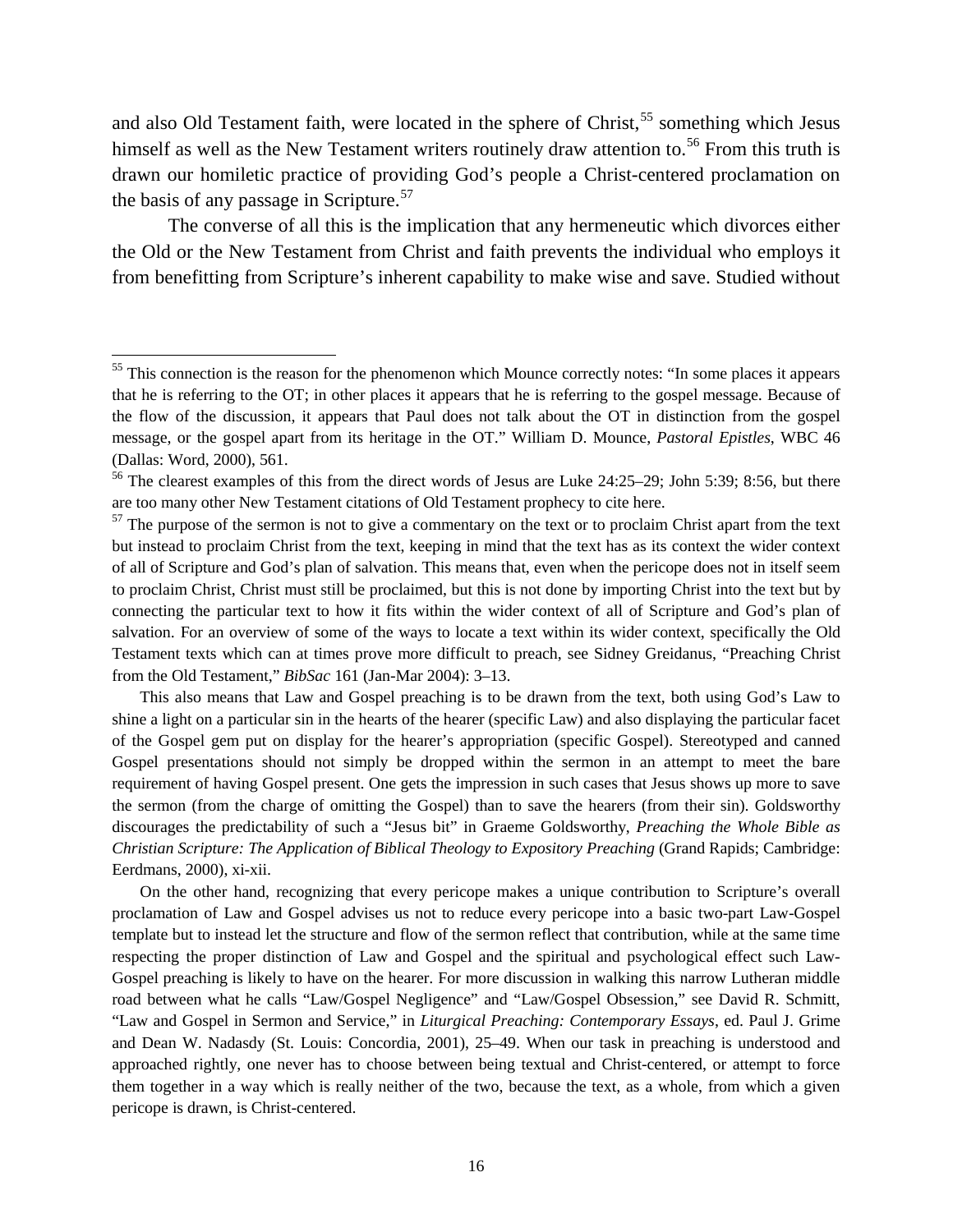Christ and without faith Scripture can make one smart, but studied without Christ and without faith<sup>[58](#page-16-0)</sup> Scripture cannot make one wise.<sup>[59](#page-16-1)</sup>

#### **7. God's Word Is All Breathed Out By Him**

*πᾶσα γραφὴ θεόπνευστος καὶ ὠφέλιμος (16a)*

Using asyndeton to emphatically introduce a new point which does not develop the supporting arguments of verse 15 but instead provides a distinct proposition which is related

While the Law as curb has no role to play in evangelism in the narrow sense and therefore no ability to bring spiritual wisdom or benefit of itself, we are right, however, to recognize that the Law as curb can rightly play a role in pre-evangelism, in that people can be attracted to outward morality and its earthly benefits (Cf. Matt 5:16; Tit 2:10; 1 Pet 2:12; 3:1). This is ultimately what we are doing in pre-evangelism efforts where we display to the people around us blessings that God provides us for this life (such as Christian acts of charity, marriages and families more intact than those of the world, or the benefits of a Christian education with respect to academics or morality) in the hope that this will spur them to give an audience to the Law as mirror and especially the Gospel. While these benefits are really worked in us through the Gospel, as perceived by the uncoverted they function on their hearts as a curb, much like the Law, as their desire to share the outward benefit can curb them into giving God's Word an audience. This all being said, when we are using the Law as a curb to gain an audience for Law and Gospel, it is imperative to recognize that this is still, strictly speaking, in the sphere of pre-evangelism, and therefore is inappropriate for it to be the predominant message to the audience gained. The appropriate message for evangelism is Law as mirror followed by a predominant proclamation of Gospel.

<span id="page-16-0"></span><sup>&</sup>lt;sup>58</sup> By this I am speaking not of whether or not someone previously without faith could be converted through Scripture, which they certainly could, but of whether one can be in any real way made wise while continuing to approach Scripture from a position of unbelief and a lack of trust in the Gospel of Jesus. Even Proverbs, a divine handbook of practical wisdom, recognizes this, beginning by saying that "the fear of the Lord is the beginning of knowledge" (1:7). The expression "fear of the Lord" is, as Schaller relates, an Old Testament expression comparable to "saving faith." John Schaller, *Biblical Christology* (Milwaukee: Northwestern, 1919), 247 fn 1.

<span id="page-16-1"></span><sup>&</sup>lt;sup>59</sup> This has a significant implication in crafting sermons evangelistically, that is, so they will specifically benefit any in attendance who may be unconverted. A model which has become popular within mega-church theological approaches is to attract and connect unbelievers to Jesus by proclaiming the Law to them and showing them how following Jesus makes their life better, and once they are already impressed by the way Jesus benefits them via his instruction for life, then they will also accept him as Lord and Savior. (For more on this point, see the evaluation on the use of the Law in evangelical preaching in Andrew Bauer, "An Evaluation of Modern Evangelical Preaching," Wisconsin Lutheran Seminary Symposium on Preaching (2014), 25–28.) While this approach is right in its understanding that God's Law is good, and therefore following it will tend to result in things working better than if one did not, this is not a theologically sound approach to, nor is it the proper goal of, evangelistic preaching, since that is aimed at the Spirit's working of faith through the Gospel. In proclaiming the Law as instruction for living to the unconverted, one is not preaching the Law as guide but the Law as curb. All that is accomplished is helping them to improve their lives outwardly while nothing is done to address the spiritual condition of sin. Such curb-based preaching may even make things worse in that it could lead to Pharisaical pride. It is imperative to remember that the Law prepares for the Gospel by carrying out its function as mirror, not its function as curb.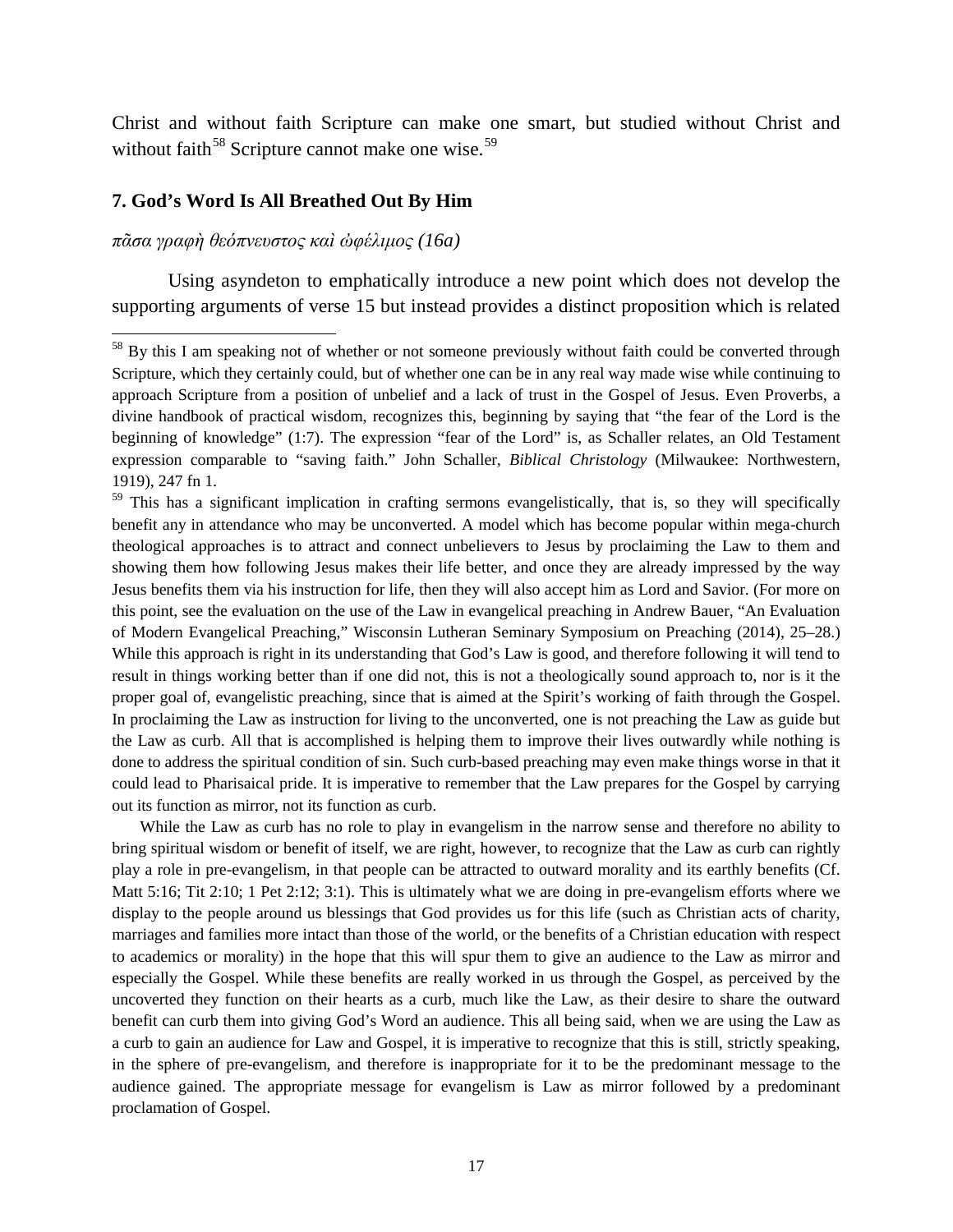but not formally parallel with the imperative of verse 14,<sup>[60](#page-17-0)</sup> Paul makes claims as to Scripture's origin and further utility. While the opening words of this verse are the most well-known of the paragraph, they are also the most fraught with exegetical difficulties. We can delineate several interrelated questions: 1) the meaning of  $\pi \tilde{\alpha} \sigma \alpha$ ; 2) the meaning of γραφή; and 3) the kind of adjective θεόπνευστος is in reference to the implied copula. A subsequent, more self-standing exegetical question concerns the meaning of the biblical *hapax legomenon* θεόπνευστος.

<span id="page-17-5"></span>πᾶς could mean "every" or "all of."<sup>[61](#page-17-1)</sup> γραφή could refer to Scripture either collectively or in reference to an individual Scripture, as in, speaking of what we refer to as a Book of the Bible, or additionally it could even refer to individual portions of Scripture, as in, speaking of what we refer to as a passage. Between these two words, then, several configurations are possible: "Every Bible Book," "All of a Bible Book," "Every Bible Passage," or "All of the Bible."<sup>[62](#page-17-2)</sup> The immediately preceding context provides little help. While γραφή anaphorically connects to  $i\epsilon\rho\dot{\alpha}$  γράμματα, it is, as mentioned above, impossible to tell from a word such as γράμματα, which is always plural when used in this sense, whether Paul is here conceptualizing Scripture as a single book or a collection of books.<sup>[63](#page-17-3)</sup> Any evidence for this question will have to be drawn from the wider usage of the word γραφή.

γραφή, although in theory can refer to any written document, within Hellenistic Jewish writings,  $64$  and especially within the New Testament,  $65$  it is used exclusively of

<span id="page-17-0"></span><sup>60</sup> On this discourse use of asyndeton, see Steven H. Levinsohn, *Discourse Features of New Testament Greek: A Coursebook on the Information Structure of New Testament Greek*, 2<sup>nd</sup> ed. (Dallas: SIL International, 2000), 118–23.

<span id="page-17-1"></span><sup>&</sup>lt;sup>61</sup> Attic Greek's basic distinction for the uses of  $\pi \tilde{\alpha}$  with singular nouns is that with the article it means "all," and without the article it means "every." (Cf. Herbert Weir Smyth, *A Greek Grammar for Colleges* (New York; Cincinnati; Chicago; Boston; Atlanta: American Book Company, 1920), §1174.) While Robertson finds that this rule generally holds true in Hellenistic Greek as well (*Grammar*, 771), this does not make the interpretation "every" a certain matter, since Robertson also observes that "even without the article πᾶς may be 'all,' if it is a proper noun, like πᾶσα Ἰεροσόλυμα (Mt. 2:3), πᾶς Ἰσραήλ (Ro. 11:26). In Ac. 2:36, πᾶς οἶκος Ἰσραήλ, there is only one "house of Israel," so that 'all' is the idea" (*Grammar*, 772). As a technical term (demonstrated below), when used in its collective sense, γραφή would be functionally monadic (as it clearly is in 1 Pet 2:6; 2 Pet 1:20), and the absence of the article before a monadic noun makes the noun no less definite (Cf. Robertson, *Grammar,* 794–96; Wallace, *Grammar*, 248.) It would seem impossible to resolve this phrase on the basis of the lack of article, or even to state an interpretive preference on such grounds. From the use of  $\pi\tilde{\alpha}\zeta$  here both "every" and "all of" remain equally viable options.

<span id="page-17-2"></span> $62$  Inconceivable combinations for this phrase would be "Every Bible" and "All of a Bible Passage."

<span id="page-17-3"></span><sup>63</sup> Contra Edward W. Goodrick, "Let's Put 2 Timothy 3:16 Back in the Bible," *JETS* 25.4 (Dec 1982): 479–87, esp. 480, who assumes that the plural of ἱερὰ γράμματα speaks of a collection of scrolls and so he also assumes that πᾶσα γραφή too speaks of individual scrolls.

<span id="page-17-4"></span><sup>64</sup> In the Old Greek γραφή does not seem to take on this technical use. Likewise, Josephus and Philo do not seem to use the word in a technical sense unless the word is qualified by the adjective ἱερός (*C. Ap.* 2.4 §§ 45; *Opif*. 77, *Her*. 106, 159, 286; *Congr.* 34, 90; *Fug*. 4; *Abr*. 4, 61, 121; *Mos*. 2.84; *Decal*. 8, 37; *Spec*. 1.214;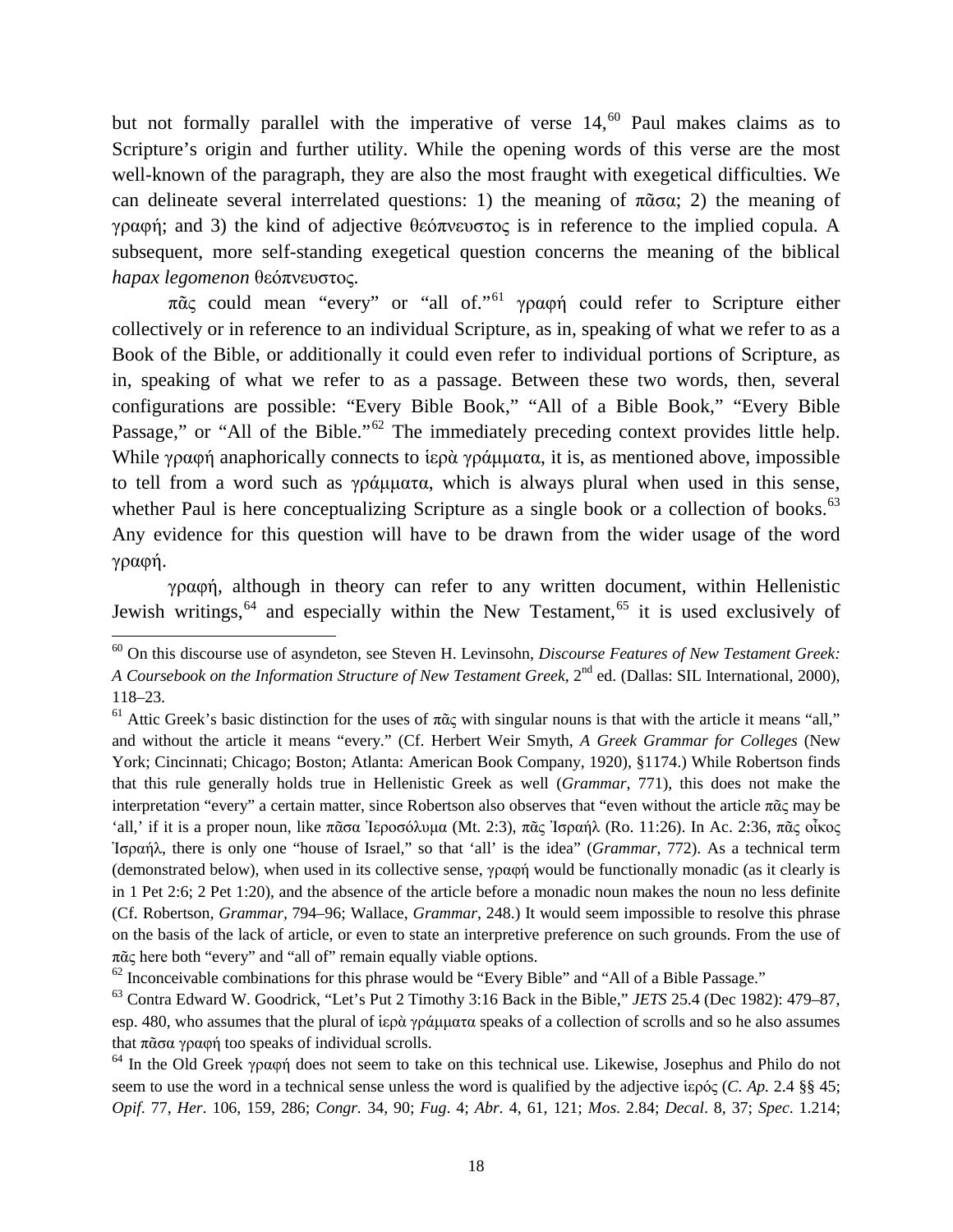canonical writings. Just as here in our passage it is difficult to discern whether γραφή views Scripture as passages, as books, or as a whole, some other uses of the word prove likewise uncertain in this respect. A number of uses, however, do specifically confirm that γραφή can speak of Scripture as passages,  $66$  or speak of Scripture as a whole,  $67$  but as a general rule γραφή is arthrous when it speaks of individual passages and anarthrous when speaking collectively of the whole.<sup>[68](#page-18-2)</sup> That distinction helps little in 2 Timothy 3:16, because while γραφή lacks the article here, the word is already modified by πᾶσα, which would allow either of these two interpretations to stand. However, no passage where γραφή is found in the singular can conclusively be shown to speak of an individual biblical book.<sup>[69](#page-18-3)</sup>

2.104; 2.134) In every such case except *Mos.* 22.84 γραφή is found in the plural. But their use of the phrase "the Holy Scriptures" is perhaps a relic of the development of this designation "the Scriptures" or just "the Scripture," as in time the specifier "holy" was omitted.

 $\overline{\phantom{a}}$ 

<sup>65</sup> Cf. Matt 21:42; 22:29; 26:54, 54; Mark 12:10, 24; 14:49; Luke 4:21; 24:27, 32; 45; John 2:22; 5:39; 7:38; 42; 10:35; 13:18; 17:12; 19:24, 28; 36, 37; 20:9; Acts 1:16; 8:32, 35; 17:2, 11; 18:24; 28; Rom 1:2; 4:3; 9:17; 10:11; 11:2; 15:4; 16:26; 1 Cor 15:3, 4; Gal 3:8, 22; 4:30; 1 Tim 5:18; Jam 2:8, 23; 4:5; 1 Pet 2:6; 2 Pet 1:20; 3:16.

<span id="page-18-0"></span><sup>66</sup> Cf. Mark 12:10; Luke 4:21; John 7:38; 13:18; 19:24, 36, 37; Acts 1:16; 8:35; Rom 4:3; 9:17; 10:11; 11:2 Gal:3:8; 4:30; James 2:8, 23; 4:5.

<span id="page-18-1"></span><sup>67</sup> Cf. Acts 8:32; Gal 3:22; 1 Pet 2:6; 2 Pet 1:20. Contra José M. Bover, "Uso del adjetivo singular πᾶς en San Pablo," *Biblica* 19 (1938): 411–434, esp. 432–33; J.W. Roberts, "Every Scripture Inspired of God," *ResQ* 5 (1961), 33–37, esp. 35, who deny that such a collective use of γραφή was possible.

<span id="page-18-2"></span><sup>68</sup> Possible exceptions to this general rule would include: John 2:22, where, if one specific Old Testament passage is meant, it is not positively identified; John 7:42, which seems to be referring to several different prophecies, since Jesus' descent from David and his birth in Bethlehem are not prophesied in the same place; John 10:35, which is commonly taken to refer to all of Scripture, and certainly treats the inerrancy of all of Scripture by implication, and yet contextually is more likely seen as speaking of the specific passage Jesus has just cited, and so would not be an exception; John 19:28 in which it is debated whether ἵνα τελειωθῇ ἡ γραφή is meant to continue the explanation preceding it ("knowing that all things were now finished for Scripture to be fulfilled"), in which case ἡ γραφή is arthrous even while speaking of Scripture as a whole, or as an additional explanation ("knowing that all things were now finished, and so that the Scripture would be fulfilled"), in which case ἡ γραφή is arthrous because it speaks of an unidentified passage, likely Ps 69:21, fulfilled in connection with Jesus' cry, "I thirst"; John 19:37 where the use of the adjective ἑτέρα would make the inclusion of the article abnormal, and the sense is still sufficiently clear; Acts 8:32, where, following Apollonius' Canon (Cf. Wallace, *Grammar*, 239–40), the arthrous τῆς γραφῆς has as its head noun the arthrous ἡ περιοχὴ ; Gal 3:22, where no clear individual passage is alluded to; 1 Tim 5:18, where a single ἡ γραφή introduces two separate quotations.

<span id="page-18-3"></span><sup>69</sup> However, the use of this word in the plural in the expression αἱ γραφαὶ τῶν προφητῶν (Matt 26:56) as well as its anarthrous use in the expressions διὰ τῶν προφητῶν αὐτοῦ ἐν γραφαῖς ἁγίαις (Rom 1:2) and διά γραφῶν προφητικῶν (Rom 16:2) would seem to attest the linguistic possibility of speaking of the individual books as each being a γραφή. Even then, however, the fact that all these passages include some adjectival or genitival qualification of γραφή means they still fall short of providing proof that γραφή can on its own stand as a technical term for a book of Scripture. Additionally, a number of other plural uses of the word would allow for such a sense, even though they do not necessarily require it (Matt 21:42; 22:29:26:54; Mark 12:24; 14:49; Luke 24:27, 32, 45; John 5:39; Acts 17:2, 11; 18:24, 28; Rom 15:4; 1 Cor 15:3, 4; 2 Pet 3:16). Another mark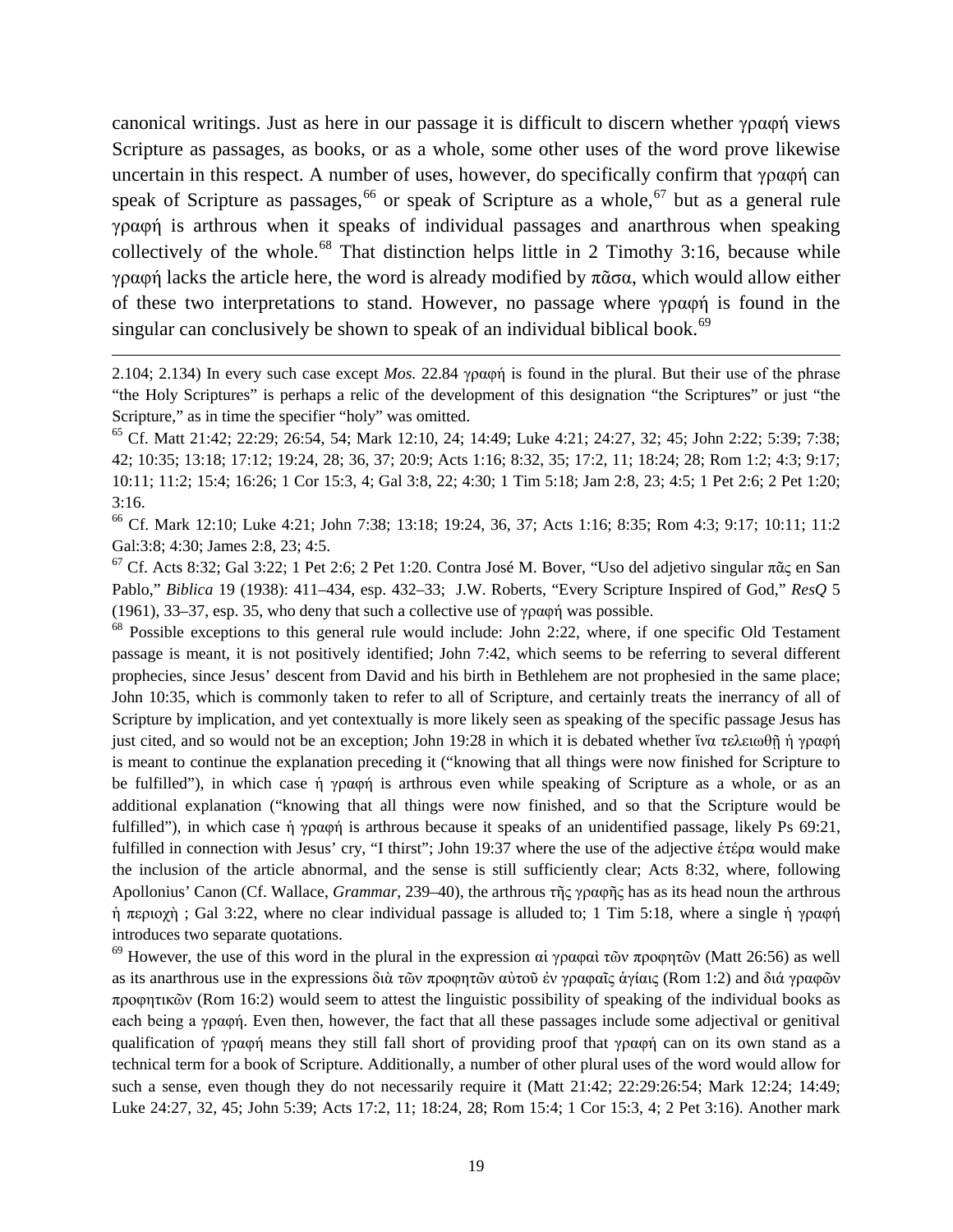It seems less likely, then, that individual books are meant here by γραφή and more likely that either the whole of Scripture or all of its individual passages are meant. Deciding between these two stronger options, however, proves difficult. This exegetical question cannot be answered with absolute certainty, but in the end the difference between the options is negligible, especially considering that, as people who preceded the introduction of verse and even chapter enumerations, Paul and Timothy would not have conceived of Scripture atomistically as if some sentences within a book could have a different status than others.

What has made this question a source of debate is really the next of the interrelated questions: What kind of adjective is θεόπνευστος in reference to the implied copula? Is it an attributive adjective preceding the implied copula (in which case the καί is adverbial) or is it a predicate adjective following the copula and coordinate with ὠφέλιμος? It is claimed that θεόπνευστος can be seen to be an attributive adjective from the frequency with which an adjective following a noun preceded by  $\pi \tilde{\alpha} \zeta$  is attributive,<sup>[70](#page-19-0)</sup> and there is some ancient support to such a construal.<sup>[71](#page-19-1)</sup> Such an attributive configuration that would speak of "every inspired Scripture" as if only a subset of the canonical γραφή were θεόπνευστος is an interpretation that would be attractive to the claims of Gospel reductionism. It is not necessary, or even likely, that such an attributive configuration would result in this meaning, however. The adjective still would not have to be meant to limit γραφή but could be meant only to describe  $it.<sup>72</sup>$  $it.<sup>72</sup>$  $it.<sup>72</sup>$ 

Yet while the attributive configuration need not trouble us theologically, there is still strong reason to retain the predicate configuration: "Every Scripture *is* inspired." In equative clauses<sup>[73](#page-19-3)</sup> an anarthrous adjective which follows an anarthrous noun is statistically

 $\overline{\phantom{a}}$ 

against the idea that the word here speaks of individual books is Marshall's observation that, had such a meaning been intended here in 2 Tim 3:16, βίβλος may instead have been the more natural vocabulary choice. I. Howard Marshall, *The Pastoral Epistles,* ICC (Edinburgh: T&T Clark, 1999), 791.

<span id="page-19-0"></span><sup>70</sup> Roberts, "Scripture," 35.

<span id="page-19-1"></span> $^{71}$  The Syriac Peshitta uses for the first adjective a relative clause (أبني ملك مجرد المردي ), the Sahidic Coptic uses a ݁genitival construction (NNICE NTE ΠΝΟΥΤΕ), and Origen once paraphrases the passage as πᾶσα γραφή θεόπνευστος οὖσα ὠφέλιμός ἐστι (*Hom. Jes. Nav*. 20.2). In all these cases, however, the renderings may just as well reflect the minority reading which omits the καί. Note additionally that it is clearly taken as a predicate adjective by Athanasius, who writes: Πᾶσα μὲν, ὦ τέκνον, ἡ καθ' ἡμᾶς Γραφὴ, παλαιά τε καὶ καινὴ, θεόπνευστός ἐστι καὶ ὠφέλιμος (*Ep. Marcell.*) and Chrysostom, who comments on this verse: *Πᾶσα,* ποία; Περὶ ἧς εἶπον, φησὶ, πᾶσα ἱερά· περὶ ἧς διελέγετο, ταῦτα εἴρητο· περὶ ἧς ἔλεγεν, ὅτι *Ἀπὸ βρέφους τὰ ἱερὰ γράμματα οἶδας.* Πᾶσα οὖν ἡ τοιαύτη θεόπνευστος. Μηδὲν οὖν ἀμφίβαλλε, φησί (*Hom. 2 Tim.* 9).

<span id="page-19-2"></span><sup>72</sup> Ed. L. Miller, "Plenary Inspiration and II Timothy 3:16," *The Lutheran Quarterly* 17 (Feb 1965): 56–62, esp. 59.

<span id="page-19-3"></span> $73$  An equative clause would be a clause where the subject is in some way "equated" with the predicate. Most often this is done with the verb "to be" or some other linking verb. The alternative to an equative clause, a nonequative clause, would be a clause where the predicate consists of an action verb.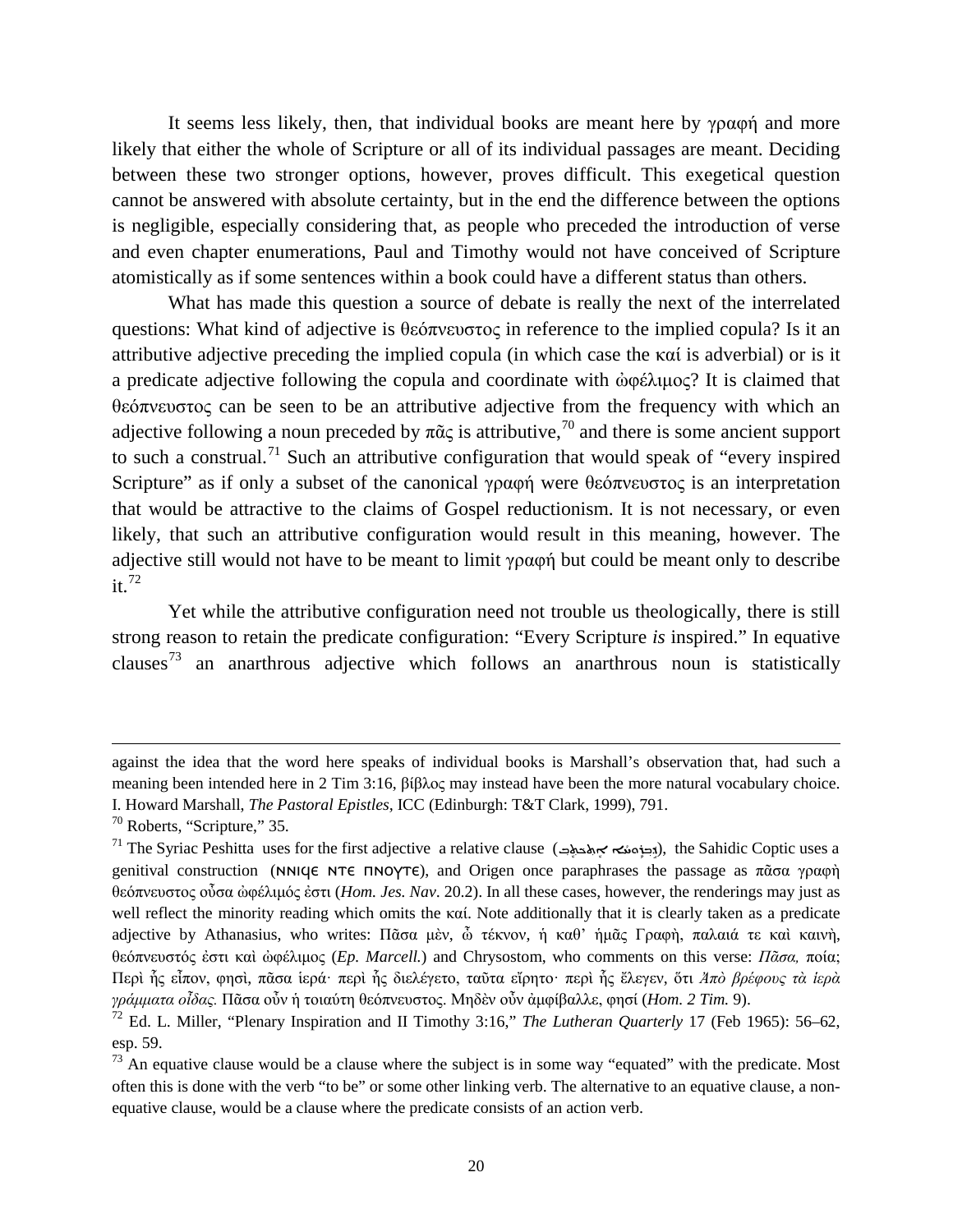significantly more likely to be a predicate adjective than an attributive adjective.<sup>[74](#page-20-0)</sup> This pattern consistently holds true in the New Testament and the Old Greek specifically with nouns preceded by  $\pi \tilde{a} \varsigma$ .<sup>[75](#page-20-1)</sup> Also, from a probability standpoint, καί<sup>[76](#page-20-2)</sup> is statistically far more likely to be conjunctive than an adjunctive adverbial.<sup>[77](#page-20-3)</sup> Finally, since γραφή is a technical term, it is definite even without the article,<sup>[78](#page-20-4)</sup> and since  $\pi \tilde{\alpha}$  serves to make the noun it modifies just as definite as does the article,  $^{79}$  $^{79}$  $^{79}$  this all means that a subsequent adjective may operate more like an anarthrous adjective following an arthrous noun, which too would make it a predicate adjective. [80](#page-20-6) We are on solid ground keeping θεόπνευστος as a predicate adjective syntactically coordinate with ἀφέλιμος.<sup>[81](#page-20-7)</sup>

Syntactic coordination, however, does not imply a rhetorical parallel. When it is claimed in favor of the attributive configuration that the thrust of Paul's argument here is to lead to ἀφέλιμος and not both ἀφέλιμος and θεόπνευστος,<sup>[82](#page-20-8)</sup> a valid observation is being made, even while the wrong conclusions are being drawn from it. While θεόπνευστος and ώφέλιμος are coordinated grammatically with a καί,<sup>[83](#page-20-9)</sup> they occupy different positions within Paul's purpose.<sup>[84](#page-20-10)</sup> That Scripture is θεόπνευστος is an assertion whose truth was already

<span id="page-20-5"></span><sup>79</sup> Wallace, *Grammar*, 314.

<span id="page-20-8"></span> $82$  Roberts, "Scripture," 36.

<span id="page-20-0"></span><sup>&</sup>lt;sup>74</sup> Daniel B. Wallace, "The Relation of Adjective to Noun in Anarthrous Constructions in the New Testament," *NovTest* 26.2 (1984): 128–67.

<span id="page-20-1"></span><sup>75</sup> Wallace, *Grammar*, 314.

<span id="page-20-2"></span><sup>&</sup>lt;sup>76</sup> The manuscript evidence in favor of omitting καί here is extremely weak.

<span id="page-20-3"></span><sup>&</sup>lt;sup>77</sup> NIV translated approximately 350 instances of καί and its contracted forms in and adjunctive way (using the glosses "also," "too," or "like"). ESV did so in about 410 cases. HCSB did so in about 490. This is of the over 9000 times καί appears throughout the New Testament. These rough counts are consistent with Wallace's claim that "καί means 'and' twelve times as often as it means 'also'" (*Grammar*, 313).

<span id="page-20-4"></span><sup>&</sup>lt;sup>78</sup> Such is true whether it means "Every Scripture-passage," in which the  $\pi \tilde{\alpha} \sigma \alpha$  would function as a sort of improper article, or "All of Scripture," in which case "Scripture" would be practically monadic and consequently automatically definite.

<span id="page-20-6"></span><sup>80</sup> Cf. F. Blass, A Debrunner, and Robert W. Funk, *A Greek Grammar of the New Testament and Other Early Christian Literature: A Translation and Revision of the Ninth-Tenth German Edition Incorporating Supplementary Notes of A. Debrunner* (Chicago; London: University of Chicago Press, 1961), § 270.1.

<span id="page-20-7"></span> $81$  Goodrick ("Timothy," 483) is correct when he notes, "Although one might grammatically accommodate each word individually in this manner, I see no way that one can say, 'Every inspired Scripture is also profitable" or "Every profitable Scripture is also inspired.' It simply would not scan."

<span id="page-20-9"></span><sup>&</sup>lt;sup>83</sup> Meier ("Inspiration," 75) labels this a consecutive καί, giving the clause the sense: "every passage of Scripture is inspired and *therefore* useful." On the consecutive καί, see Robertson, *Grammar*, 1183; Blass et al., *Grammar*, § 442.2.

<span id="page-20-10"></span><sup>&</sup>lt;sup>84</sup> Syntactic analysis and sentence diagramming, like any other method of text study, have their limits. They are rightly supplemented by approaches such as discourse-structural analysis and rhetorical analysis.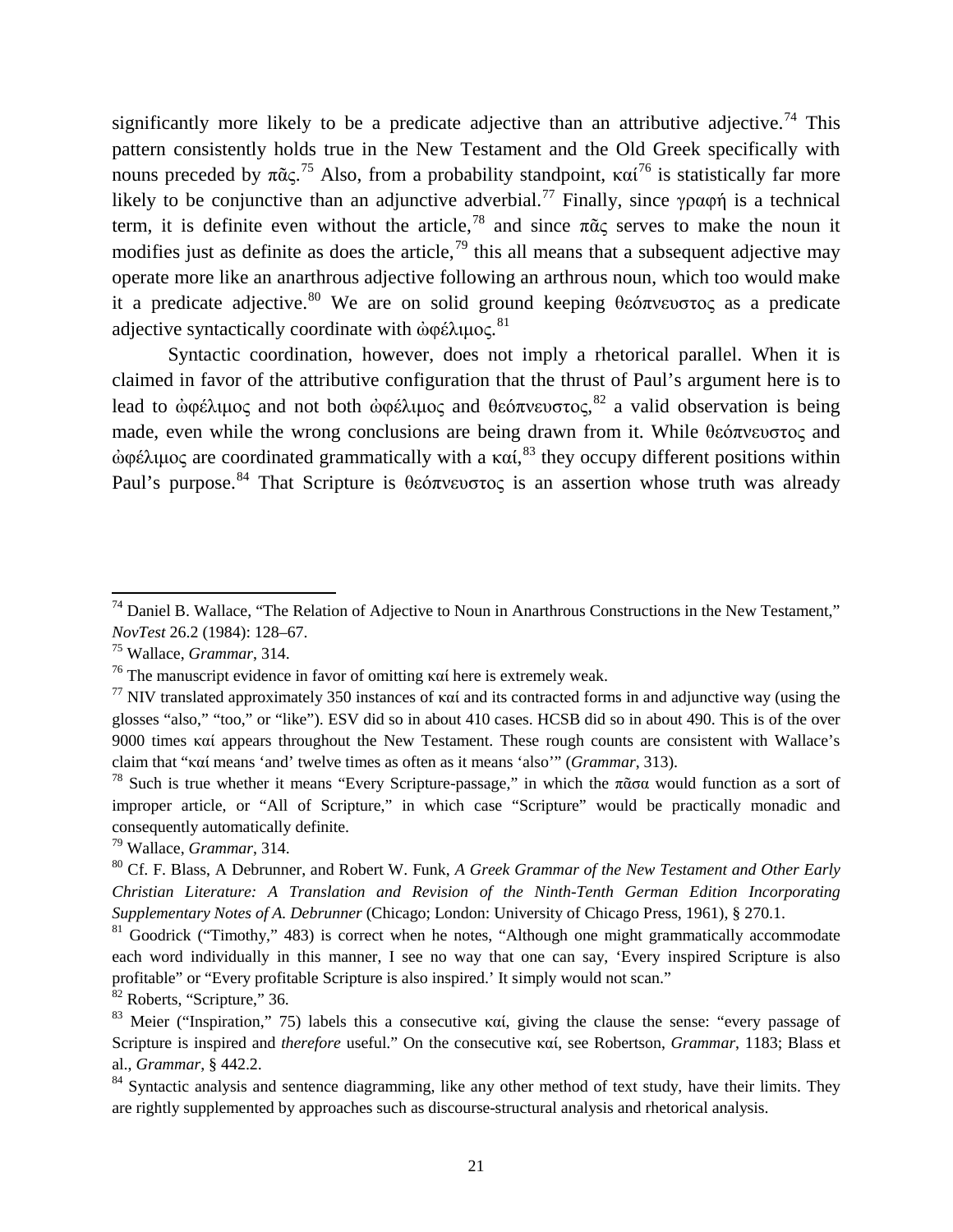known to Timothy, $85$  in favor of which no supporting evidence is offered, and from it is established Scripture's resultant status of being ώφέλιμος. That Scripture is ώφέλιμος for Timothy's ministry is the point to which this paragraph from Paul is building, as can be further seen from the fact that Paul expands on ὠφέλιμος and not θεόπνευστος in 16b–17. Paul's speaking of Scripture as θεόπνευστος to support the fact that it is ώφέλιμος is in keeping with Scripture's practice of treating its most foundational truths (e.g., the existence and attributes of God,  $86$  the Trinity,  $87$  the resurrection of Christ,  $88$  the inspiration of Scripture<sup>[89](#page-21-4)</sup>) as axiomatic and facts which, although observable in their own way, are chiefly argued from, not argued for. The fact that in this verse Scripture's usefulness is here derived from its divine inspiration and not its divine inspiration from its usefulness is an important observation to make against the dangerous claims of Gospel reductionism, which locates Scripture's inspiration in its evangelical and soteriological utility.

Having addressed the important syntactic questions of the verse, that brings us to the equally important lexical questions surrounding the important word θεόπνευστος.<sup>[90](#page-21-5)</sup> The compound θεόπνευστος is perhaps a neologism coined by Paul here.<sup>[91](#page-21-6)</sup> This means that while

<span id="page-21-0"></span><sup>&</sup>lt;sup>85</sup> Therefore the logic between the two predications of Scripture is causal not conditional. Scripture is useful *because* it is God-breathed, not useful *if* it is God-breathed or *to the extent that* it is God-breathed, as if some alternative or exception were allowed.

<span id="page-21-1"></span><sup>86</sup> Cf. Gen 1:1; Exod 3:14; Lev 11:44–45; 19:2; 20:26; Deut 6:4–5; 1 Sam 2:3; Ps 19:12; 25:8; 139:7–12; Isa 57:15; Jer 23:23–24; Mal 3:6; Matt 5:48; 19:26; Luke 18:27; John 4:24; Heb 13:8; Jam 1:17; 1 Pet 1:15–16; 2 Pet  $3.8$ 

<span id="page-21-2"></span><sup>87</sup> Cf. Matt 3:16–17; 28:19; Luke 1:35; John 14:16; 15:26; Acts 10:38; 1 Cor 12:4–6; 2 Cor 13:14; Eph 2:18; 4:4–6; 1 Pet 1:2.

<span id="page-21-3"></span><sup>88</sup> Cf. Acts 2:24; 3:15; 4:10; 5:30–31; 10:40; 13:30; Rom 1:40; 4:24–25; 6:4, 9; 8:11, 34; 1 Cor 15:11, 20–21; Eph 1:20; Phil 3:21.

<span id="page-21-4"></span><sup>&</sup>lt;sup>89</sup> In addition to the passages which discuss the divine origin of Scripture more thoroughly (many of which are cited at some point in this writing), see the many passages where Scripture unapologetically asserts, "Thus says the Lord."

<span id="page-21-5"></span>While the adjective θεόπνευστος is feminine, modifying the feminine noun γραφή, it uses a second declension (typically masculine) ending, showing that the adjective has two terminations (masculine-feminine -ος and neuter -ον) as opposed to three (masculine -ος, feminine -α/η, and neuter -ον). This adjective having only two terminations would follow the regular tendency noticed by Moulton for compound adjectives to only have two terminations. James Hope Moulton and Wilbert Francis Howard, *A Grammar of New Testament Greek, Volume II: Accidence and Word Formation* (Edinburgh: T&T Clark, 1963), § 64.

<span id="page-21-6"></span><sup>91</sup> *Thesaurus Linguae Graecae* lists Paul's use of θεόπνευστος in 2 Tim 3:16 as being perhaps the word's fourth extant use, but this is rather misleading. The Egyptian historian Manetho (third century BC) is listed as providing its earliest extant use: (*Aeg.,* frag. 2). However, the word in question itself appears in a comment which clearly belongs not to a third-century-BC Egyptian historian but a post-fifth-century-AD Christian polemicist in that it not only speaks in favor of God and his Word but also references Eusebius of Caesarea (263–339 AD) and Pandorus (fl. c. 395–408 AD): "Thus Pandorus exerts himself to show that the Egyptian writings against God and against our divinely inspired Scriptures [τῶν θεοπνεύστων γραφῶν] are really in agreement with them. In this he criticizes Eusebius, not understanding that these arguments of his, which are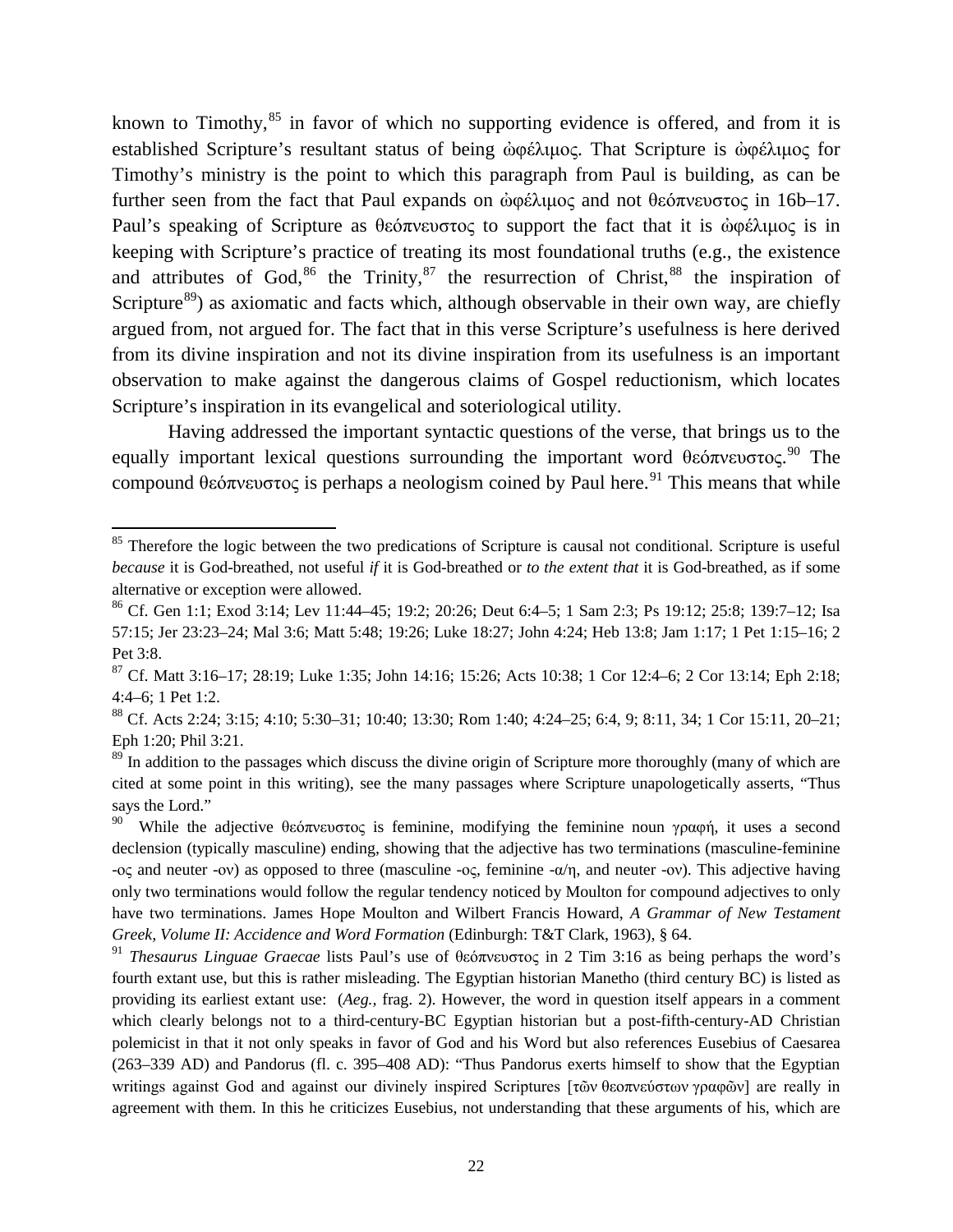in most cases a word's etymology or diachronic development is of almost no help in discerning its sense at the time a speaker uttered it (especially in comparison to more synchronic approaches, unless the data for this is lacking), if Paul is inventing this word at this moment its etymology will coincide exactly with what the word was meant to communicate.<sup>[92](#page-22-0)</sup> This compound is derived from the noun θεός "God" and the verb πνέω "breathe." At one time the meaning of this word was debated, as some claimed that the verbal suffix -τος bore an active sense ("breathing") and θεο**-** served as the object of that verbal action: "Every Scripture breathes out God."[93](#page-22-1) This meaning would have seemed advantageous to the claims of Gospel reductionists, who, in seeking to harmonize a true

incapable of proof or of reasoning, have been proved against himself and against truth." Translation taken from William Gillan Waddell, *Manetho: History of Egypt and Other Works*, LCL 350 (Cambridge, MA: Harvard University Press; London: William Heinemann, 1940), 13–15. In other words, this comment, being an interpolation added to Manetho at a much later date, likely owes its language to Paul, not the other way around.

 $\overline{\phantom{a}}$ 

The second and third extant uses of θεόπνευστος listed in the *TLG* both come from the Sibylline Oracles. Unlike with the above interpolation in Manetho, these uses are not really parallel with Paul's use here. θεόπνευστος is used to characterize streams (5.308) and people (5.406). Even if this Sibylline Oracle had predated Paul, these phrases are unlikely to have had any influence on his expression. However, while some of the fragments which make up the Sibylline Oracles may be traced to the second century BC, much of the fifth book, in which these uses of θεόπνευστος occurs, is assumed to be from the second century AD (See Robert Henry Charles, ed. *Pseudepigrapha of the Old Testament*, Vol. 2 (Oxford: Clarendon, 1913), 373.

*TLG* also lists another use of the word which it locates in the first century AD, coming from the long recension of the pseudepigraphrical *Testament of Abraham*, where it is used to describe ointments (20:11). While the exact dating of this work is uncertain, it is true it may have in some form originated in the first century. However, Allison finds that the recension as it currently stands includes language otherwise not attested for centuries and may in its extant form be essentially a Byzantine-era work. Dale C. Allison, Jr., *Testament of Abraham*, Berlin; New York: de Gruyter, 2003), 40. Even were the word θεόπνευστος able to be traced back to something roughly contemporary to Paul, there is no indication that he had any familiarity with this work likely originating in Egypt (See Allison, *Testament of Abraham*, 32–33).

A last possible first-century-AD occurrence of the word is reported by *TLG* as coming from the *Sententiae*  of Pseudo-Phocylides. However, it too is found in a statement which is marked as a later interpolation.

In the end, it is, of course, impossible to know one way or the other whether Paul was the word's originator, but it is safe to say that, if he was not, we have no uses of the word which precede Paul. This suggests that the word, if it had been used before, was at the very least not commonly enough in use for us to have record of it. As such we are safe to treat it as a neologism of Paul and allow etymology, governed by context, to be determinative in our interpretation.

<span id="page-22-0"></span><sup>92</sup> Carson (*Fallacies*, 33) further relates how rare words, such as this one is, are the exception to the "Root Fallacy" of etymologizing, as that is all the information one has to go on. See also Moisés Silva, *Biblical Words and Their Meaning: An Introduction to Lexical Semantics*, Revised and Expanded Edition (Grand Rapids: Zondervan, 1994), 42.

<span id="page-22-1"></span><sup>93</sup> Most notably, Hermann Cremer, *Biblico-Theological Lexicon of New Testament Greek*, trans. William Urwick (Edinburgh: T&T Clark, 1895), 730–32. Cremer's argument is based on several later occurrences of this word for which he thinks contextually only the active sense will work, as well as the fact that ἄπνευστος and εὔπνευστος often bear the active sense.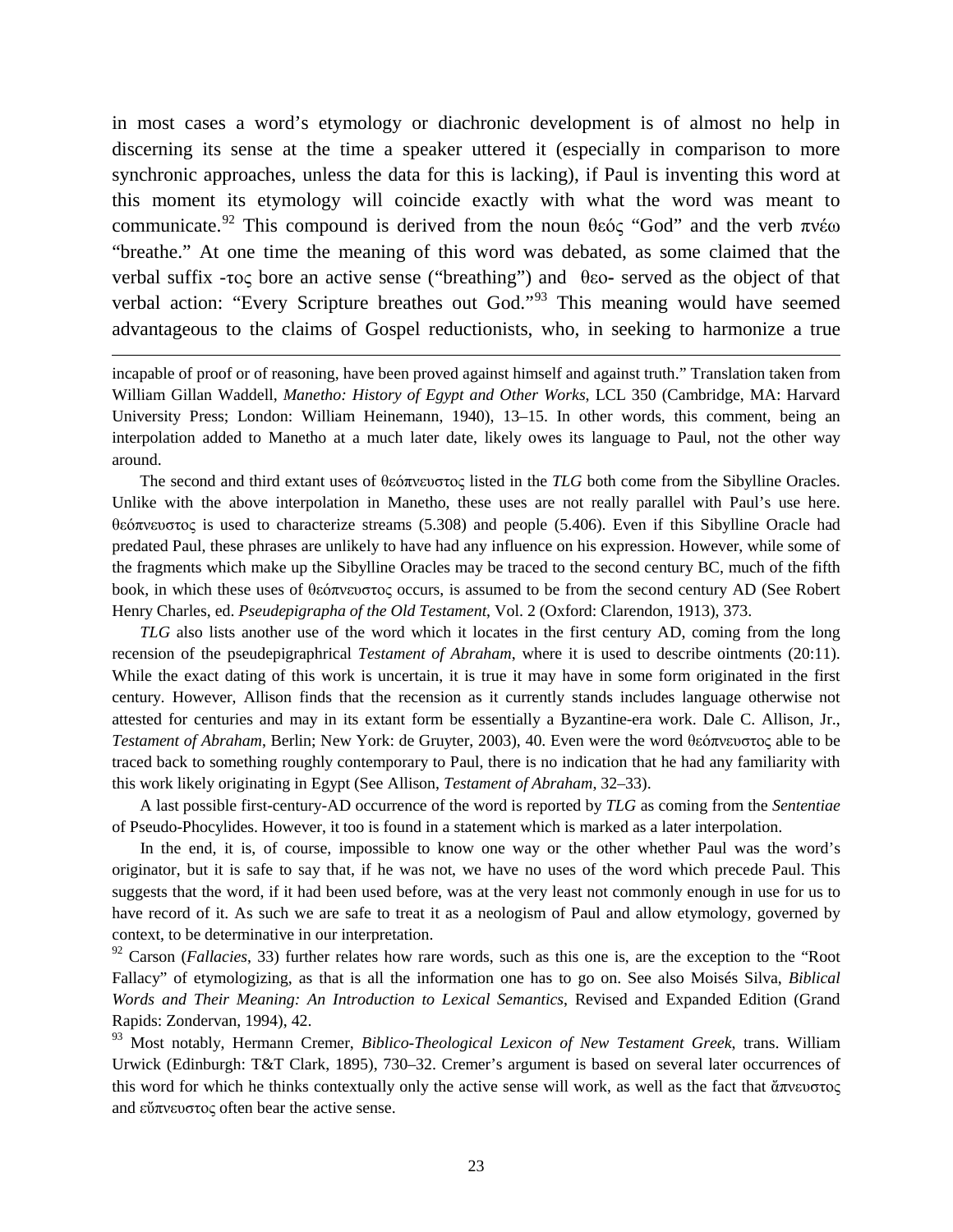Gospel with the field of source criticism, could then use such a meaning to say that all of Scripture is not divine as to its origin but as to its overall Gospel effect. More lately, however, there has been a consensus that the correct interpretation is the traditional interpretation,<sup>[94](#page-23-0)</sup> which holds that  $-\tau$ oς has a passive sense, which is the more common meaning for the suffix,[95](#page-23-1) and that θεο**-** denotes the agent of the verbal action, which is by far its more common use when compounded with verbal adjectives.<sup>[96](#page-23-2)</sup>

The passive sense is found in θεοβλαβής "stricken of God," θεογενής "born of God," θεογεννής "begotten of God," θεόγνητος "born of a God," θεόγνωστος "known of God," θεογονος "born of God," θεοδίδακτος "taught of God," θεοδμητος "god-built," θεοδόσιος "given by God," θεοδώρητος "given by God," θεοθελής "willed by the gods," θεοθρέμμων "maintained by God," θεοθρεπτος "maintained by God," θεοκατάρατος "accursed of God," θεοκατασκεύαστος "made by God," θεοκέλευστος "ordered by God," θεοκίνητος "roused by the gods," θεοκλητος "sung by gods," θεοκμητος "wrought by a god," θεοκραντος "ordained by the gods," θεοκτητος "acquired by God," θεοκτιστος "created by God," θεοκτίτος "created by God," θεοληπτος "possessed," θεομᾰνής "maddened by the gods," θεομήστωρ "devised by God," θεομορος "destined by the gods," θεοπαιστος "struck by a god," θεοπαράδοτος "delivered by God," θεοπειθής "obedient to God," (note that "obey" is the meaning for πείθω in the passive), θεοπεμπτος "sent by the gods," θεοπιστος "faithful to God" (note that "faithful" is the passive sense of πιστός), θεοπληκτος "stricken of God," θεοπνοος "inspired of God," θεοποιητος "made by the gods," θεοπόνητος, θεόπτυστος "detested by the gods," θεόπῦρος "kindled by the gods," θεόρακτος "struck, i.e. maddened, by God," θεόρρῦτος "spoken of God," θέορτος "sprung from the gods," θεόσδοτος "given by the gods," θεόσπορος "sown by a god," θεοστεφής "crowned by god," θεοστήρικτος "supported by God," θεοστίβής "trodden by God," θεοστύγής "hated by the gods," θεοστύγητος "hated by the gods," θεοσύνδετος "united by God," θεόσῦτος "sent by the gods," θεοτείχης "walled by gods," θεοτέρἄτος "with divine portents," θεοτευκτος "made by God," θεοτίμητος "honoured by the gods," θεοτίμος "honoured by the gods," θεοτρεπτος "turned by the gods," θεόφθεγκτος "uttered by God," θεοφίλητος "loved by the gods," θεόφοβος "fearing God" (or better, recognizing the middle passive morphology of φοβοῦμαι, we could say, "frightened by God"), θεόφοιτος "driven by divine frenzy," θεοφύλακτος "protected by God," θεοχόλωτος "under God's wrath," θεοχρηστος "delivered by God."

Both the active and the passive sense is found in θεοκλύτος "calling on the gods" (active) or "heard by God," θεομῖσής "hated by the gods" (passive) or "hating God" (active), θεοφιλής "dear to the gods" (passive) or "loving God" (active), θεοφορητος "possessed by a god" (passive) or "carrying a god" (active), θεοφορος "bearing a god" (active) or "possessed by a god" (passive), θεοφρᾰδής "speaking from God" (active) or "indicated by God" (passive).

<span id="page-23-0"></span><sup>&</sup>lt;sup>94</sup> Credit for the refutation of Cremer's interpretation belongs to Benjamin B. Warfield, "God-Inspired Scripture," in Benjamin B. Warfield, *The Works of Benjamin B. Warfield, Volume 1: Revelation and Inspiration* (Bellingham, WA: Logos Bible Software, 2008), 227–80. Warfield dismantles all of the alleged parallels pointed to by Cremer in support of his claim, both with respect to the question of their dating and origin and also with respect to the question of their meaning, then takes up issues of morphology, and finally corrects Cremer's misrepresentation of what is being asserted by the traditional interpretation.

<span id="page-23-1"></span><sup>95</sup> Robertson, *Grammar*, 1097; Max Zerwick, *Biblical Greek Illustrated by Examples,* Vol. 114. English ed. (Rome: Pontificio Instituto Biblico, 1963), § 142.

<span id="page-23-2"></span><sup>&</sup>lt;sup>96</sup> Based on the data available in LSJ, the active sense is found in θεοδήλητος "by which the gods are injured," θεομάχος "fighting against God," θεομιμος "imitating God," θεοπαίγμων "sporting with the gods," θεοποιός "making gods," θεοταρβής "god-fearing," θεοταρπέ<ε>ς "delighting God," θεοτερπής "pleasing to God," θεοτρεφής "feeding the gods," θεουδής "fearing God."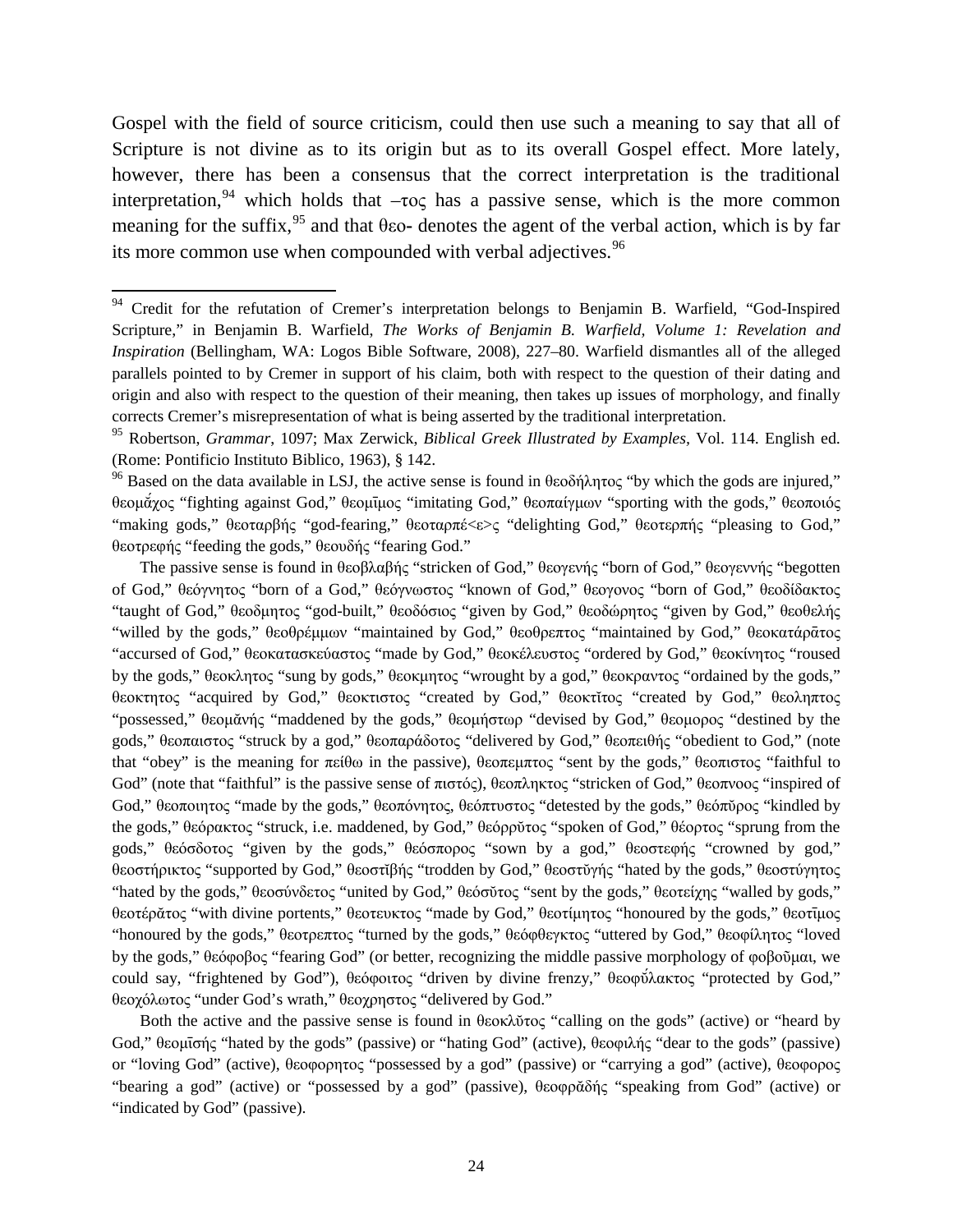It is important to remember here, however, that such verbal adjectives, strictly speaking, do not have voice.<sup>[97](#page-24-0)</sup> Our speaking of "active" and "passive" is only to express the implicit logic of the way the modified noun (or in this case, compounded noun) relates to the action suggested by the adjective. In hearing a new compound such as this one, Timothy, like any other hearer, would have instinctively relied on the combination of contextual clues and his encyclopedic understanding of the relationships between God, breathing, and Scripture to arrive at the same understanding of the word as intended by its speaker.

A number of passages throughout Scripture speak of God breathing,  $98$  but we never hear either of God being breathed or of Scripture breathing. A number of passages speak of God's Word as specifically coming from his mouth.<sup>[99](#page-24-2)</sup> A number of other passages associate τὸ πνεῦμα "the Spirit", a paronym of πνέω, with the giving of the revealed Word of God.<sup>[100](#page-24-3)</sup> And while it can be said and supported scripturally both that God gives us his Word and that the Word brings us God, the former is a much more frequent proposition within Scripture than is the latter. Taken cumulatively, in the light of the larger context of Scripture, the passive sense of "breathed by God" would have been very natural for Paul to speak of and very readily understandable for Timothy. On the other hand, the active sense of "breathing of/out God," would seem far too unprecedented and complex to be proposed like this in such an unspecified form as a compound adjective.<sup>[101](#page-24-4)</sup> The early church too received Paul's word θεόπνευστος in the passive sense of "breathed by God." Contexts which make clear that such was their understanding are found already in Clement of Alexandria (150–215 AD)<sup>[102](#page-24-5)</sup> and

l

Note also how many of the adjectives ending in –τος were in the category of the passive sense. Warfield chronicles over 75 compounds which begin with θεο- and end with –τος which have the passive meaning, and only 11 which have an active meaning, several of which are formed from so-called deponent verbs ("God-Inspired," 265–67).

<span id="page-24-0"></span><sup>97</sup> Robertson, *Grammar*, 1095–96;

<span id="page-24-1"></span><sup>98</sup> Cf. Gen 2:7; Exod 15:10; 2 Sam 22:16; Job 4:9; 15:30; 26:13; 32:8; 33:4; 37:4; Ps 18:15; 33:6; Isa 11:4; 30:28, 33; 33:11; 40:7; 59:19; Ezek 21:31; John 20:22; Acts 2:2, 4; 2 Thess 2:8.

<span id="page-24-2"></span> $^{99}$  Cf. Deut 8:3; 1 Kgs 8:15, 24; 2 Chr 6:4, 15; Job 22:22; 23:12; 37:2; Ps 119:13, 72, 88; Prov 2:6; Is 1:2; 11:4; 34:16; 40:5; 45:23; 48:3; 55:11; 58:14; 62:2; Jer 9:20; 23:16; Lam 3:38; Hos 6:5.

<span id="page-24-3"></span><sup>&</sup>lt;sup>100</sup> Cf. Num 11:25–26; 24:2–3; 1 Sam 10:6, 10; 19:23; 2 Sam 23:2; 2 Chr 15:1; 20:14, 20; Neh 9:20, 30; Isa 59:21; Ezek 2:2; 3:24; 8:3; 11:1, 5, 24; 37:1; 43:5; Joel 2:28–29; Zech 7:12; Matt 10:20; 22:43; Mark 12:36; 13:11; Luke 1:67; 2:25; John 6:63; 14:26; 15:26; 16:13, 15; Acts 1:16; 2:17–18; 4:8, 25, 31; 10:19; 11:28; 13:2; 15:28; 20:23; 21:4, 11; 28:25; 1 Cor 2:10–13; 1 Tim 4:1; Heb 3:7; 9:8: 10:15; 1 Pet 1:10–12; Rev 2:7, 11, 17, 29; 3:6, 13, 22; 4:2; 17:3; 19:10; 21:10.

<span id="page-24-4"></span><sup>&</sup>lt;sup>101</sup> "Breathing of/out the *Spirit*" would not seem impossible, but, even while rightly recognizing that the Spirit is true God, it must be admitted that as a direct statement of Scripture "breathing of/out God" would be to introduce a new manner of speaking.

<span id="page-24-5"></span><sup>&</sup>lt;sup>102</sup> *Strom.* 7.16: "And those have a craving for glory who voluntarily evade, by arguments of a diverse sort, the things delivered by the blessed apostles and teachers, which are wedded to inspired words [τοῖς θεοπνεύστοις λόγοις]; opposing the divine tradition by human teachings, in order to establish the heresy." Translation from Clement of Alexandria, "The Stromata, or Miscellanies," in *Fathers of the Second Century: Hermas, Tatian, Athenagoras, Theophilus, and Clement of Alexandria (Entire)*, ed. Alexander Roberts, James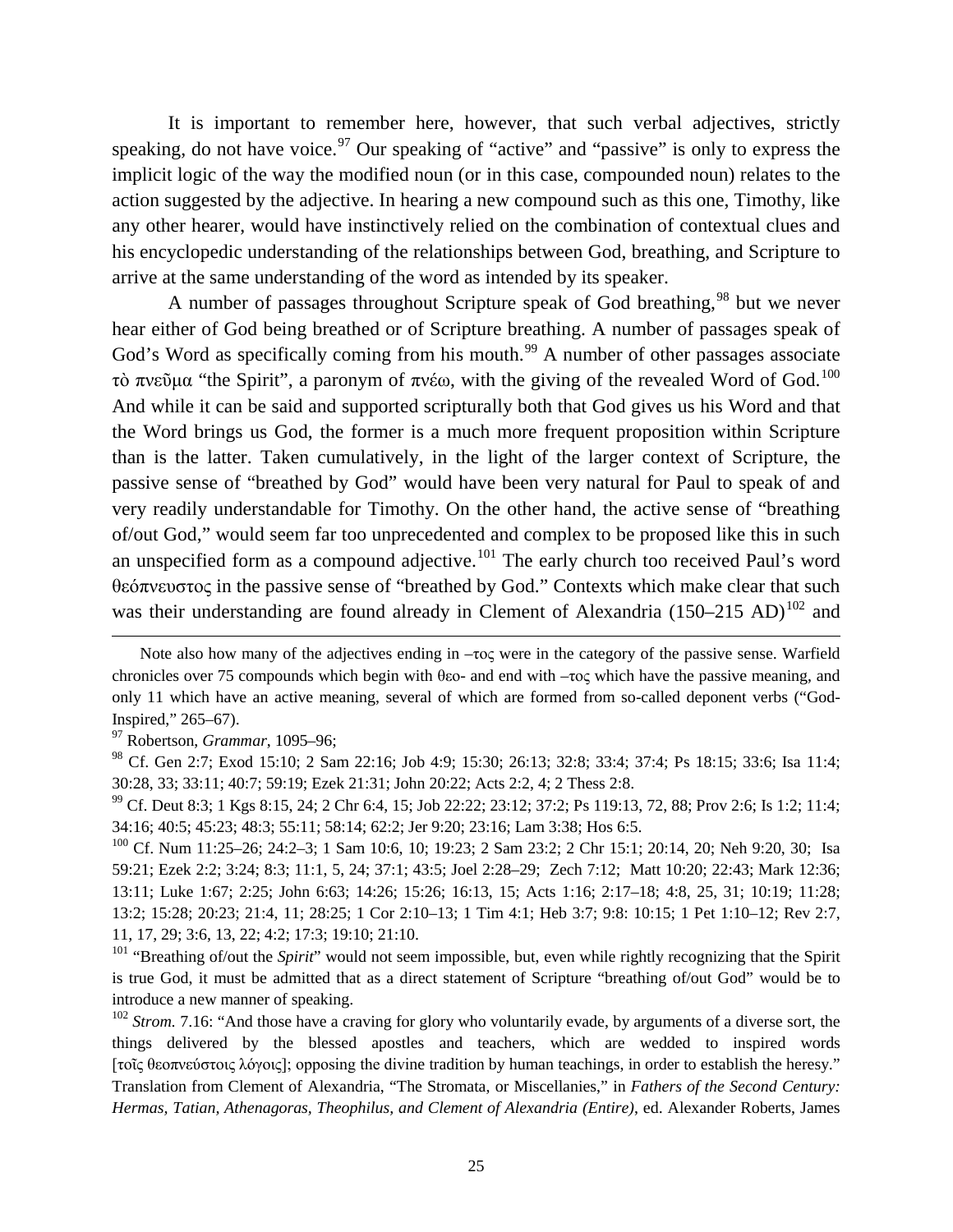Origen  $(184–253$  AD),<sup>[103](#page-25-0)</sup> and later patristic writers as well.<sup>[104](#page-25-1)</sup> The ancient versions too reflect this interpretation.<sup>[105](#page-25-2)</sup>

In describing Scripture's character as being "God-breathed," Paul provides for us the *sedes doctrinae* for the article of Inspiration. "God-breathed" depicts for us not a particular method for how such inspiration occurred (and a variety of them seem to have been used),  $106$ 

l

Donaldson, and A. Cleveland Coxe, *The Ante-Nicene Fathers* 2 (Buffalo, NY: Christian Literature Company, 1185), 553–54.

<span id="page-25-0"></span><sup>&</sup>lt;sup>103</sup> Origen, in a chapter entitled "On the Divine Inspiration of the Divine Scripture [Περὶ τοῦ θεοπνεύστου τῆς θείας γραφῆς]" writes (*Princ.* 4.1.6): "And while we thus briefly demonstrate the deity of Christ, and (in so doing) make use of the prophetic declarations regarding Him, we demonstrate at the same time that the writings which prophesied of Him were divinely inspired [θεοπνεύστους]; and that those documents which announced His coming and His doctrine were given forth with all power and authority, and that on this account they obtained the election from the Gentiles. We must say, also, that the divinity of the prophetic declarations, and the spiritual nature of the law of Moses, shone forth after the advent of Christ. For before the advent of Christ it was not altogether possible to exhibit manifest proofs of the divine inspiration [θεοπνεύστους] of the ancient Scripture; whereas His coming led those who might suspect the law and the prophets not to be divine, to the clear conviction that they were composed by (the aid of) heavenly grace. And he who reads the words of the prophets with care and attention, feeling by the very perusal the traces of the divinity, that is in them, will be led by his own emotions to believe that those words which have been deemed to be the words of God are not the compositions of men. The light, moreover, which was contained in the law of Moses, but which had been concealed by a veil, shone forth at the advent of Jesus, the veil being taken away, and those blessings, the shadow of which was contained in the letter, coming forth gradually to the knowledge (of men)." Translation from Origen, "De Principiis," in *Fathers of the Third Century: Tertullian, Part Fourth; Minculus Felix; Commodian; Origen, Parts First and Second*, ed. Alexander Roberts, James Donaldson, and A. Cleveland Coxe, trans. Frederick Crombie, *The Ante-Nicene Fathers* 4 (Buffalo, NY: Christian Literature Company, 1885), 354.

*Comm. Jo.* 1.5: *"*Consider on this point the language of St. Paul. When he declares that "Every Scripture is inspired of God and profitable," does he include his own writings? Or does he not include his dictum, "I say, and not the Lord," and "So I ordain in all the churches," and "What things I suffered at Antioch, at Iconium, at Lystra," and similar things which he writes in virtue of his own authority, and which do not quite possess the character of words flowing from divine inspiration." Origen, "Origen's Commentary on the Gospel of John," in *The Gospel of Peter, the Diatessaron of Tatian, the Apocalypse of Peter, the Visio Pauli, the Apocalypses of the Virgil and Sedrach, the Testament of Abraham, the Acts of Xanthippe and Polyxena, the Narrative of Zosimus, the Apology of Aristides, the Epistles of Clement (Complete Text), Origen's Commentary on John, Books I-X, and Commentary on Matthew, Books I, II, and X-XIV*, ed. Allan Menzies, trans. Allan Menzies. *The Ante-Nicene Fathers* 9 (New York: Christian Literature Company, 1897), 299.

<span id="page-25-1"></span><sup>104</sup> See the overview found in G.W.H. Lampe, *A Patristic Greek Lexicon* (Oxford: Clarendon, 1961), s.v; Warfield, "God-Inspired," 256–59.

<span id="page-25-2"></span><sup>&</sup>lt;sup>105</sup> Latin Vulgate: *divinitus inspirata* ("divinely inspired"); Syriac Peshitta: ﺧﻮﻫܝಗ<del>ﻰ ﺍﻫ</del>ﺪﻳﻬﺪﺕ ("written by the Spirit"); Sahidic Coptic: NNICE NTE ΠΝΟΥΤΕ ("of the breath of God").

<span id="page-25-3"></span> $106$  This would include, but not necessarily be limited to, dictation, research, total recall, visions, and Spiritguided extemporaneous thoughts. There is nothing in Scripture that would suggest that the intellect, emotion, and will of the holy writers were necessarily unengaged in the writing processes, yet that truth of human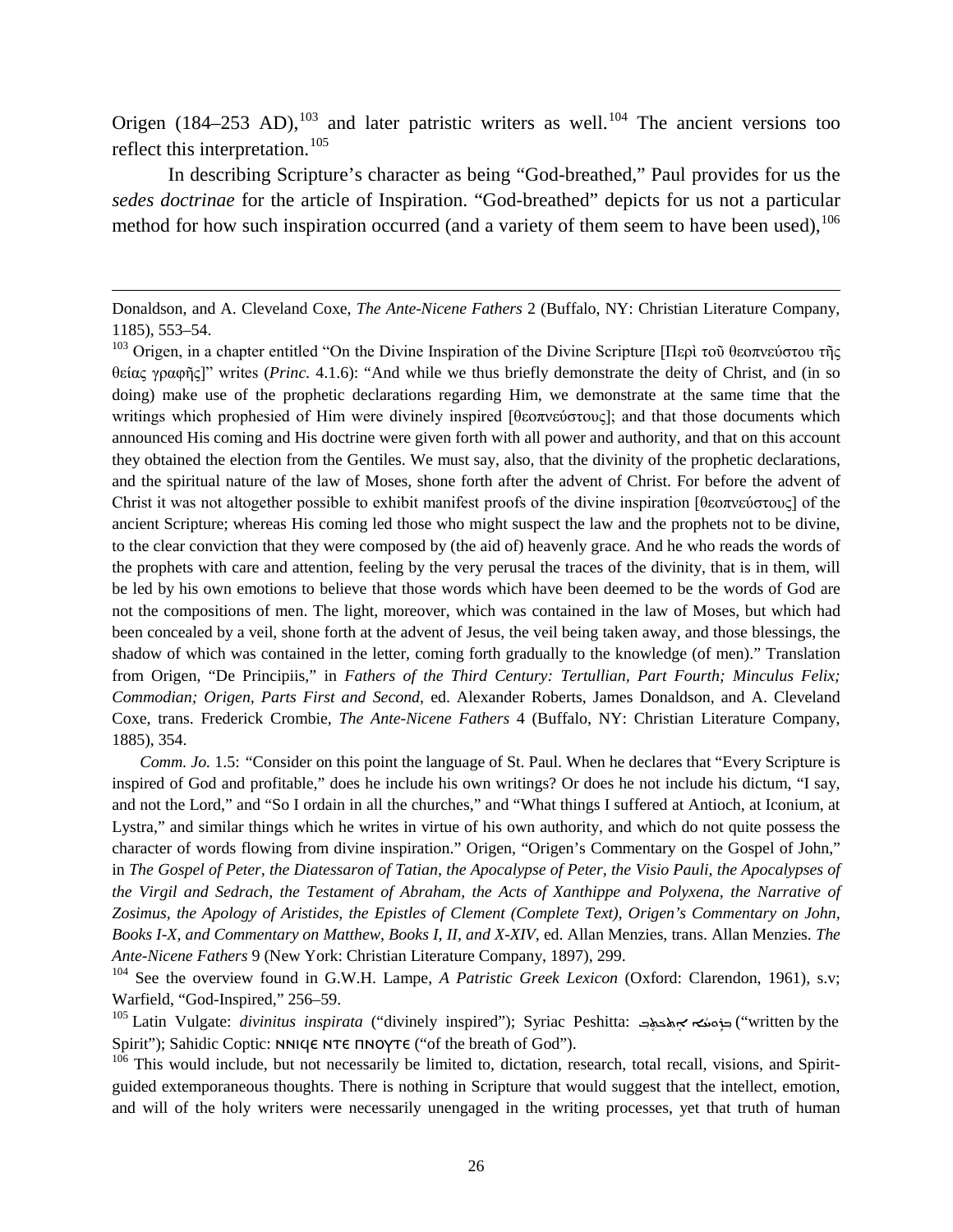but instead the nature of such Scripture that the Spirit of God was authorially operative in its writing.<sup>[107](#page-26-0)</sup> All of Scripture—including every individual excerpt from it, even down to the letter—can be said to be and is God's Word, words spoken by God himself through human writers.

Our use of the term "inspiration" for this teaching, drawn from the Vulgate (*omnis scriptura divinitus inspirata*), <sup>[108](#page-26-1)</sup> is somewhat unfortunate, and not merely on account of the much looser sense in which creative works are today commonly said to be "inspired" or "inspiring." *Inspiro* denotes a breathing into,<sup>[109](#page-26-2)</sup> which would more properly have been the rendering if Paul had written θεοέμπνευστος, built from ἐμπνέω, which shares *inspiro*'s sense.<sup>[110](#page-26-3)</sup> Better would have been for Jerome to match the form of his source language and use the prefix-less *spiro*, meaning a breathing out,<sup>[111](#page-26-4)</sup> which more closely imitates the meaning of  $\pi v \epsilon \omega$ , <sup>[112](#page-26-5)</sup> from which Paul formed θεόπνευστος. This unfortunate translation choice implies a different picture than what Paul describes here. According to the form of the words themselves, *Divine Inspiration* would seem to communicate that God breathed something into the Scriptures.<sup>[113](#page-26-6)</sup> More closely following Scripture's own language here,

 $\overline{a}$ 

authorship in no way compromises or minimizes the extent to which God is the primary author of all their words.

<span id="page-26-0"></span><sup>&</sup>lt;sup>107</sup> Even though derived from a verb, as an adjective, θεόπνευστος is aspectually neutral (Cf. Robertson, *Grammar*, 1096). So strictly speaking, it cannot directly specify "having been breathed by God" but merely "God-breathed."

<span id="page-26-1"></span><sup>108</sup> Jerome also used the word in 2 Pet 1:21: *Spiritu Sancto inspirati*.

<span id="page-26-2"></span><sup>109</sup> Cf. Charlton T. Lewis and Charles Short, *A Latin Dictionary* (Oxford: Clarendon, 1879), s.v.

<span id="page-26-3"></span> $110$  Cf. LSJ, s.v.

<span id="page-26-4"></span> $111$  Cf. LS, s.v.

<span id="page-26-5"></span> $^{112}$  Cf. LSJ, s.v.

<span id="page-26-6"></span><sup>&</sup>lt;sup>113</sup> This confusion in terms seems to be part of the reason why Goodrick ("Timothy,"  $484-85$ ) tries to make θεόπνευστος in 2 Tim 3 an allusion to God breathing into Adam the breath of life. However, beyond the fact that the word refers to being breathed out, not being breathed into, on several other grounds this passage falls short of the necessary criteria for making an allusion. Cherney identifies "plausible intentionality" on the part of the author as the most important criterion for judging whether an allusion is present, and that this can be gathered from "shared lexis and/or syntax" (recognizing that such could on its own, however, be due to "coincidence, common vocabulary, limited alternatives, similarity in images, motifs, and themes") or some other "allusion marker," but even more tellingly whether "there is some kind of 'gap' in the alluding text that requires the alluded-to text to fill" in order for the reader to perceive the author's full communicative intent. Kenneth A. Cherney, Jr., "Allusion as Translation Problem: Portuguese Versions of Second Isaiah as Test Case," PhD Dissertation at Stellenbosch University (2014), 45–46. Since LXX Gen 2:7 uses not πνέω but ἐμφυσάω to speak of breathing into Adam, it seems unlikely that Paul would have recalled this verse here in 2 Tim 3 by perhaps making up a word from a different verb. Additionally, nothing also in context would alert the hearer to the presence of this single-word allusion. Finally, as far as Paul's point in this verse goes, nothing noteworthy seems lost by missing such a proposed allusion, and nothing noteworthy seems gained by recognizing it.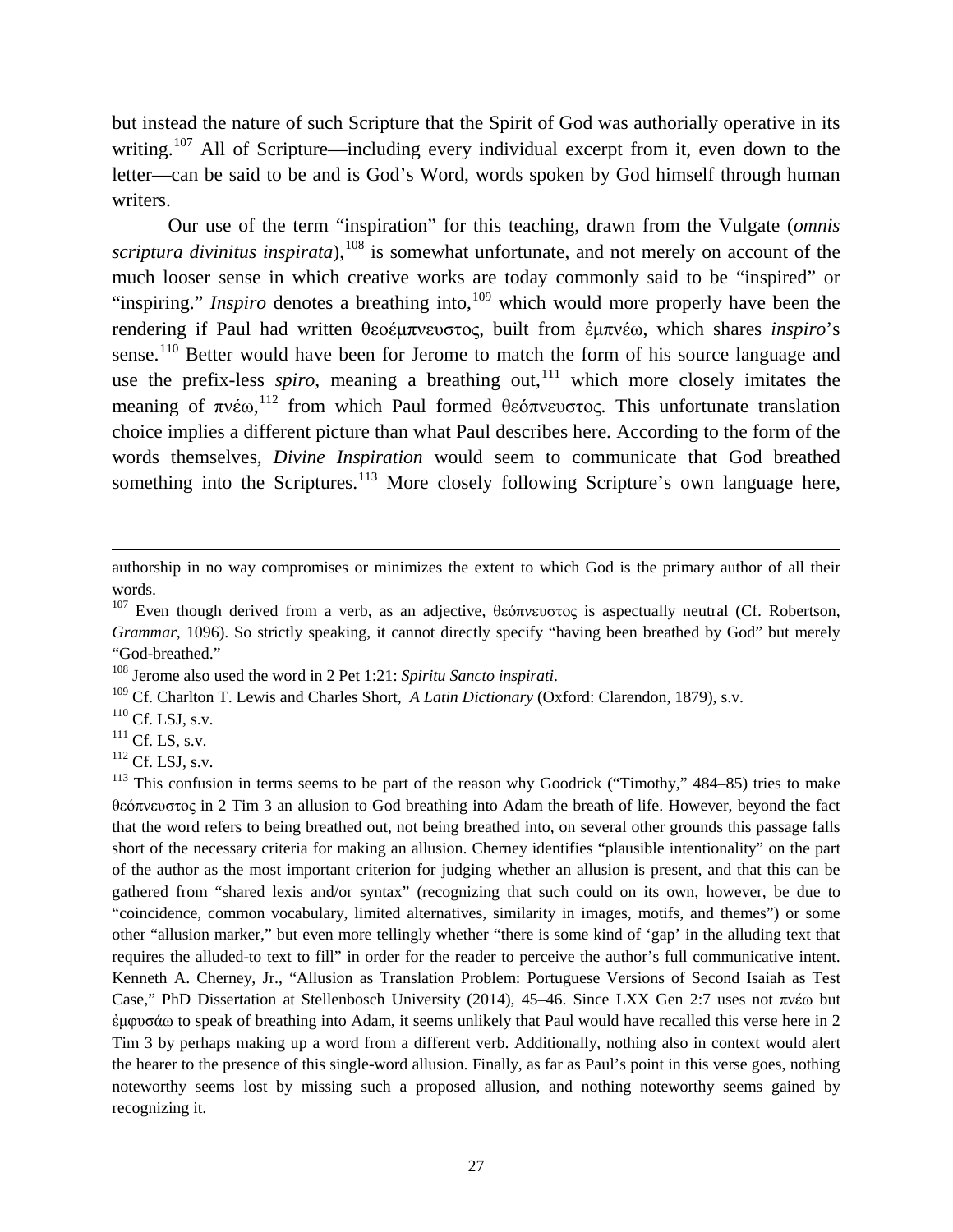what we might more precisely call *Divine Spiration*<sup>[114](#page-27-0)</sup> depicts that God breathed out the Scriptures. They are words from God's own mouth. Since it is a γραφή, the written Word, which is here said to be breathed from  $God<sub>115</sub>$  $God<sub>115</sub>$  $God<sub>115</sub>$  it becomes clear also that the extent of the Spirit's influence on this writing process did not stop short of the very words themselves.<sup>[116](#page-27-2)</sup> God likewise does not merely vouch for the words as if they are not his but he approves of their message—they are his very words.<sup>[117](#page-27-3)</sup> We rightly explain the character of such inspiration (or, spiration) when we show it pertains down to the word-level by attaching to it the clarifying designation "verbal." Likewise when we show that such inspiration (or, spiration) is comprehensive of both Scripture's thoughts and words and without a single exception within Scripture by also including the adjective "plenary."<sup>[118](#page-27-4)</sup>

Lastly on this topic, regardless of the precise sense of  $\pi\tilde{\alpha}\sigma\alpha$  γραφή, its referent is clear. The phrase, anaphorically referring to the same entity as ἱερὰ γράμματα in the previous

Since these Scriptures were spoken by God in their creation, through their being preserved for posterity in written form, it is also fitting to say not only that God did speak them but also that, as they are being read at the present time, God is speaking to people today through them.

<span id="page-27-3"></span><sup>117</sup> See Pieper, *Dogmatics*, 219–20.

<span id="page-27-0"></span><sup>&</sup>lt;sup>114</sup> While it might seem that since the meaning is "breathe out of" instead of "breathe into," a word like "expiration" might fit better, the word "expiration" in English can also frequently refer to breathing one's last and perishing. The same phenomenon is found in Greek, and may be why Paul would not have built his new word from ἐκπνέω (Cf. LSJ, s.v.). One additional advantage of the term *Spiration* would be that term already does function as a less-used synonym for what we in English call the *Procession* of the Holy Spirit. There is an internal spiration of the Holy Spirit, that by which he eternally hypostatically proceeds from the Father and the Son. There is also an external spiration of the Holy Spirit, that by which in time proceeds from the Father and Son to the human race. Because the coming of the Holy Spirit to people is coterminous with his bringing to them his Word, it would seem natural to use the same designation for them. In time, the Father through the Son breathed forth the Spirit, and this happens as the Father through the Son breathed forth Scripture.

<span id="page-27-1"></span><sup>&</sup>lt;sup>115</sup> If we feel any awkwardness from the way that Paul speaks of the written Word of God as if it were a spoken Word breathed from God's mouth, it may help to remember that in Paul's time there would have been no such dichotomy between the oral and the literary. Written documents would have been considered a permanent record of a spoken word. See Ernst R. Wendland, *Finding and Translating the Oral-Aural Elements*  in Written Language: The Case of the New Testament Epistles (Lewiston, New York; Queenston, Ontario; Lampeter, Wales: Edwin Mellen, 2008), 1–56. For this reason 2 Pet 1:21 similarly speaks of the written prophetic word as being a spoken word (ἐλάλησαν ἀπὸ θεοῦ ἄνθρωποι). The apostles would have been inspired in the oral proclamations of the Gospel as well, since nothing in Scripture suggests that the Holy Spirit was imparted to them only when they wrote. (See Hoenecke, *Dogmatics I*, 406, 413, 415. Of especial interest is how Hoenecke demonstrates the inspired status of the apostolic writings from the inspired status of the apostolic speech). We, however, are to focus only on those God-breathed messages which God wanted committed to writing so that they would be preserved for the church of all time.

<span id="page-27-2"></span><sup>116</sup> See Pieper, *Dogmatics*, 217–19. Note that in speaking against an "inspiration of the person" Pieper is not suggesting either that the words were somehow inspired by God apart from the Spirit working through that individual or that such revelations were not inspired before written down. He is rightly arguing that inspiration pertains to the very words, not *merely* the people writing or the topics written about.

<span id="page-27-4"></span><sup>118</sup> For more on the topic of inspiration, see Hoenecke, *Dogmatics I*, 405–49.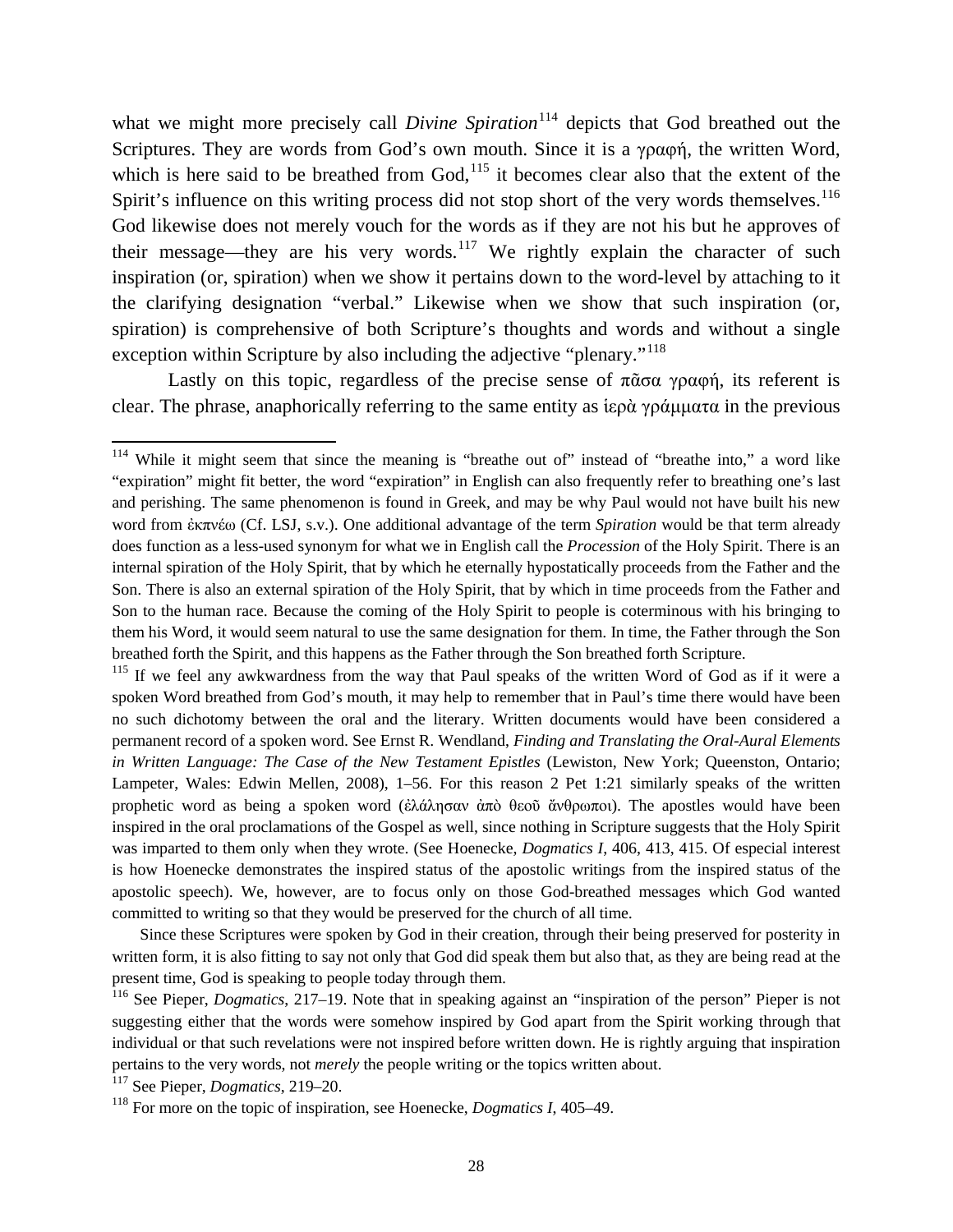verse, speaks of the canonical Old Testament Scriptures, and asserts they are both inspired and useful in their entirety.<sup>[119](#page-28-0)</sup> It is, then, technically correct when it is said that this verse is not spoken specifically in reference to the status of the New Testament Scriptures.<sup>[120](#page-28-1)</sup> However, since Paul here speaks of Scripture as a *class* of writings,<sup>[121](#page-28-2)</sup> whatever other writings belong to this class of canonical writings would share this description, even if Paul was not specifically intending the New Testament Scriptures, some of which had not yet even been written. That the New Testament Scriptures belong to the same class as the Old Testament Scriptures is made clear in a number of places in the New Testament.<sup>[122](#page-28-3)</sup> As for this verse's contribution to questions of canonicity (regarding *homologomena*, *antilegomena*, *spuria*, etc.), in describing γραφή as being θεόπνευστος, Paul here implicitly accepts and confirms for us the Old Testament canon, and he also shows not *which* specific writings belong to the New Testament canon (since he does not identify them by name), but *which kind of* writings belong to the New Testament canon, namely, those which are θεόπνευστος. Put in other terms, God's breathing out the Scriptures is what makes them canonical, but Paul, in telling us this, explains the qualifications for a book being recognized as canonical, even as he does not provide us a list of books which make up the New Testament canon.

#### **8. God's Word Is Inerrant And Authoritative**

*πᾶσα γραφὴ θεόπνευστος καὶ ὠφέλιμος πρὸς διδασκαλίαν, πρὸς ἐλεγμόν, πρὸς ἐπανόρθωσιν, πρὸς παιδείαν τὴν ἐν δικαιοσύνῃ (16)*

Paul has stated that all of Scripture is inspired by God. Does it follow from this that all of Scripture is inerrant? Though we commonly argue from Scripture's divine author its inerrant status, there are those who have challenged the validity of this deduction.<sup>[123](#page-28-4)</sup> On the

<span id="page-28-0"></span><sup>&</sup>lt;sup>119</sup> Towner (*Timothy*, 587–88) suggests that Paul may have had reason to assert the inspired and useful status of all the Old Testament writings if part of the false teaching which Timothy was dealing with was a tendency to develop a "canon within the canon," where inappropriate inferences were drawn from some parts of Scripture while other parts of Scripture were denigrated or merely ignored.

<span id="page-28-1"></span><sup>&</sup>lt;sup>120</sup> For an example of such a statement made within confessional Lutheran circles, see Jeffrey Kloha, "Text and Authority: Theological and Hermeneutical Reflections on a Plastic Text," (2013), 9, who states that this verse, and others like it (John 10:35; 2 Pet 1:21) "say nothing about the source and authority of the New Testament."

<span id="page-28-2"></span><sup>121</sup> Zerwick (*Greek*, §189) notes on this verse that "it is correct to insist on the absence of the article as showing that inspiration belongs to Scripture Scripture *as such* («all Scripture....»), whereas with the article («all the Scripture …») it would simply register the fact that the existing Scripture was inspired, without establishing a formal principle."

<span id="page-28-3"></span><sup>&</sup>lt;sup>122</sup> Cf. Matt 10:19–20; John 14:26; 15:26; 16:13–14; 1 Cor 2:12–13; 14:37; 2 Cor 5:20; 13:3; 1 Thess 2:13; 2 Thess 2:13; 1 Tim 5:18 (cf. Luke 10:7); 2 Pet 3:16; Rev 22:18–20.

<span id="page-28-4"></span><sup>&</sup>lt;sup>123</sup> For an example which makes such an argument not to challenge the doctrine of inerrancy but as an effort to place it on more solid footing, see Dewey J. Hoitenga, Jr., "The Argument from Inspiration to Infallibility," *Reformed Journal* (June 1960): 15–18. For an example of a someone within confessional Lutheranism making such an argument as a way to allow factual errors in Scripture, see Hermann Sasse, "On the Doctrine *De*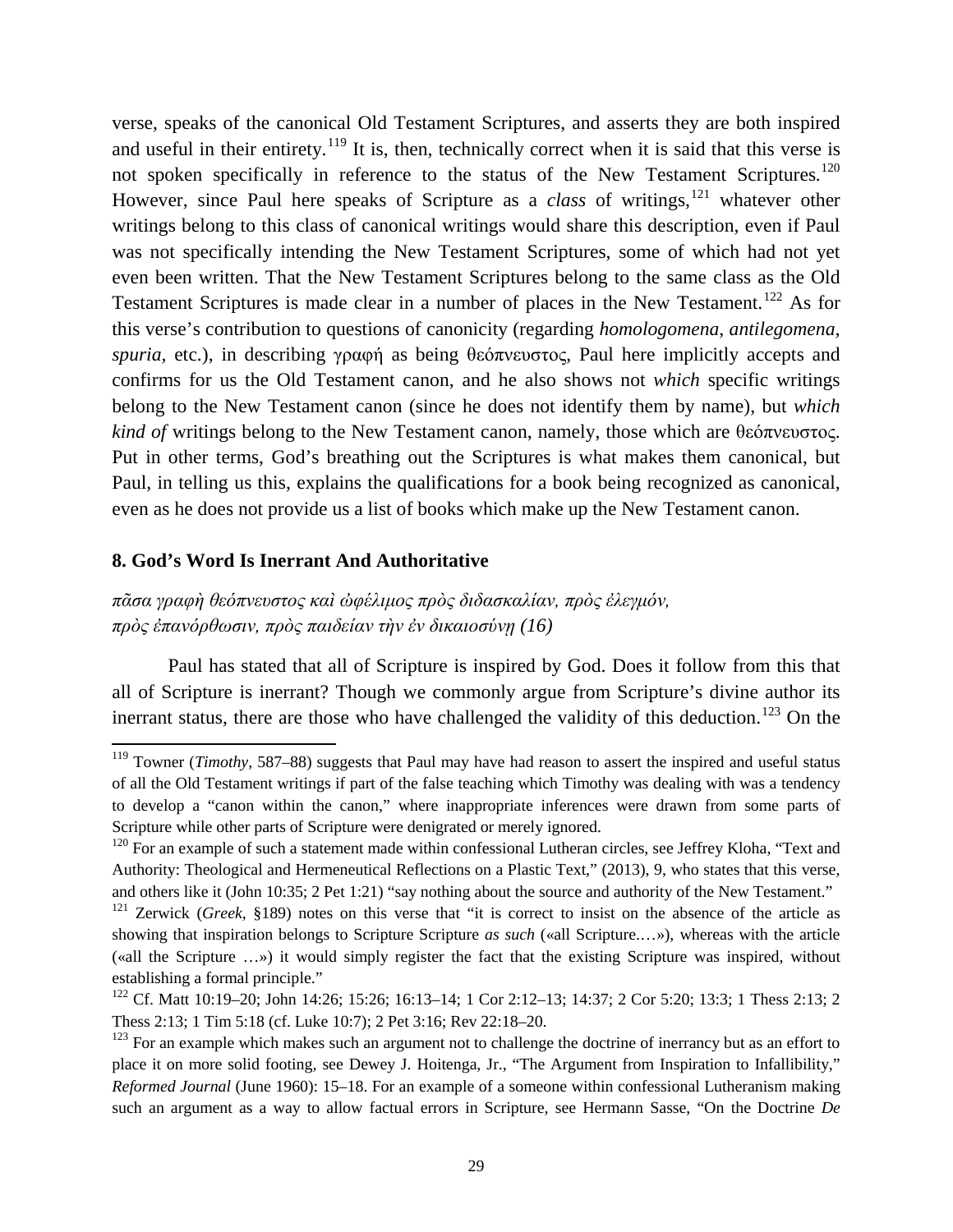grounds of logic, such a challenge, to some degree, makes a legitimate point.<sup>[124](#page-29-0)</sup> The fact that God wrote Scripture through these men does not demonstrate inerrancy unless two other things are proven: first, that God himself is inerrant; second, that his inerrancy is not in any way mitigated by the otherwise fallible human authors through whom he speaks. For example, lacking any evidence to the contrary, one could hypothetically argue that the Spirit's work of authoring the Scriptures is to an extent mixed together with human errors in the same way that his work of sanctification within the regenerate is to an extent mixed together with human vices. In other words, it is true that the statement that Scripture is God's Word is not by itself an *a priori* rationale<sup>[125](#page-29-1)</sup> for inerrancy.

This discussion is, of course, all hypothetical, because the necessary co-premises to deduce inerrancy from divine authorship are all found in Scripture. Scripture maintains that God himself is inerrant and constant.<sup>[126](#page-29-2)</sup> Scripture also maintains that this inerrancy is not in any way mitigated by the otherwise fallible human authors through whom God speaks and that this inerrancy can be attributed to the Scriptures themselves.<sup>[127](#page-29-3)</sup> Because the truth of inerrancy is taught by Scripture itself, this means that, while the doctrine of inerrancy is an *a posteriori* inference from a statement of the divine authorship of Scripture (the concluding co-evidences for which are the other statements of Scripture itself), it remains an *a priori*  teaching of Scripture as a whole, <sup>[128](#page-29-4)</sup> requiring no investigation into the truth status of all its statements before being appropriated as inerrant by faith for no other reason than that Scripture itself asserts it.

We may say more, though, on how the divine authorship of Scripture confirms its inerrancy, since Paul in this very passage says far more than merely that in some nebulous

l

*Scriptura Sacra*," trans. Ralph Gehrke, in Hermann Sasse, *Letters to Lutheran Pastors, Vol. 1:1948–1951,* ed. Matthew C. Harrison (St. Louis: Concordia, 2013), 240–84; Hermann Sasse, "What Does Luther Have to Say to Us on the Inerrancy of the Holy Scripture?", trans. Ralph Gehrke, in Sasse, *Letters*, 332–66. Note that Sasse did recant his position later on in life and recognized the inerrancy of Scripture (Cf. Herman Sasse, "Documents Pertaining to Letter 14," trans. Matthew C. Harrison, in Sasse, *Letters*, 285–86).

<span id="page-29-0"></span><sup>124</sup> This was admitted by Edmund Reim, "Dr. Sasse on Inspiration and the New Missouri," *WLQ* 49.1 (Jan 1952): 59–61. Reim goes on to explain how the doctrine of inerrancy does not raise Scripture above the Gospel but supports the Gospel as being entirely free from all error.

<span id="page-29-1"></span><sup>&</sup>lt;sup>125</sup> An *a priori* justification would be an argument which requires only the use of logic or reason and no outside empirical evidence. The opposite of an *a priori* justification would be an *a posteriori* justification, which would be an argument which is at least in some manner dependent on outside empirical evidence.

<span id="page-29-2"></span><sup>126</sup> Cf. Num 23:19; 1 Sam 2:3; 15:29; Job 12:13; Ps 33:11; 147:5; Prov 15:3; 19:21; Isa 40:13–14; Mal 3:6; Rom 3:3–4; 11:29; 16:27; 2 Tim 2:13; Titus 1:2; Heb 4:13; 6:18.

<span id="page-29-3"></span><sup>&</sup>lt;sup>127</sup> Cf. 1 Sam 3:19; 2 Sam 7:28; 1 Kgs 17:24; Ps 33:4; 119:43, 86, 142, 160; Eccl 12:10; Isa 8:20; John 10:35; 17:17; 19:28–30; 2 Tim 2:15; Jam 1:18; Rev 3:14; 19:9.

<span id="page-29-4"></span><sup>128</sup> On the inerrancy of Scripture as an *a priori* belief, see Theodore Engelder, *Scripture Cannot Be Broken* (St. Louis: Concordia, 1944), 35–52; Gottfried Wachler, "The Inspiration and Inerrancy of Scripture: An Examination of Hermann Sasse's *Sacra Scriptura* based on the History of Doctrinal Theology and Dogmatics," *WLQ* 82.1 (Winter 1985): 39–62, esp. 42–43.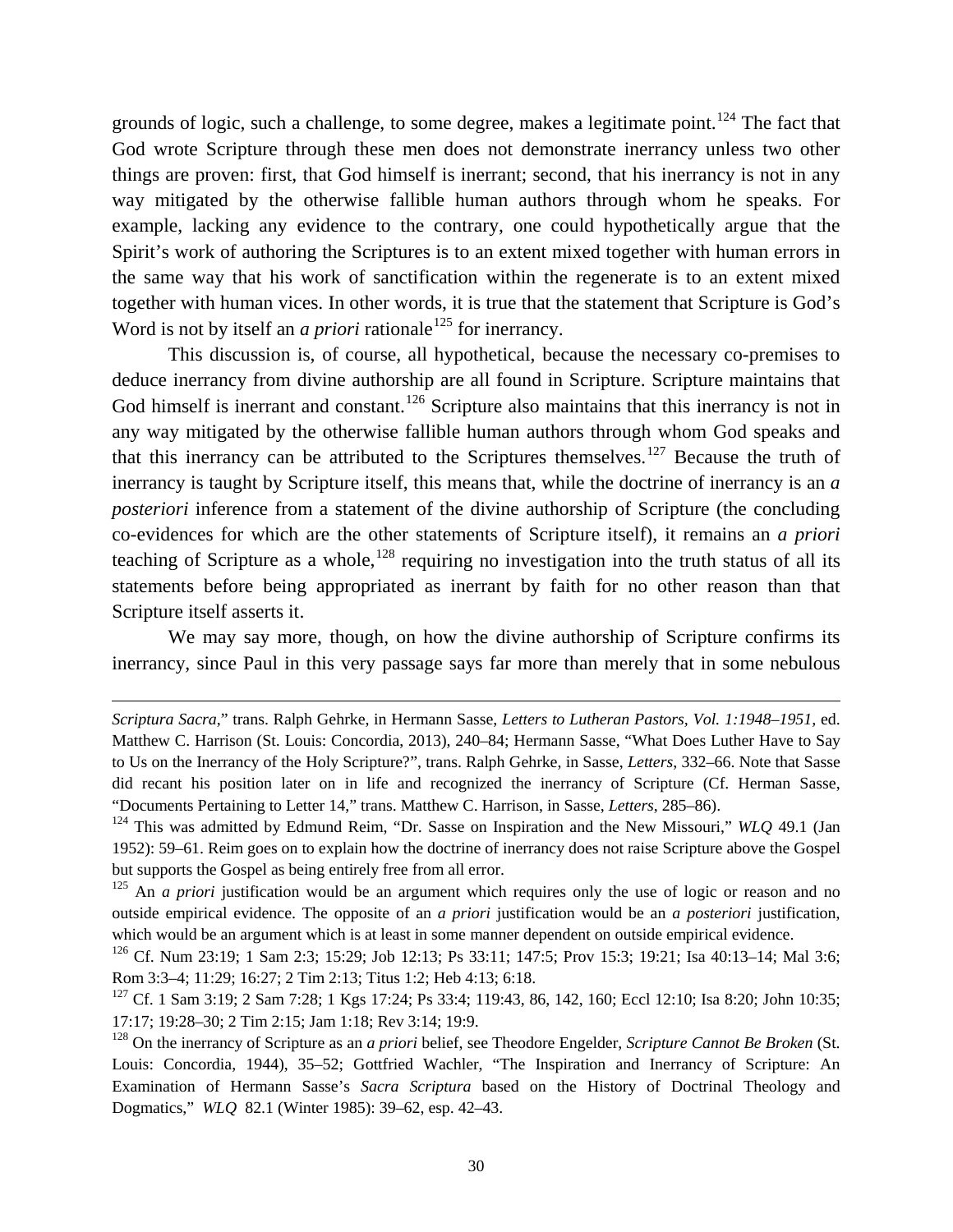way God is the author of Scripture. In speaking of all (πάσα) the canonical written texts (γραφή) as have been breathed out by God (θεόπνευστος), he clarifies the nature of that authorship in a way which allows for nothing within the Scriptures which could have a nondivine, and therefore, errant, character. Even if an unclarified assertion of divine authorship for Scripture would not demonstrate its inerrancy (without the help of the rest of Scripture), the teaching given here of plenary verbal inspiration is sufficient demonstration that Scripture is inerrant, and an argument for it which can be considered *a priori* justification, requiring neither parallel passage nor external verification of Scripture to support such a claim. Plenary verbal inspiration means absolute inerrancy.

Paul's application of the doctrine of inspiration in this verse further shows that he considers the doctrine of inerrancy to be a valid inference from it. Applying the fact that all Scripture is God-breathed, he states what it is profitably to be used for  $(\dot{\omega}\varphi \dot{\epsilon})$ λιμος). A document must be entirely without error if all of it (πάσα) is to be a beneficial source of teaching (πρὸς διδασκαλίαν) or training in righteousness (πρὸς παιδείαν τὴν ἐν δικαιοσύνῃ). Likewise it must be entirely without error if all of it ( $\pi \dot{\alpha} \sigma \alpha$ ) is to serve as a beneficial basis for refuting (πρὸς ἐλεγμόν) and correcting (πρὸς ἐπανόρθωσιν). Dogmaticians refer to Scripture's status as the source of true teaching as being its causative authority, and its status to stand as the measure and judge of all teaching as being its normative authority,<sup>[129](#page-30-0)</sup> and both of these imply and assume that Scripture is inerrant. If Scripture were not true and inerrant in its entirety, in what way could it serve as the sole standard and authority for establishing and judging either teaching or behavior? Allowing for even the possibility of error would require something else to be the standard and authority, or at least the co-standard and co-authority. While there are many who to various degrees allow for reason, emotions, ecclesial structures, or tradition to function as such co-standards, Paul places an inspired Scripture, and all of the inspired Scripture, as the only such standard here, because he recognizes that a divinely inspired Scripture is a divinely inerrant Scripture.

#### **9. God's Word Is All Useful**

## *ὠφέλιμος πρὸς διδασκαλίαν, πρὸς ἐλεγμόν, πρὸς ἐπανόρθωσιν, πρὸς παιδείαν τὴν ἐν δικαιοσύνῃ (16b)*

Employing element-level asyndeton for emphasis, $130$  likely signaling with this staccoto effect that this phrase is the climax of the present discussion, Paul enumerates four purposes for which Scripture is useful (ἀφέλιμος).<sup>[131](#page-30-2)</sup> These purposes can be divided in two

<span id="page-30-0"></span><sup>129</sup> See Hoenecke, *Dogmatics I*, 451–52.

<span id="page-30-1"></span><sup>&</sup>lt;sup>130</sup> Cf. Robertson, 427.

<span id="page-30-2"></span><sup>&</sup>lt;sup>131</sup> While not a compound noun, ἀφέλιμος is simply a two-termination adjective, and so here the form which might otherwise suggest a masculine noun being modified can be used in agreement with the feminine γραφή.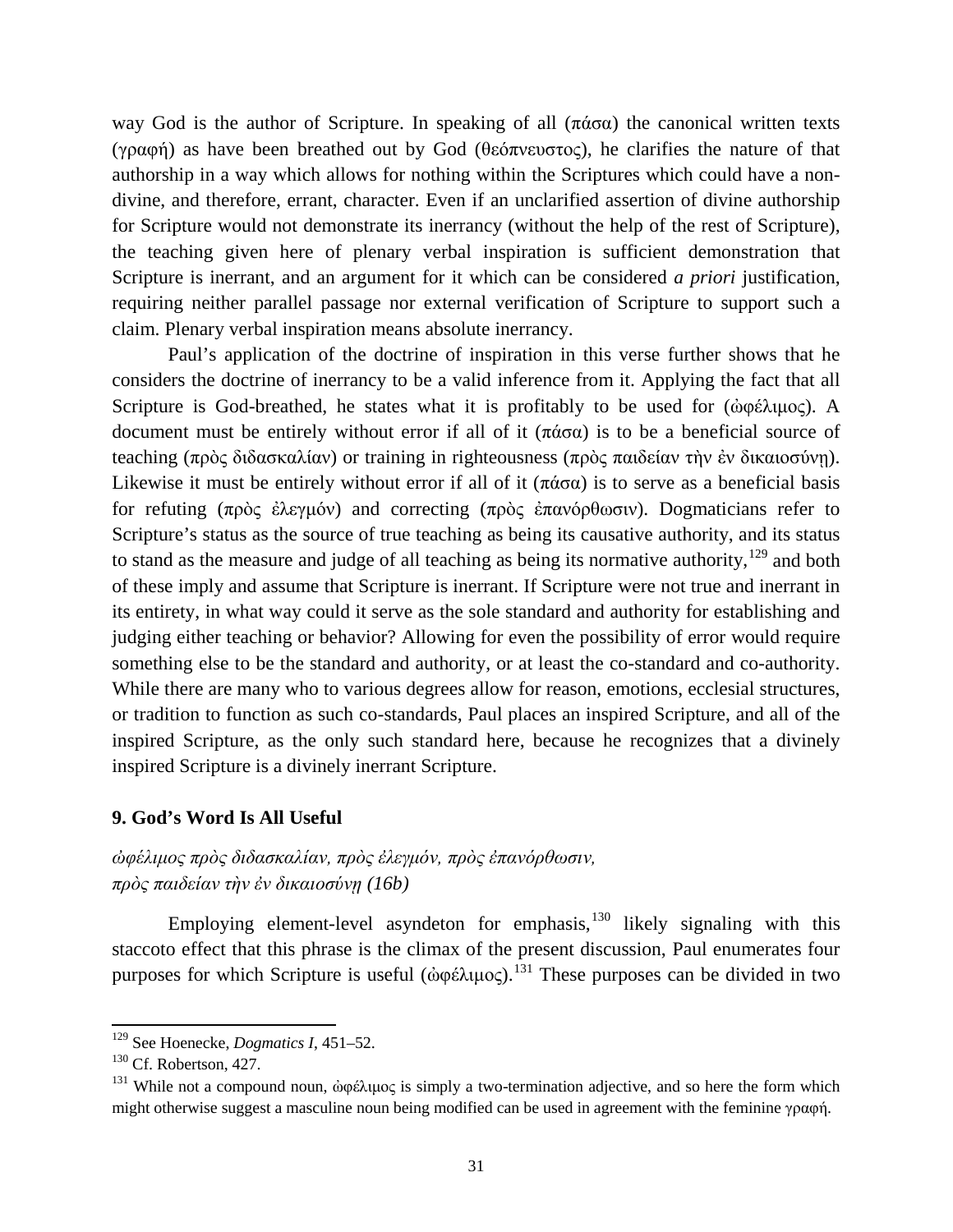ways, either with respect to what they address: the first two terms (πρὸς διδασκαλίαν<sup>[132](#page-31-0)</sup> and πρὸς ἐλεγμόν) address doctrine; the last two terms (πρὸς ἐπανόρθωσιν and πρὸς παιδείαν τὴν  $\dot{\epsilon}$ ν δικαιοσύνη<sup>[133](#page-31-1)</sup>) address morality. Or they can be divided with respect to the manner in which they address that issue: in chiastic form the first and last item (πρὸς διδασκαλίαν and πρὸς παιδείαν τὴν ἐν δικαιοσύνη) speak of the positive instruction of promoting what is good and right; the middle two items (πρὸς ἐλεγμόν and πρὸς ἐπανόρθωσιν) speak of negative instruction in that they speak of countering what is bad and wrong.

All Scripture, then, is useful for both positive and negative instruction as to both doctrine and life.<sup>[134](#page-31-2)</sup> While many individual passages certainly on their own and in isolation do not accomplish as much, $135$  when set within their context and considered according to their purpose, every individual passage contributes in some way to Scripture's propositional teachings. Scripture's propositional teachings, in turn, all find some application to both doctrine and life, that is, both to what we are to believe and what we are to do.<sup>[136](#page-31-4)</sup>

<span id="page-31-0"></span> $132$  While this word can take on the passive meaning of "that which is taught," here, in view of the three parallel expressions which follow, it must have the active meaning of "the act of teaching." Still, however, if the Scriptures are useful to employed in the act of teaching, it is because they are useful as the source and standard of all doctrine.

<span id="page-31-1"></span><sup>&</sup>lt;sup>133</sup> While often the abstract noun δικαιοσύνη speaks is used in reference to justification to speak of the righteous status believers have before God for Christ's sake, the word is also often used in reference to what we call sanctification (in the narrow sense) to speak of righteous behavior and actions (Matt 5:10; Acts 10:35; 13:10; Rom 6:16, 18–20; 14:17; 2 Cor 6:7; Eph 5:9; 6:14; 1 Tim 6:11; 2 Tim 2:22; Heb 1:9; 12:11; Jam 1:20; 3:18; 1 Pet 2:24; 3:14; 1 John 2:29; 3:7, 10; Rev 22:11).

<span id="page-31-2"></span><sup>&</sup>lt;sup>134</sup> Harold Wicke writes, "Those who might like to compartmentalize Scripture and say: Yes, this is good for doctrine, but that is good for reproof, etc., should note that God in this passage does not do so. He places no 'or' between doctrine—reproof—correction—instruction in righteousness; not even an 'and.' 'All' or 'every' Scripture is profitable for each one of these. As far as I am concerned, therefore, 'doctrine' and 'Scripture' are synonymous: we can eliminate no statement in Scripture from having the character of or from being 'doctrine.' Harold Wicke, "What Is 'Doctrine' According to Scripture and the Lutheran Confessions?" (Part 2) *WLQ* 57 (1960): 81–97, esp. 84.

<span id="page-31-3"></span><sup>&</sup>lt;sup>135</sup> And it would be fair to note that even some entire books of the Bible would not seem by themselves, in isolation from the rest of Scripture, to be sufficient to work saving faith. Hoenecke (*Dogmatics I*, 468): "The words do not say that every individual book *alone* is to be profitable for this."

<span id="page-31-4"></span> $136$  To illustrate this, the chart on the following page shows examples of the same biblical teaching being set before us to both to appropriate by faith and also to apply in our lives. Often the doctrinal appropriation is primary and the life-application is secondary, but both are present within Scripture. This close relationship between "believe" and "do" underscores the truth that, while for conceptually clarity it is crucial to keep justification and sanctification distinct from each other so that the article on justification is in no way compromised, these two articles are very closely connected to each other.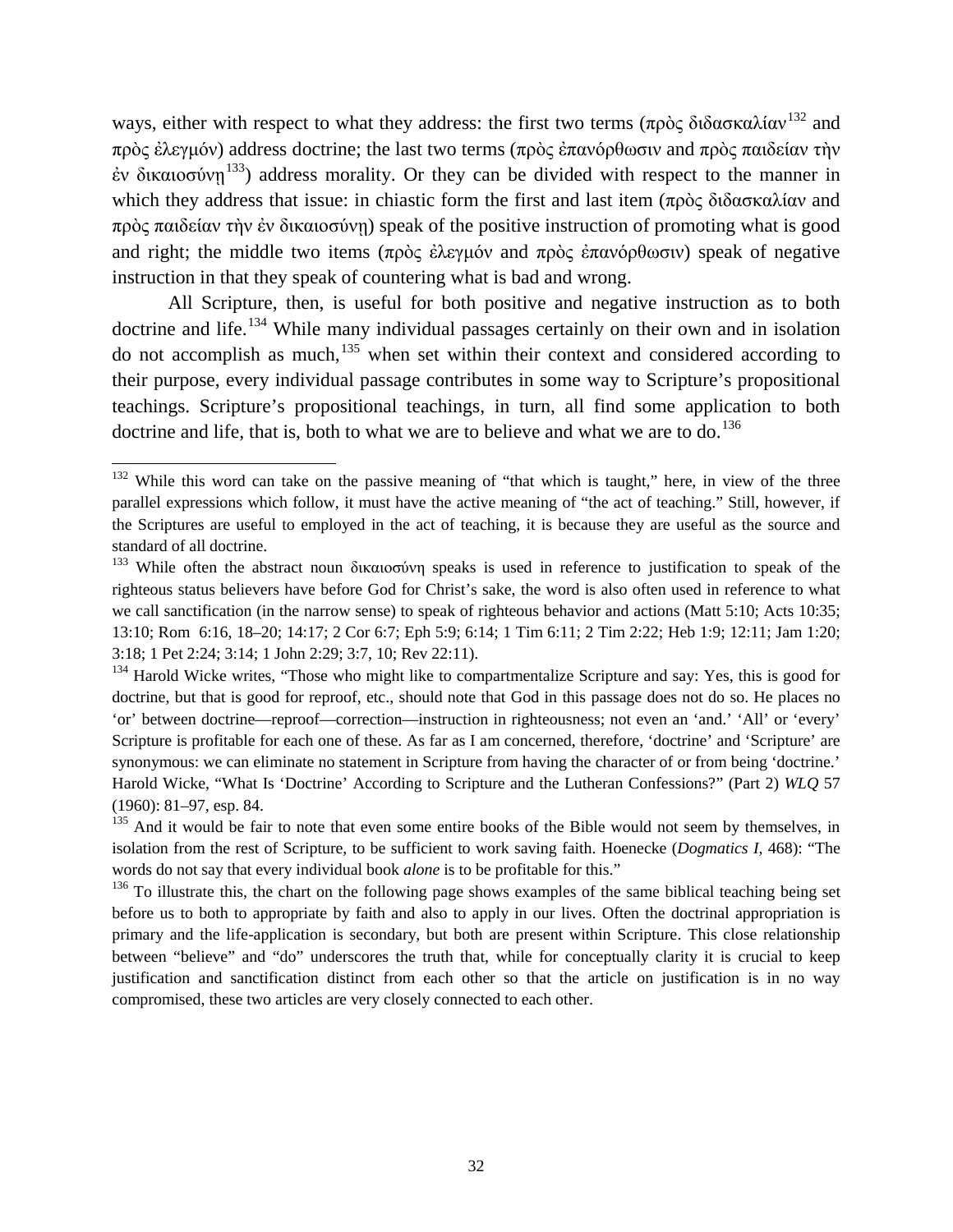## **10. God's Word Is Sufficient And Makes Sufficient**

*ἵνα ἄρτιος ᾖ ὁ τοῦ θεοῦ ἄνθρωπος, πρὸς πᾶν ἔργον ἀγαθὸν ἐξηρτισμένος (17)*

Concluding and summarizing his appeal to Timothy to stick with the Word, Paul states that the intended and, when so employed, accomplished result ( $\tilde{v}$ να) of Scripture's useful quality is that the Man of God (ό τοῦ θεοῦ ἄνθρωπος) be made capable for his task

| <b>Teaching</b> | "To believe" (Doctrine)                     | "To do" (Life)                                        |
|-----------------|---------------------------------------------|-------------------------------------------------------|
| Trinity         | All three persons focused on our salvation  | Unity with other believers (John 17:11, 21-22)        |
|                 | $(1$ Pet 1:2)                               |                                                       |
| Active          | As our substitute (Gal 4:4–5; Rom 5:18–     | As our example (1 Cor 11:1; Eph 5:1-2; 1 John         |
| Obedience       | 19)                                         | 2:6)                                                  |
| Passive         | As our substitute (Matt 20:28; Mark         | As our example of humble suffering (Matt 20:28;       |
| Obedience       | 10:45; 2 Cor 5:14; Gal 2:20; Eph 5:2)       | Mark 10:45; John 13:15; 1 Pet 2:21; 1 John 3:16)      |
| Redemp-         | Christ bought us from slavery to be his     | Christ bought us for himself to live as his people    |
| tion            | people (Rom 3:24; Gal 3:13-14; 4:5; Eph     | (1 Cor 6:20; Titus 2:4; 1 Pet 1:18)                   |
|                 | $1:7;$ Tit $2:14)$                          |                                                       |
| Law             | Shows us our sinfulness (Rom 3:20)          | Shows us how to love God (1 John 5:3; 2 John 6)       |
| Keys            | When we receive the absolution, we are      | We are to extend the absolution to those who          |
|                 | truly forgiven (Matt 18:18; John 20:23)     | repent (Matt 18:18; John 20:23; 2 Cor 2:5-11)         |
| Baptism         | Baptism saves and forgives sin (Acts        | Empowers and encourages to live free of sin           |
|                 | 2:38; 22:16; Eph 5:26; 1 Pet 3:21)          | $(Rom 6:1-11; 1 Cor 6:11)$                            |
| Lord's          | Delivers and assures of the forgiveness of  | Unity with fellow believers (1 Cor 10:16-17;          |
| Supper          | sins (Matt 26:26-28; Mark 14:22-24;         | 11:33-34); Keeping away from false unions and         |
|                 | Luke 22:18-20; 1 Cor 11:23-25)              | religion $(1$ Cor $10:21)$                            |
| Justifica-      | By faith alone we are justified (Rom        | Accept other believers regardless of externals        |
| tion            | 3:21-31; Gal 2:15-16; Phil 3:9)             | (Acts 15:19; Rom 14:1-4; 1 Pet 1:15-16)               |
| Sanctifica-     | We have been made holy by faith (1 Cor      | We are to live in a way which is holy (1 Thess        |
| tion            | 6:11; 2 Thess 2:13; Heb 10:10)              | 4:3,7                                                 |
| Invisible       | Find status before God by faith in Christ,  | Do not seek to root out hypocrites (Matt 13:24–       |
| Church          | not externals (Matt 13:24-30)               | 30)                                                   |
| Resurrec-       | We will rise bodily with Christ (1 Cor      | We should be willing to suffer no and to keep our     |
| tion            | $15:20 - 22$                                | bodies from $sin(1$ Cor $15:30-34)$                   |
| Second          | Christ's return is hoped for as deliverance | Christ's<br>return<br>is<br>an<br>encouragement<br>to |
| Coming          | (Luke 21:28; Heb 9:28; 1 Cor 15:50-57;      | watchfulness and holiness (Mark 13:32-37; Rom         |
| of Christ       | Phil 3:20; 1 Thess 4:13-18; Rev 22:20)      | $13:11-14$ ; 2 Cor 5:10; 1 Thess 5:1-11)              |
| Scripture       | God's Word can always be trusted (John      | Scripture should be used and never changed (2         |
|                 | 10:35)                                      | Tim 3:14-17; Rev 22:18-19)                            |
| Church          | God's truth is pure and important in every  | Keep away from false teaching (Rom 16:17;             |
| Fellowship      | detail (Gal 1:6-7; 2 John 7-9)              | Titus 3:10)                                           |
| Marriage        | Christ's self-sacrificing love for the      | Husbands and wives fulfill their proper roles, the    |
|                 | church (Eph 5:25-33)                        | Church submits to Christ (Eph 5:22-33)                |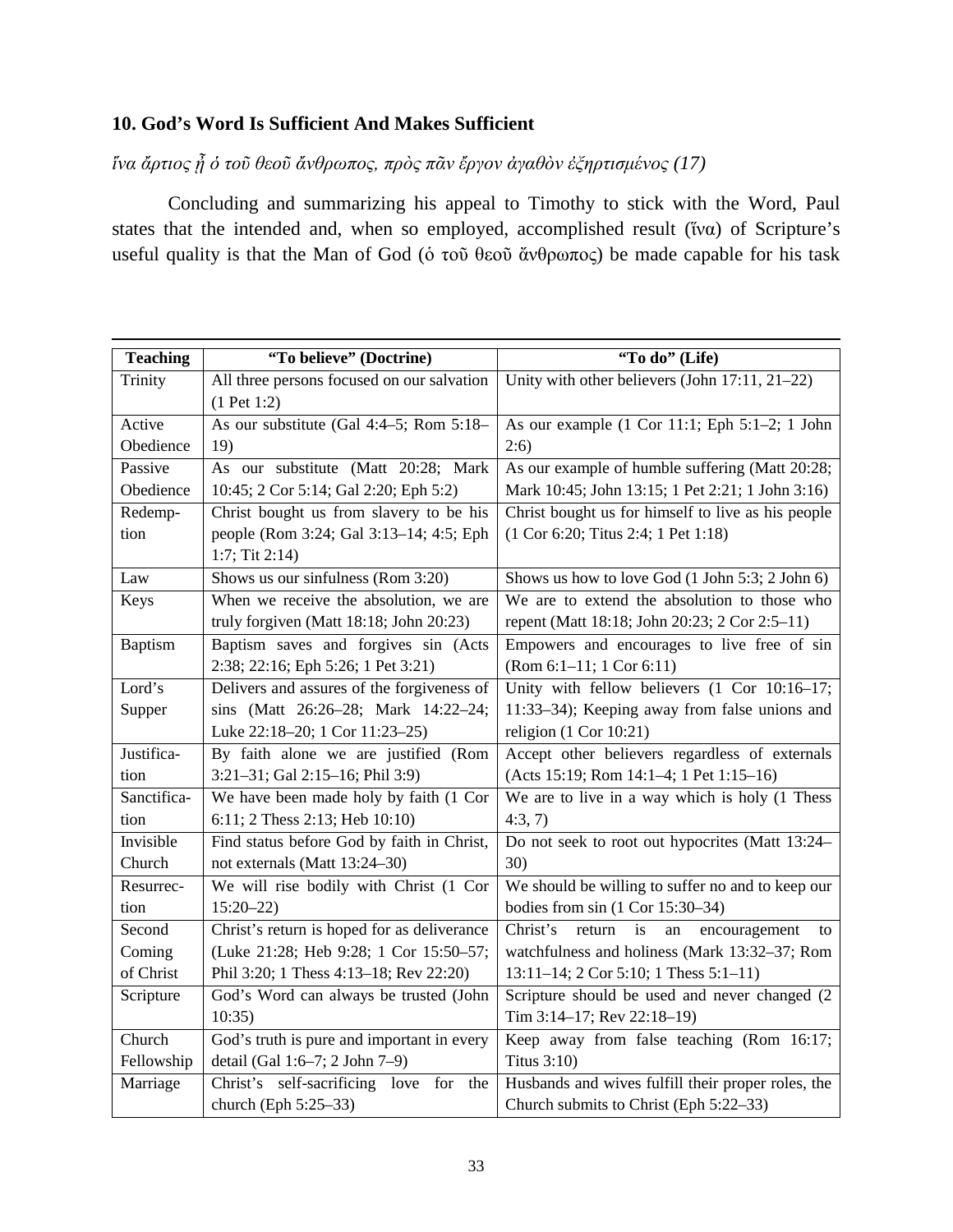(ἄρτιος).<sup>[137](#page-33-0)</sup> While in theory ὁ τοῦ θεοῦ ἄνθρωπος could be used to designate any believer, on the basis of parallel usages it is clear that this term denotes at the very least a public minister of the Gospel, and specifically, one who has been entrusted with the words of God.<sup>[138](#page-33-1)</sup> It is through the God-breathed and useful Scriptures that Timothy and all other Gospel ministers like him are made suitable for the work to which they have been called, something which

Sorum, however, is correct in noting the emphatic variation in word order in this phrase in 2 Tim 3:17, where Paul embeds the genitive τοῦ θεοῦ between ὁ and ἄνθρωπος, over against the Old Greek's always placing θεοῦ after ἄνθρωπος in a manner which more closely preserves the word order of the Hebrew. E. Allen Sorum, "Man or Servant in 2 Timothy 3:17?" *WLQ* 111.2 (2014): 108–14. This observation is in line with the observable tendency for genitives to be placed in front of the head noun as way of marking them as either "emphatic" or "contrastive" (Robertson, *Grammar*, 502–3). The point, then, is likely a light nod to the contrast initiated by σὺ δὲ in verse 14: Other men may read and use other words, but men *of God* read and use *God's*  Word. A similar contrastive use is found in 1 Tim 6:11, which, although not marking the phrase as emphatic or contrastive by word order, is contextually meant to contrast the godly life which should be lived by a man of God over against the worldly life that is being lived by the men of the world.

<span id="page-33-0"></span><sup>&</sup>lt;sup>137</sup> Wallace observes that a predicate adjective which precedes the noun tends to be "slightly more emphatic than the noun," (*Grammar*, 307) and this is what is found here in this verse. This pattern of emphasis would be in keeping with the principle that the natural information flow is to begin with the established information and move toward the newly asserted information, and that deviations to this order, such as bringing new information to the beginning of the clause, serve to mark that information as emphatic. See Steven E. Runge, *Discourse Grammar of the Greek New Testament: A Practical Introduction for Teaching and Exegesis*  (Bellingham, WA: Lexham, 2010), 181–205.

<span id="page-33-1"></span><sup>&</sup>lt;sup>138</sup> Used of Moses (Deut 33:1; Josh 14:6; 1 Chr 23:14; 2 Chr 30:16; Ezra 3:2; Ps 90 title), the angel of the Lord when prophesying the birth of Samson (Judg 13:6, 8), the anonymous prophet who spoke to Eli (1 Sam 2:27), the seer consulted by Saul and his servant (1 Sam 9:6–8, 10), the prophet Shemaiah (1 Kgs 12:22; 2 Chr 11:2), the anonymous prophet who spoke to Jeroboam (1 Kgs 13:1, 4–8, 11–12, 14, 21, 26, 29, 31; 2 Kgs 23:16–17), Elijah (1 Kgs 17:18, 24; 2 Kgs 1:9–13), the anonymous prophet who spoke to Ahab (1 Kgs 20:23), Elisha (2 Kgs 4:7, 9, 21–22, 25, 27, 40, 42; 5:8, 14–15, 20; 6:6, 9–10, 15; 7:2, 17–19; 8:2, 4, 7–8, 11, 19), David (2 Chr 8:14; Neh 12:24, 36), the anonymous prophet who spoke to Amaziah (2 Chr 25:7, 9), Hanan's father Igdaliah (Jer 35:4), and finally, Timothy in particular (1 Tim 6:11), and a more general reference which includes Timothy (2 Tim 3:17). Ignoring Igdaliah, about whom we know nothing else at all, all of the Old Testament usages are of people who carried out some sort of ministerial office. To be even more specific, most of the men called "man of God" were prophets, and the others functioned in ways similar to prophets (the angel of the Lord and David). It would seem safe to conclude that "man of God" denotes a minister of God, and likely also implies a man to whom God speaks. We are given no indication that Timothy himself functioned as a prophet in the sense that God directly communicated messages to him, but the use of this designation "man of God" for him suggests associating him as being, like those Old Testament prophets, a minister of God to whom God speaks and to whom God has given a message. And if, as seems likely, Timothy was not among those who received such messages directly, this again would show the God-breathed Scriptures as equipping Timothy, and all non-inspired ministers like him, to be "men of God." Towner (*Timothy*, 593) points out that this is not the first time even within this chapter (3:8–9) where Paul implicitly connects contemporary ministers of the truth with a minster of the past such as Moses. Both are further alike in that their proclamation of the truth is opposed by false teachers.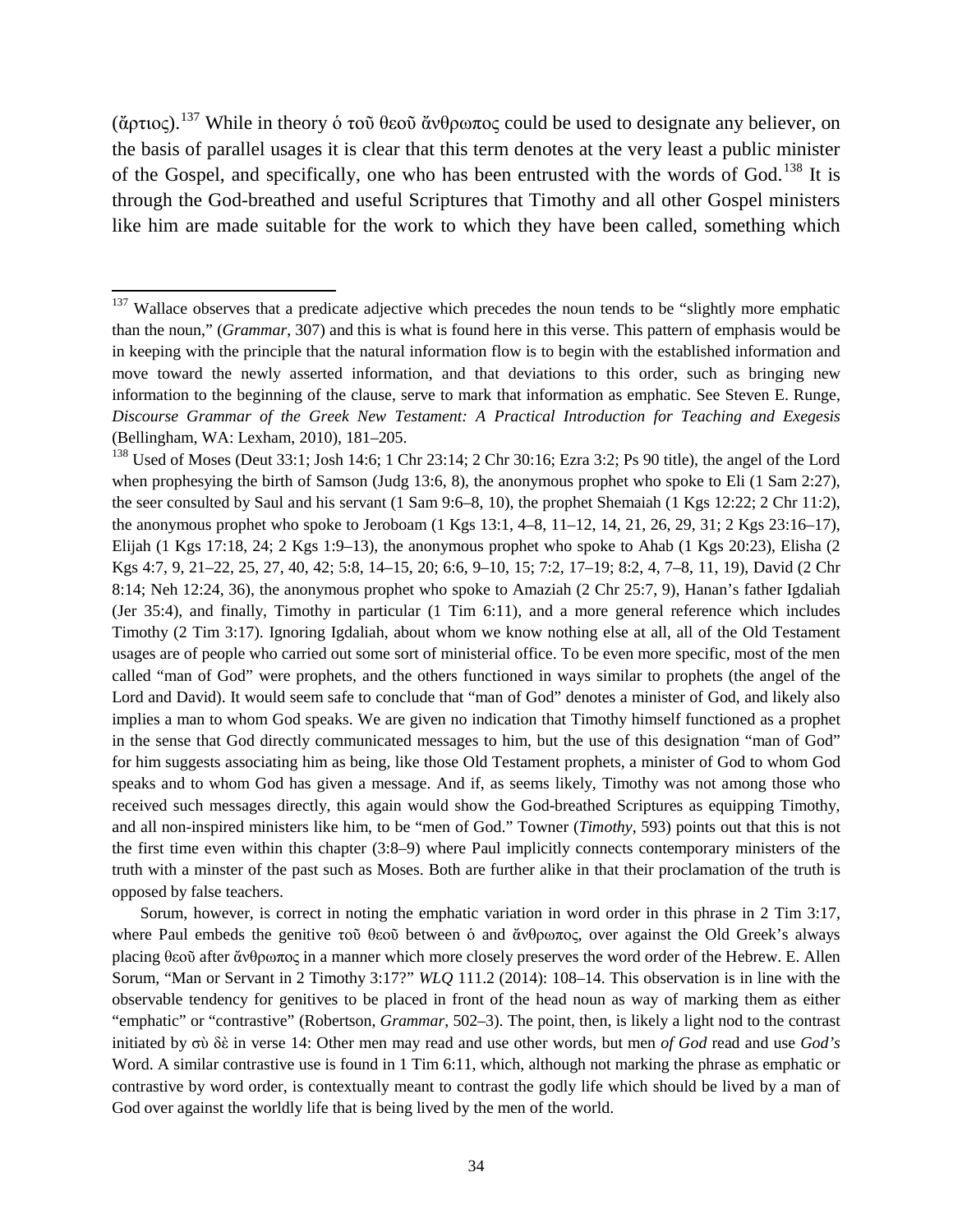Paul asserted about himself and his apostolic ministry as well.<sup>[139](#page-34-0)</sup> The proverb "A man is only as good as his tools"<sup>[140](#page-34-1)</sup> applies well to the pastoral ministry. Since the Word is sufficient,  $141$ so is the minister of the Word.<sup>[142](#page-34-3)</sup>

Paul emphasizes this point he has made with ἄρτιος by expanding upon it with a cognate verb with an intensive prefix: ἐξηρτισμένος. Through the Word Timothy was not just somewhat equipped but fully equipped.<sup>[143](#page-34-4)</sup> Paul also makes explicit the extent of his ministerial task which this equipped-ment covers: not merely some of the work, but every good work (πρὸς πᾶν ἔργον ἀγαθὸν)<sup>[144](#page-34-5)</sup> to which he has been called.

Because Scripture is able to accomplish its task of making sufficient, Scripture too is here seen to be sufficient. This sufficiency does not imply that it answers to our subjective satisfaction every question our curiosity might ask of it, but that instead it is sufficient for carrying out every task for which God gave it, and such purposes were just enumerated in these very verses: teaching, rebuking, correcting, and training in righteousness, all of it centered on making us wise for salvation through the faith which centers on Christ Jesus.

#### **Conclusion**

Men of God, in so many ways this Word you have from God is worth sticking with. So stick with it, for yourselves, and for the people of God entrusted to your care.

<span id="page-34-4"></span><sup>143</sup> Morphologically, the form is a perfect passive participle. Being formed from a factitive verb with an  $-i\zeta$ ω suffix, the word should be classified as an Adjectival Process Middle (Cf. Jensen, "Middle," 94–96), which would mean that no agent is conceptualized. While it is difficult to conceive of someone becoming equipped without someone (themselves or others) carrying out the equipping, Buth explains how middles and passives, since they do not morphologize an action's agent, "are more prototypically pictured as a result, a state, without picturing the event that produced the state (Randall Buth, "Getting the Right Handles on the Greek Perfect," https://www.biblicallanguagecenter.com/handles-greek-perfect (2013)). I have confirmed that such is frequently the case for Adjectival Process Middles in the perfect (Cf. Jensen, "Middle," 95). This means here that an "equipped man" does not speak to the question of who did the equipping, only that his state would be "equipped," making the perfect passive participle functionally an ordinary (but emphatic) adjective. This is not unlike how many passive participles in English (including "equipped") come to function as adjectives. The socalled "divine passive," which would seek to make God the invisible agent of agentless passive constructions, is a construction which has been debunked by Peter-Ben Smit and Toon Renssen, "The *Passivum Divinum*: The Rise and Future Fall of an Imaginary Linguistic Phenomenon," *FN* 47 (2015): 3–24, and so it does not come into play here or elsewhere. While God is not the unnamed agent of the phrase grammatically, as the existence of an agent is in no way implicated or conceptualized by the participle, theologically-speaking, God is, of course, the one who does carry out such ministry-equipping through the means of grace.

<span id="page-34-5"></span><sup>144</sup> The similar expression εἰς πᾶν ἔργον ἀγαθὸν is found elsewhere within this letter in a context which too speaks to ministerial service  $(2:21)$ .

<span id="page-34-0"></span><sup>&</sup>lt;sup>139</sup> Cf. 2 Cor 3:6.

<span id="page-34-1"></span> $140$  Attributed to the apparently otherwise unknown Emmert Wolf.

<span id="page-34-2"></span><sup>141</sup> See Pieper, *Dogmatics*, 317–19.

<span id="page-34-3"></span><sup>&</sup>lt;sup>142</sup> Hoenecke (*Dogmatics I*, 462–63) works the opposite direction and demonstrates the sufficiency of Scripture from the sufficiency of its effect.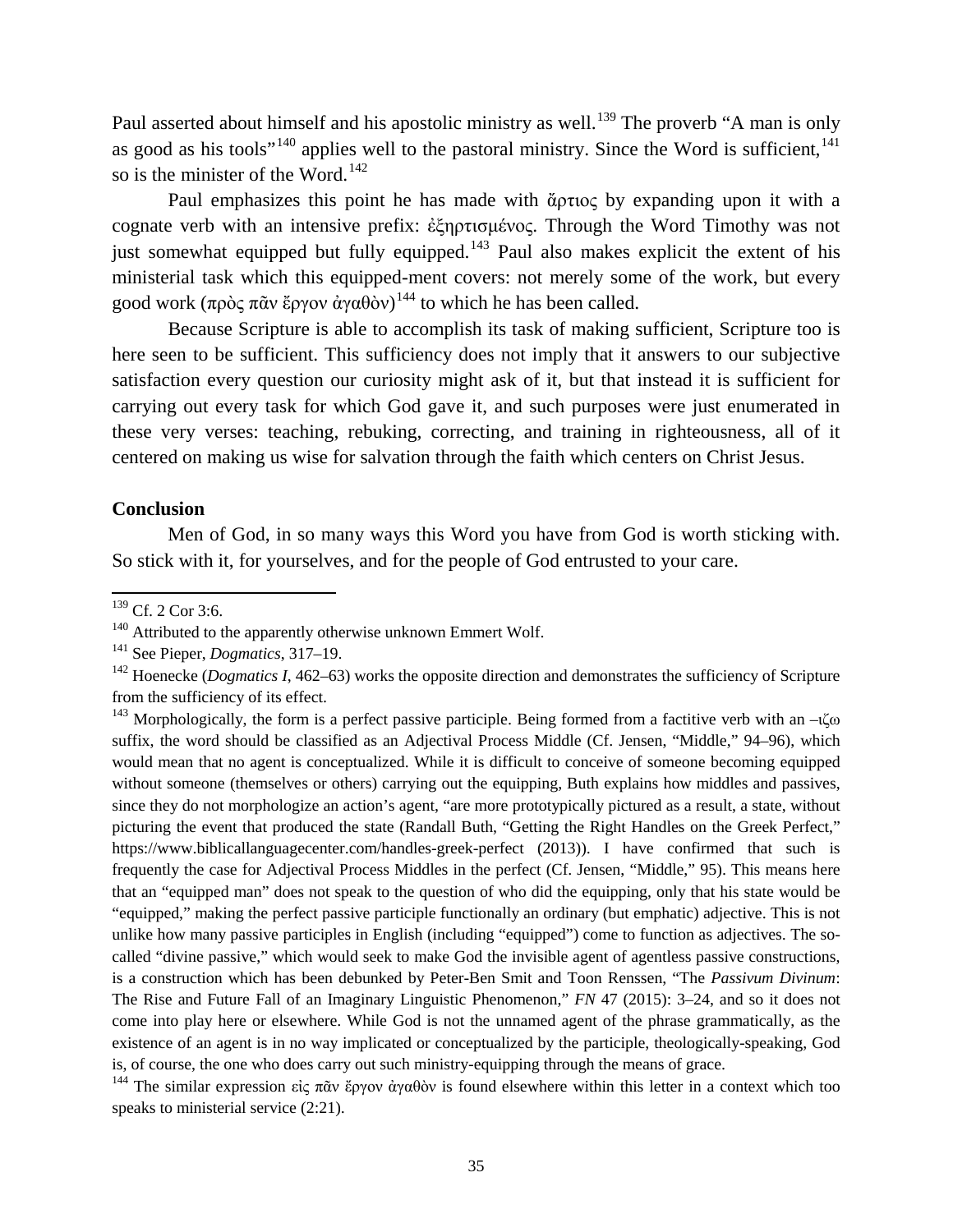## **Works Cited**

#### **Ancient Sources**

| Attic                          |                                                         |                                                              |
|--------------------------------|---------------------------------------------------------|--------------------------------------------------------------|
| Plato                          |                                                         |                                                              |
| Phaedr.                        | Phaedrus                                                | Phaedrus                                                     |
| Apocryphal                     |                                                         |                                                              |
| $1-2$ Macc                     |                                                         | 1-2 Maccabees                                                |
| Sir                            |                                                         | Sirach                                                       |
| Aegypto-Hellenistic            |                                                         |                                                              |
| Manetho                        |                                                         |                                                              |
| Aeg.                           | Aegyptica                                               | History of Egypt                                             |
| Judaeo-Hellenistic<br>Josephus |                                                         |                                                              |
| A.J.                           | Antiquitates judaicae                                   | Jewish Antiquities                                           |
| B.J.                           | Bellum judaicum                                         | Jewish War                                                   |
| $C.$ Ap.                       | Contra Apionem                                          | <b>Against Apion</b>                                         |
| Philo                          |                                                         |                                                              |
| Abr.                           | De Abrahamo                                             | On the Life of Abraham                                       |
| Congr.                         | De congressu eruditionis gratia                         | On the Preliminary Studies                                   |
| Decal.                         | De decalogo                                             | On the Decalogue                                             |
| Fug.                           | De fuga et inventione                                   | On Flight and Finding                                        |
| Her.                           | Quis rerum divinarum heres sit                          | Who Is the Heir?                                             |
| Mos.                           | De vita Mosis                                           | On the Life of Moses                                         |
| Opif.                          | De opificio mundi                                       | On the Creation of the World                                 |
| Somn.                          | De somniis                                              | <b>On Dreams</b>                                             |
| Spec.                          | De specialibus legibus                                  | On the Special Laws                                          |
| Pseudo-Phocylides              |                                                         |                                                              |
| Sent.                          | Sententiae                                              | <b>Sentences</b>                                             |
| Pseudopigraphic                |                                                         |                                                              |
| Sib. Or.                       |                                                         | <b>Sibylline Oracles</b>                                     |
| T. Ab.                         |                                                         | <b>Testament of Abraham</b>                                  |
| Rabbinic                       |                                                         |                                                              |
| 'Abot                          | Pirqe 'Abot                                             | Ethics of Our Fathers                                        |
|                                |                                                         |                                                              |
| Patristic                      |                                                         |                                                              |
| Athanasius                     |                                                         |                                                              |
| Ep. Marcell.                   | Epistula ad Marcellinum de<br>interpretatione Psalmorum | Letter to Marcellinus on the<br>Interpretation of the Psalms |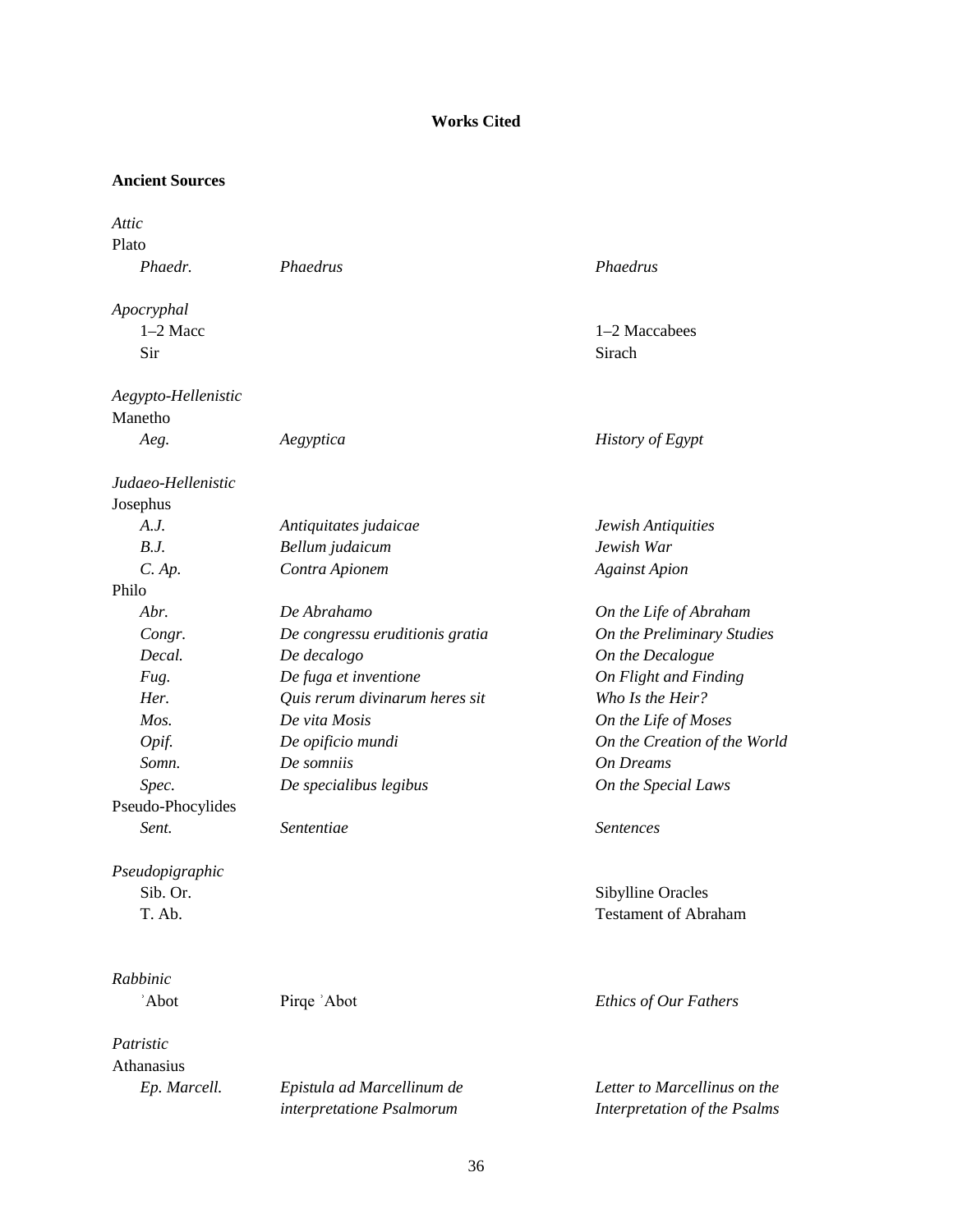| Chrysostom            |                                       |                         |
|-----------------------|---------------------------------------|-------------------------|
| Hom. $2 Tim$ .        | Homiliae in epistulam ii ad Timotheum | Homilies on 2 Timothy   |
| Clement of Alexandria |                                       |                         |
| Strom.                | <i>Stromateis</i>                     | <i>Miscellanies</i>     |
| Origen                |                                       |                         |
| Comm. Jo.             | Commentarii in evangelium Joannis     | Commentary on John      |
| Hom. Jes. Nav.        | In Jesu Nave homiliae xxvi            | Homilies on Joshua      |
| Princ.                | De principiis                         | <b>First Principles</b> |
|                       |                                       |                         |

#### **Modern Sources**

Allison, Dale C., Jr. *Testament of Abraham.* Berlin; New York: de Gruyter, 2003.

- Asano, Atsuhiro. *Community-Identity Construction in Galatians: Exegetical, Social-Anthropological, and Socio-Historical Studies*. JSNTSS 285. London; New York: T&T Clark, 2005.
- Bauer, Andrew. "An Evaluation of Modern Evangelical Preaching." Wisconsin Lutheran Seminary Symposium on Preaching (2014).
- Bengston, Vern L. with Norella Putney and Susan C. Harris. *Families and Faith: How Religion Is Passed Down Across Generations.* Oxford: Oxford University Press, 2017.
- Blass, F., A Debrunner, and Robert W. Funk. *A Greek Grammar of the New Testament and Other Early Christian Literature: A Translation and Revision of the Ninth-Tenth German Edition Incorporating Supplementary Notes of A. Debrunner.* Chicago; London: University of Chicago Press, 1961.
- Buth, Randall. "Getting the Right Handles on the Greek Perfect." https://www.biblicallanguagecenter.com/handles-greek-perfect (2013).
- Bover, José M. "Uso del adjetivo singular πᾶς en San Pablo." *Biblica* 19 (1938): 411–434.
- Campbell, Constantine R. *Paul and Union with Christ: An Exegetical and Theological Study.* Grand Rapids: Zondervan, 2012.
- Campbell, Douglas A. *The Deliverance of God.* Grand Rapids: Eerdmans, 2009.
- Carson, D.A. *Exegetical Fallacies.* 2nd ed. Grand Rapids: Baker Academic, 1996.
- Charles, Robert Henry, ed. *Pseudepigrapha of the Old Testament*. Vol. 2. Oxford: Clarendon, 1913.
- Cherney, Kenneth A., Jr. "Allusion as Translation Problem: Portuguese Versions of Second Isaiah as Test Case." PhD Dissertation at Stellenbosch University (2014).
- Clement of Alexandria. "The Stromata, or Miscellanies." In *Fathers of the Second Century: Hermas, Tatian, Athenagoras, Theophilus, and Clement of Alexandria (Entire)*. Ed. Alexander Roberts, James Donaldson, and A. Cleveland Coxe. *The Ante-Nicene Fathers* 2. Buffalo, NY: Christian Literature Company, 1185.
- Cremer, Hermann. *Biblico-Theological Lexicon of New Testament Greek*. Trans. William Urwick. Edinburgh: T&T Clark, 1895.
- Downs, David J. "Faith(fulness) in Christ Jesus in 2 Timothy 3:15." *JBL* 131.1 (2012): 143–60.
- Edersheim, Alfred. *The Life and Times of Jesus the Messiah.* New York: Longmans, Green, and Co., 1896.
- ---. *Sketches of Jewish Social Life in the Days of Christ* London: The Religious Tract Society.
- Engelder, Theodore. *Scripture Cannot Be Broken.* St. Louis: Concordia, 1944.
- EnglishGrammar. "Nouns that Exist Only in the Singular or Plural Form." https://www.englishgrammar.org/nouns-exist-singular-plural-form (2012).
- Goldsworthy, Graeme. *Preaching the Whole Bible as Christian Scripture: The Application of Biblical Theology to Expository Preaching.* Grand Rapids; Cambridge: Eerdmans, 2000.
- Goodrick, Edward W. "Let's Put 2 Timothy 3:16 Back in the Bible." *JETS* 25.4 (Dec 1982): 479–87.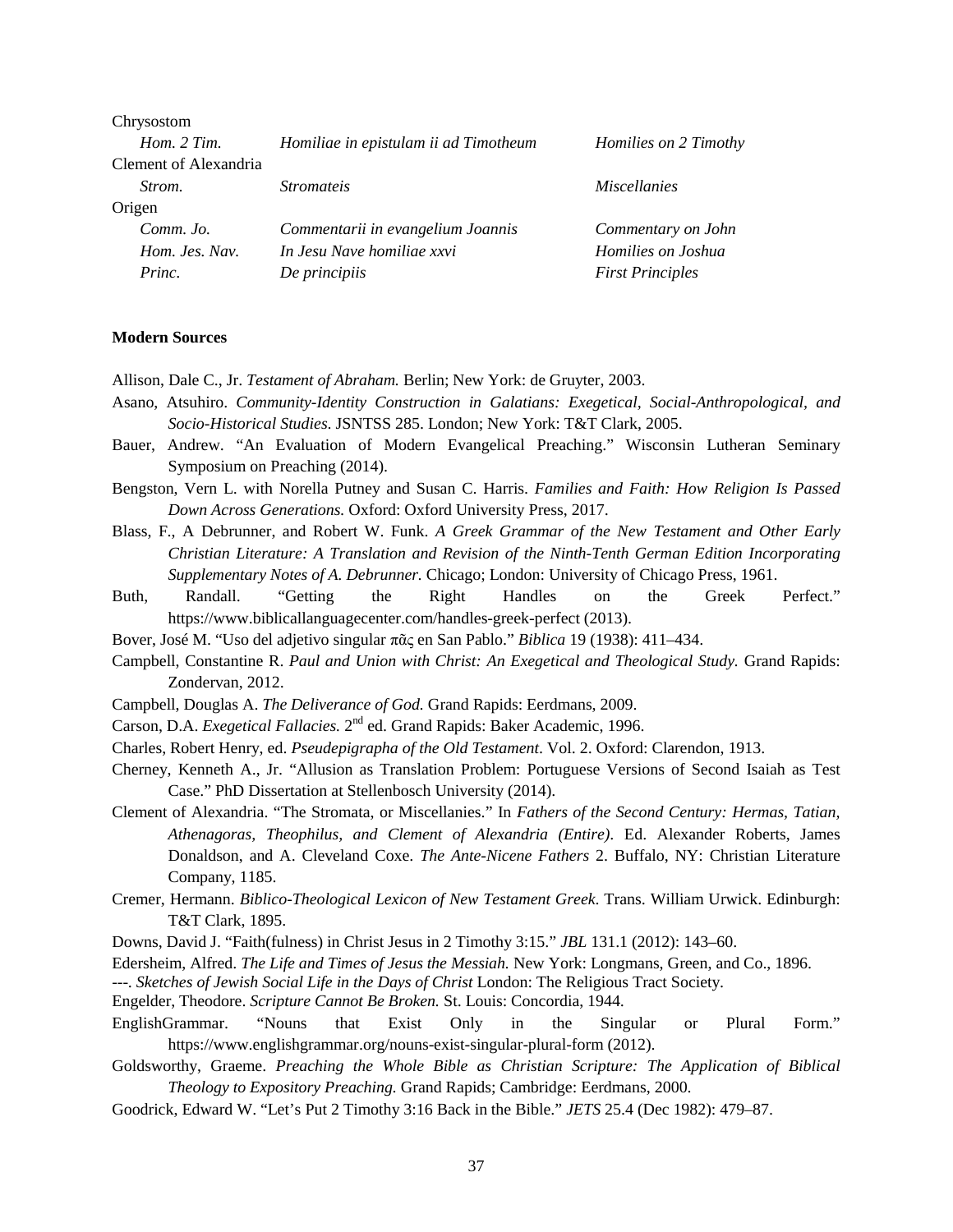Greidanus, Sidney. "Preaching Christ from the Old Testament." *BibSac* 161 (Jan-Mar 2004): 3–13.

- Habeck, Irwin J. *2 Timothy: Be Strong.* Milwaukee: Northwestern, 1997.
- Harris, Murray J. *Prepositions and Theology in the Greek New Testament: An Essential Reference Resource for Exegesis.* Grand Rapids: Zondervan, 2012.
- Hayes, Richard B. *The Faith of Jesus Christ: The Narrative Substructure of Galatians 3:1–4:11*. 2nd ed. Grand Rapids: Eerdmans, 2002.
- Hein, Jonathan R. "Treasure in Jars of Clay: The Synergy Between the Instrumental and Ministerial Causes in God's Plan of Salvation."
- Hodges, Frederick M. "The Ideal Prepuce in Ancient Greece and Rome: Male Genital Aesthetics and Their Relation to Lipodermos, Circumcision, Foreskin Restoration, and the Kynodesme." *Bulletin of the History of Medicine* 75.3 (Fall 2001): 375–405.
- Hoenecke, Adolf. *Evangelical Lutheran Dogmatics, Volume I*. Trans. James Langebartels and Heinrich Vogel. Milwaukee: Northwestern, 2009.
- ---. *Evangelical Lutheran Dogmatics, Volume IV*. Trans. Joel Fredrich, Paul Prange, and Bill Tackmier. Milwaukee: Northwestern, 1999.
- Hoitenga, Dewey J., Jr. "The Argument from Inspiration to Infallibility." *Reformed Journal* (June 1960): 15– 18.
- Hooker, Morna D. "Πίστις Χριστοῦ." *NTS* 35 (1989): 321–42.
- Jensen, Aaron Michael. "Faith in Christ: An Answer to the Πίστις Χριστοῦ Debate." Senior Thesis. Wisconsin Lutheran Seminary (2015).
- ---. "The Greek Middle." *WLQ* 115.2 (Spring 2018): 83–108.
- ---. "Πίστις and Πιστεύω in Romans 4:5: Neglected Evidence for 'Faith in Christ', and a Re-detheologizing of the Πίστις Χριστοῦ Debate." *JSPL* (forthcoming).
- Johnson, Luke Timothy. *The First and Second Letters to Timothy: A New Translation with Introduction and Commentary*. Anchor Bible. New York: Doubleday, 2001.
- Kloha, Jeffrey. "Text and Authority: Theological and Hermeneutical Reflections on a Plastic Text" (2013).
- Knight, George W. *The Pastoral Epistles: A Commentary on the Greek Text*. NIGTC. Grand Rapids; Carlisle, England: Eerdmans; Paternoster, 1992.
- Lampe, G.W.H. *A Patristic Greek Lexicon.* Oxford: Clarendon, 1961.
- Lenski, R.C.H. *The Interpretation of St. Paul's Epistles to the Colossians, to the Thessalonians, to Timothy, to Titus, and to Philemon.* Columbus, OH: Lutheran Book Concern, 1937.
- Levinsohn, Steven H. *Discourse Features of New Testament Greek: A Coursebook on the Information Structure of New Testament Greek.* 2<sup>nd</sup> ed. Dallas: SIL International, 2000.

Lewis, Charlton T. and Charles Short. *A Latin Dictionary.* Oxford: Clarendon, 1879.

- Liddell, Henry George, Robert Scott, Henry Stuart Jones, and Roderick McKenzie. *A Greek-English Lexicon.* Oxford: Clarendon, 1996.
- Marshall, I. Howard. *The Pastoral Epistles.* ICC. Edinburgh: T&T Clark, 1999.
- Meier, John P. *The Inspiration of Scripture: But What Counts as Scripture (2 Tim 1:1–14; 3:14–17; cf. 1 Tim 5:18). Mid-Stream* 38 (1999): 71–78.
- Metzger, Bruce Manning. *A Textual Commentary on the Greek New Testament, Second Addition, A Companion Volume to the United Bible Societies' Greek New Testament (4th Rev. Ed.).* London; New York: United Bible Societies, 1994.
- Moulton, James Hope and Wilbert Francis Howard. *A Grammar of New Testament Greek, Volume II: Accidence and Word Formation.* Edinburgh: T&T Clark, 1963.
- Miller, Ed. L. "Plenary Inspiration and II Timothy 3:16." *The Lutheran Quarterly* 17 (Feb 1965): 56–62. Mounce, William D. *Pastoral Epistles.* WBC 46. Dallas: Word, 2000.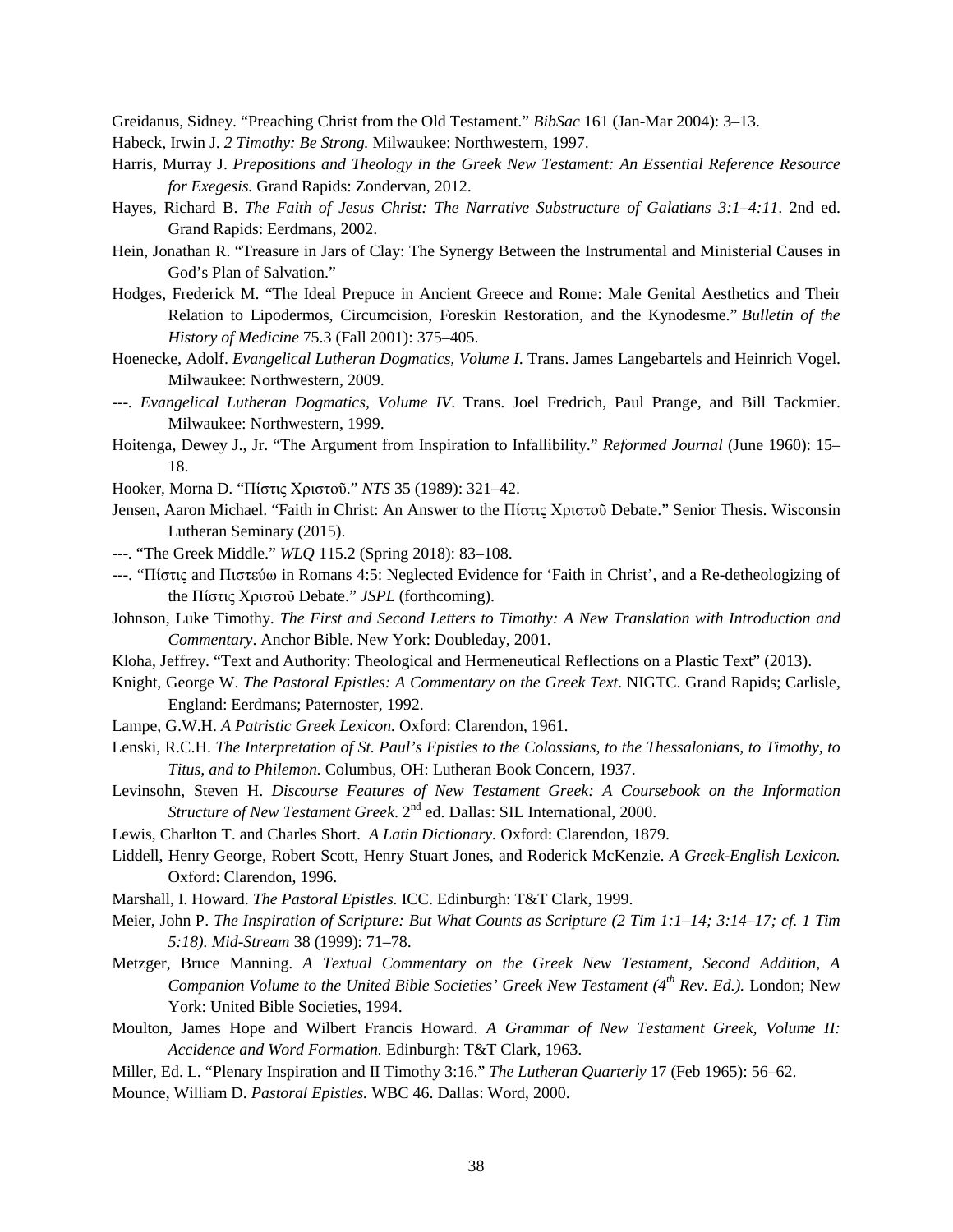- Omanson, Roger L. and Bruce Manning Metzger, *A Textual Guide to the Greek New Testament: An Adaptation of Bruce M. Metzger's Textual Commentary for the Needs of Translators.* Stuttgart: Deutsche Bibelgesellschaft, 2006.
- Origen. "De Principiis." In *Fathers of the Third Century: Tertullian, Part Fourth; Minculus Felix; Commodian; Origen, Parts First and Second*. Ed. Alexander Roberts, James Donaldson, and A. Cleveland Coxe. Trans. Frederick Crombie. *The Ante-Nicene Fathers* 4. Buffalo, NY: Christian Literature Company, 1885.
- ---. "Origen's Commentary on the Gospel of John." In *The Gospel of Peter, the Diatessaron of Tatian, the Apocalypse of Peter, the Visio Pauli, the Apocalypses of the Virgil and Sedrach, the Testament of Abraham, the Acts of Xanthippe and Polyxena, the Narrative of Zosimus, the Apology of Aristides, the Epistles of Clement (Complete Text), Origen's Commentary on John, Books I-X, and Commentary on Matthew, Books I, II, and X-XIV*. Ed. Allan Menzies. Trans. Allan Menzies. *The Ante-Nicene Fathers* 9. New York: Christian Literature Company, 1897.

Pieper, Franz. *Christian Dogmatics I.* St. Louis: Concordia, 1950.

- Reim, Edmund. "Dr. Sasse on Inspiration and the New Missouri." *WLQ* 49.1 (Jan 1952): 59–61.
- Roberts, J.W. "Every Scripture Inspired of God." *ResQ* 5 (1961): 33–37.
- Robertson, A.T. *A Grammar of the Greek New Testament in the Light of Historical Research.* Nashville: Broadman, 1934.
- Rueter, David L. *Teaching the Faith at Home: What Does This Mean? How Is This Done?* St. Louis: Concordia, 2016.
- Runge, Steven E. "The Contribution of Verb Forms, Connectives, and Dependency to Grounding Status in Nonnarrative Discourse." In *The Greek Verb Revisited: A Fresh Approach for Biblical Exegesis*. Ed. Steven E. Runge and Christopher J. Fresch. Bellingham, WA: Lexham, 2016. 221–72.
- ---. *Discourse Grammar of the Greek New Testament: A Practical Introduction for Teaching and Exegesis.* Bellingham, WA: Lexham, 2010.
- Sasse, Hermann. "On the Doctrine *De Scriptura Sacra*." Trans. Ralph Gehrke. In Hermann Sasse. *Letters to Lutheran Pastors, Vol. 1:1948–1951.* Ed. Matthew C. Harrison (St. Louis: Concordia, 2013), 240–84.
- ---. "What Does Luther Have to Say to Us on the Inerrancy of the Holy Scripture?" Trans. Ralph Gehrke. In Hermann Sasse. *Letters to Lutheran Pastors, Vol. 1:1948–1951.* Ed. Matthew C. Harrison (St. Louis: Concordia, 2013), 332–66.
- ---. "Documents Pertaining to Letter 14." Trans. Matthew C. Harrison. In Hermann Sasse. *Letters to Lutheran Pastors, Vol. 1:1948–1951.* Ed. Matthew C. Harrison (St. Louis: Concordia, 2013), 285–86.
- Schaller, John. *Biblical Christology*. Milwaukee: Northwestern, 1919.
- Schmitt, David R. "Law and Gospel in Sermon and Service." In *Liturgical Preaching: Contemporary Essays*. Ed. Paul J. Grime and Dean W. Nadasdy. St. Louis: Concordia, 2001, 25–49.
- Schnabel, Eckhard J. *Early Christian Mission, Vol. 1 & 2.* Downers Grove, IL: InterVarsity; Leicester, England: Apollos, 2004.
- Silva, Moisés. *Biblical Words and Their Meaning: An Introduction to Lexical Semantics*. Revised and Expanded Edition. Grand Rapids: Zondervan, 1994.
- ---. *Explorations in Exegetical Method: Galatians as a Test Case.* Grand Rapids: Baker Books, 1996.
- Smit, Peter-Ben and Toon Renssen. "The *Passivum Divinum*: The Rise and Future Fall of an Imaginary Linguistic Phenomenon." *FN* 47 (2015): 3–24.
- Smith, Michael K. "A Brief Examination of the Authorship of the Pastoral Epistles." *LSQ* 55.4 (Dec 2015): 271–85.
- Smyth, Herbert Weir. *A Greek Grammar for Colleges.* New York; Cincinnati; Chicago; Boston; Atlanta: American Book Company, 1920.